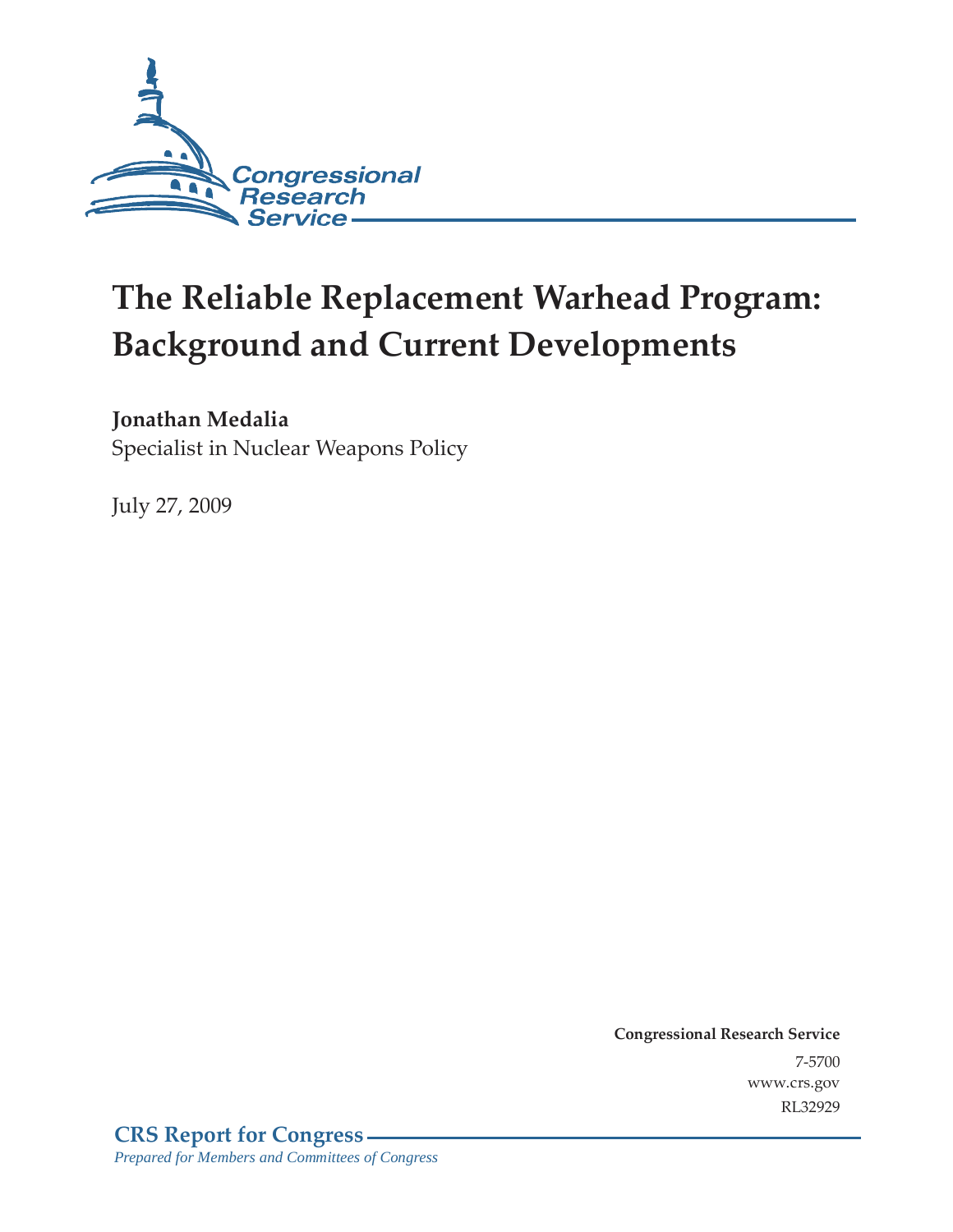### **Summary**

Most current U.S. nuclear warheads were built in the 1970s and 1980s and are being retained longer than was planned. Yet they deteriorate and must be maintained. To correct problems, a Life Extension Program (LEP), part of a larger Stockpile Stewardship Program (SSP), replaces components. Modifying some components would require a nuclear test, but the United States has observed a test moratorium since 1992. Congress and the Administration prefer to avoid a return to testing, so LEP rebuilds these components as closely as possible to original specifications. With this approach, the Secretaries of Defense and Energy have certified stockpile safety and reliability for the past 12 years without nuclear testing.

The National Nuclear Security Administration (NNSA), the Department of Energy (DOE) component that operates the U.S. nuclear weapons program, would develop the Reliable Replacement Warhead (RRW). For FY2005, Congress provided an unrequested \$9.0 million to start RRW. The FY2006 RRW appropriation was \$24.8 million, and the FY2007 operating plan had \$35.8 million. For FY2008, the request was \$88.8 million for NNSA and \$30.0 million for the Navy; Congress appropriated no RRW funds for NNSA and \$15 million for the Navy. For FY2009, DOE requested \$10.0 million for RRW. The Navy requested \$23.3 million for RRW but said it prepared its request before Congress eliminated NNSA RRW funds and that the Navy funds would not be used for RRW. The House Armed Services Committee, in its report H.R. 5658, the FY2009 defense authorization bill, recommended eliminating Navy and NNSA RRW funds while adding funds for the Navy and NNSA for related purposes. The House defeated an amendment to add \$10.0 million in NNSA RRW funds to H.R. 5658. The Senate Armed Services Committee recommended retaining NNSA's request for RRW but eliminating the Navy's request. The FY2009 National Defense Authorization Act, P.L. 110-417, contained no RRW funds for the Navy or NNSA. Both appropriations committees recommended eliminating NNSA RRW funds for FY2009. Neither P.L. 110-329, Consolidated Security, Disaster Assistance, and Continuing Appropriations Act, 2009, nor the FY2009 Supplemental Appropriations Act, P.L. 111-32, contained NNSA RRW funds. Neither appropriations committee marked up the Department of Defense (DOD) appropriations bill, but P.L. 110-329, Division C, the DOD appropriations bill, contained no Navy RRW funds. For FY2010, the Administration canceled the RRW program and requested no RRW funds. No bills contained RRW funds, but a provision in the House and Senate defense authorization bills would strike Section 4204a of the Atomic Energy Act directing DOE to establish the RRW program.

NNSA argues it will become harder to certify current warheads with LEP because small changes may undermine confidence in warheads, perhaps leading to nuclear testing, whereas new-design replacement warheads created by the RRW program will be easier to certify without testing. Critics believe LEP and SSP can maintain the stockpile indefinitely. They worry that untested RRWs may make testing more likely and question cost savings, given high investment cost. They note that there are no military requirements for new weapons. Others feel that neither LEP nor RRW can provide high confidence over the long term, and would resume testing. Another point of view is that either LEP or RRW will work without nuclear testing.

This report provides background and tracks legislation. It will be updated to reflect final FY2010 congressional action on RRW. See also CRS Report RL33748, *Nuclear Warheads: The Reliable Replacement Warhead Program and the Life Extension Program*, by Jonathan Medalia, which compares these two programs in detail.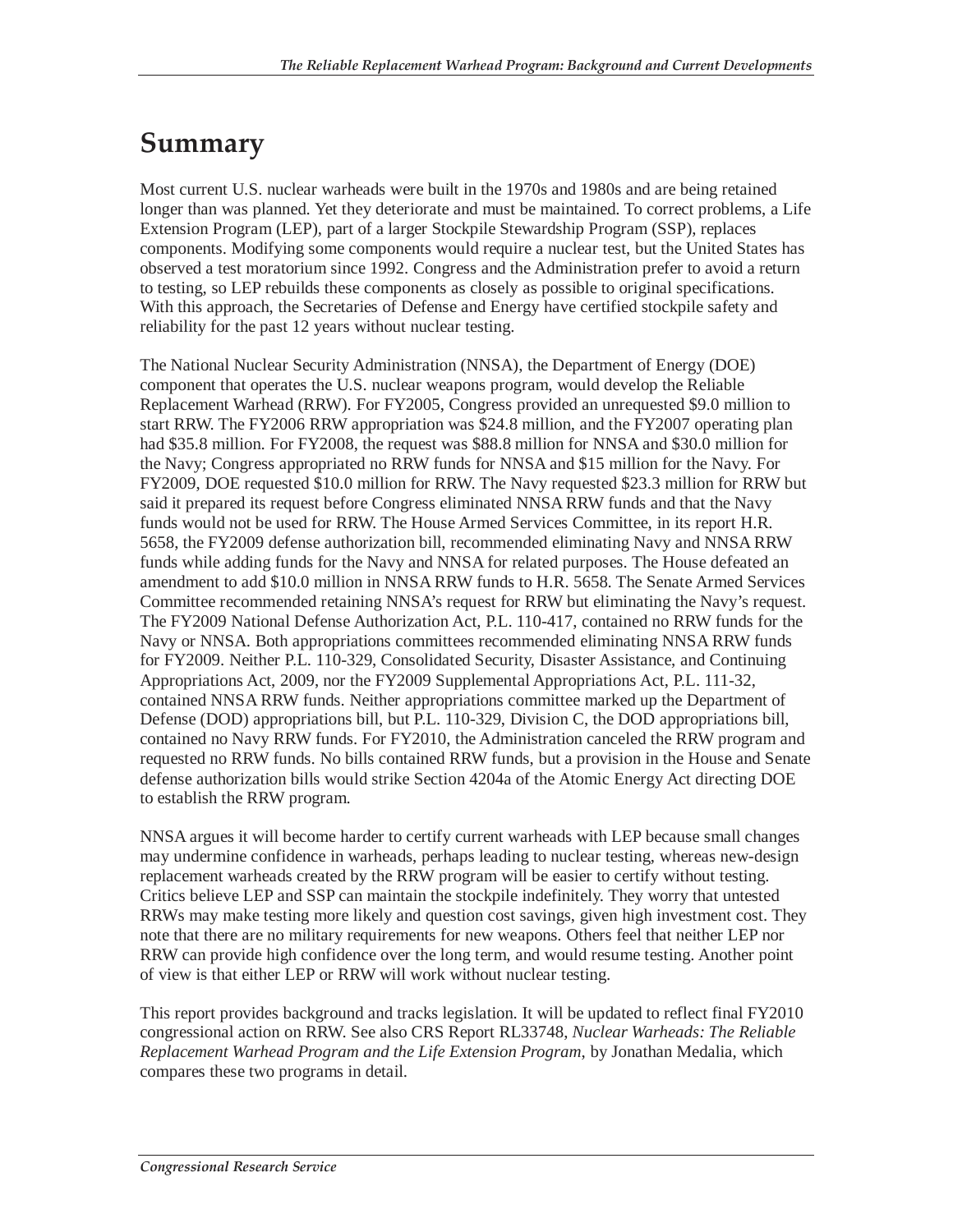## **Contents**

### **Appendixes**

| Appendix. Nuclear Weapons, Nuclear Weapons Complex, and Stockpile Stewardship |  |
|-------------------------------------------------------------------------------|--|
|                                                                               |  |

### **Contacts**

|--|--|--|--|--|--|--|--|--|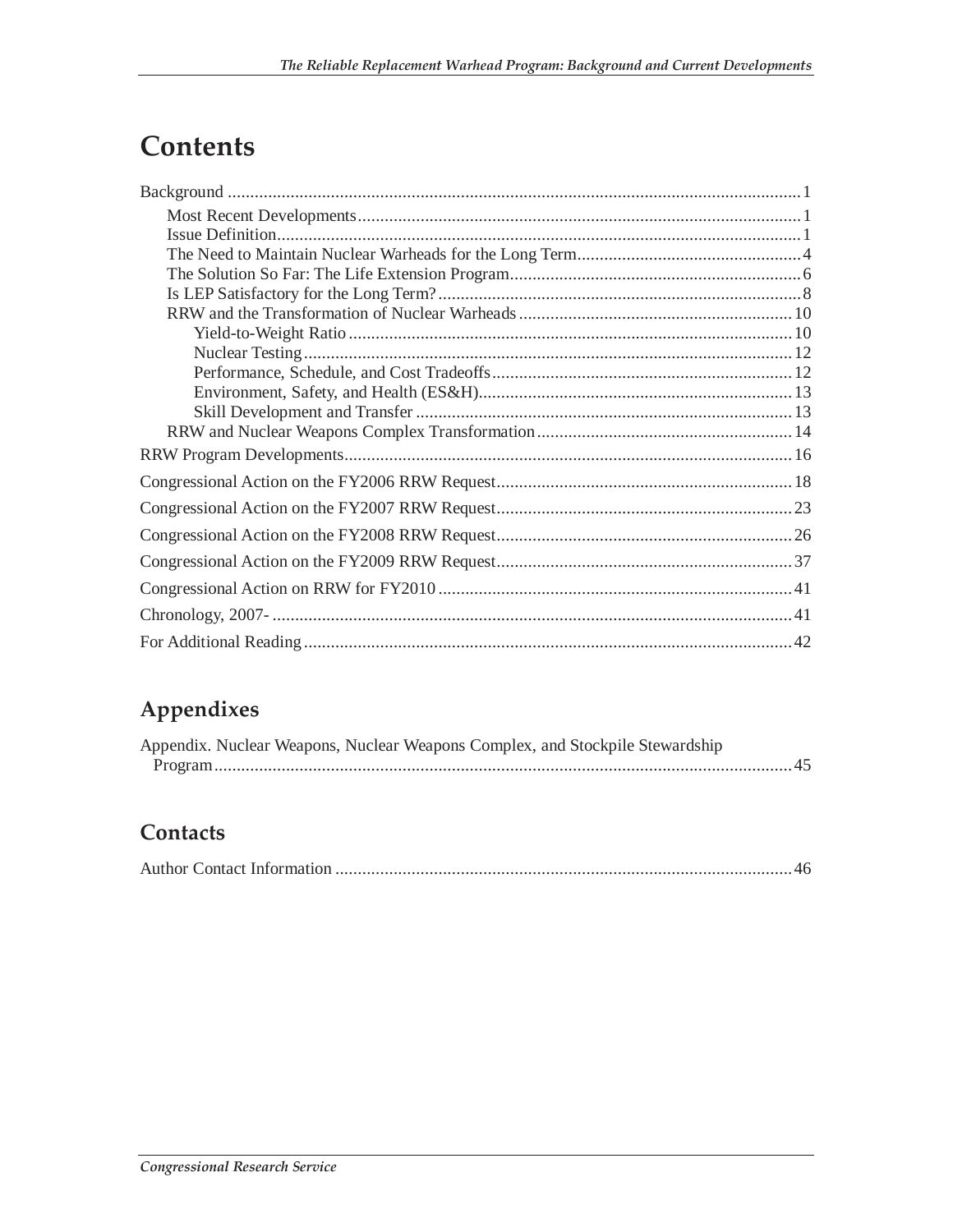## **Background**

### **Most Recent Developments**

For FY2010, the Administration proposed to terminate the RRW program and requested no funds for it. The House and Senate Armed Services Committee versions of the FY2010 defense authorization bill each had a provision that would strike Section 4204a of the Atomic Energy Act, which directed the Department of Energy to establish the RRW program. Neither committee recommended providing RRW funds. On June 25, 2009, the House passed the defense authorization bill with this provision intact. The House and Senate Appropriations Committees recommended providing no RRW funds for the National Nuclear Security Administration (NNSA).

### **Issue Definition**

While some argue for abolition of nuclear weapons, $<sup>1</sup>$  there is widespread agreement within the</sup> United States that this nation must maintain its nuclear warheads as long as it retains them. Yet warheads deteriorate with age. The current Life Extension Program (LEP) maintains them by replacing deteriorated components. The National Nuclear Security Administration (NNSA), the DOE agency in charge of the nuclear weapons program, however, expresses concerns that LEP might be unable to maintain warheads for the long term on grounds that the accumulation of minor but inevitable variations between certain original and replacement components may reduce confidence that life-extended warheads remain safe and effective. It recommends a new approach, the Reliable Replacement Warhead (RRW), described below. On the other hand, a study released in November 2006 estimates that pits, a key warhead component (see **Appendix**), should have a service life of 85 to 100 years or more,<sup>2</sup> which some argue makes it unnecessary to replace current warheads for decades by extending the time for which confidence in them should remain high.

Reflecting NNSA's concern, Congress first funded the RRW program in the FY2005 Consolidated Appropriations Act, P.L. 108-447. The entire description of RRW in the conference report was a "program to improve the reliability, longevity, and certifiability of existing weapons and their components."3 No committee report earlier in the FY2005 cycle had mentioned RRW. Congress authorized the program in the FY2006 National Defense Authorization Act, P.L. 109- 163, Section 3111.

Congress has spelled out dozens of goals for the RRW program. A key goal is to increase confidence, without nuclear testing, that warheads will perform as intended over the long term. Other goals are to increase ease of manufacture and certification, reduce life cycle cost, increase

<sup>-</sup><sup>1</sup> See, for example, George Shultz, William Perry, Henry Kissinger, and Sam Nunn, "A World Free of Nuclear Weapons," *Wall Street Journal,* January 4, 2007, p. 15.

<sup>2</sup> R.J. Hemley et al., *Pit Lifetime,* JSR-06-335, MITRE Corp., November 20, 2006, available at http://www.nukewatch.org/facts/nwd/JASON\_ReportPuAging.pdf.

<sup>&</sup>lt;sup>3</sup> U.S. Congress, Committee of Conference, Making Appropriations for Foreign Operations, Export Financing, and Related Programs for the Fiscal Year Ending September 30, 2005, and For Other Purposes, report to accompany H.R. 4818, 108<sup>th</sup> Cong., 2<sup>nd</sup> sess., 2004, H.Rept. 108-792, reprinted in U.S. Congress, Congressional Record, November 19, 2004, Book II, p. H10556.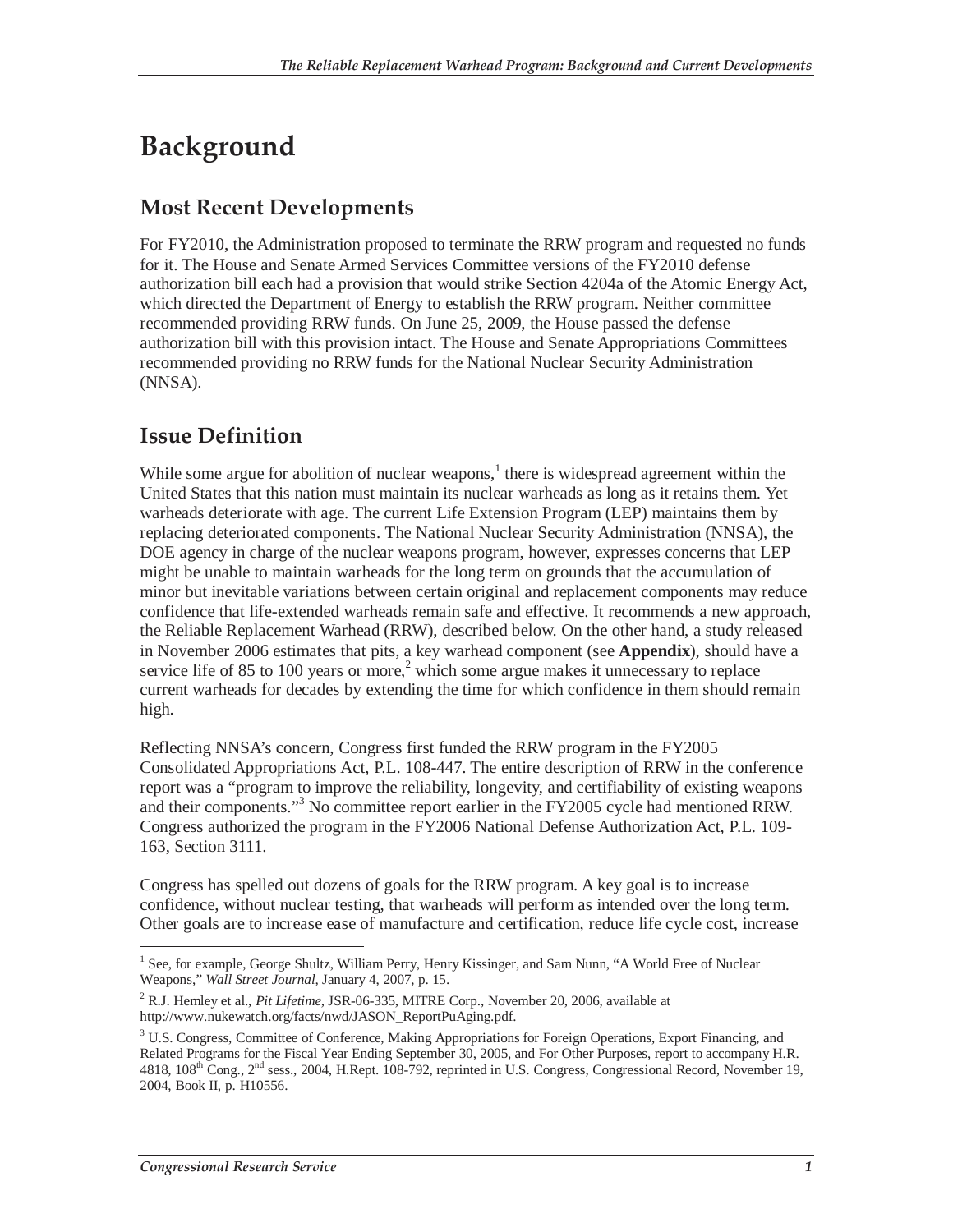weapon safety and use control, and reduce environmental burden. CRS Report RL33748, *Nuclear Warheads: The Reliable Replacement Warhead Program and the Life Extension Program*, by Jonathan Medalia, details 20 such goals. To achieve them, RRW would trade characteristics important during the Cold War for those of current importance, as described below. The Department of Defense (DOD) has approved this tradeoff. It would be impossible to meet all the goals simultaneously by modifying existing warheads, in part because their designs are so "tight" that NNSA is concerned that even minor changes might reduce confidence in the reliability of these warheads over the long term. As such, the RRW program would design new warheads to replace existing ones. In contrast, LEP makes changes chiefly to maintain weapons, and in particular minimizes changes to the nuclear explosive package (see **Appendix**).

RRW is sharply debated. Supporters anticipate that RRW will permit replacing a large stockpile of nondeployed nuclear warheads with fewer warheads in which DOD can have greater confidence over the long term, and restructuring the nuclear weapons complex (the "Complex"; see **Appendix**) to be smaller, safer, more efficient, and less costly. A Defense Science Board task force finds that LEP "is clearly not a sustainable approach" and recommended proceeding with RRW.<sup>4</sup> NNSA argued that RRWs "will be re-designed for long-term confidence in reliability and greater security, and ease of production and maintenance.<sup>5</sup> Critics question whether some of the tradeoffs and goals are feasible, necessary, or worth potential costs and risks. For example, one commenter argued, "The plutonium research results [see footnote 2] obliterate the chief rationale for NNSA's emerging strategy" of RRW,<sup>6</sup> while the *New York Times* opined that RRW "is a public-relations disaster in the making overseas" and "a make-work program championed by the weapons laboratories and belatedly by the Pentagon."<sup>7</sup>

Several external reviews of the program have been released. (1) The House Appropriations Committee directed NNSA to have the JASONs, a group of scientists who advise the government on defense matters, conduct an independent peer review

to evaluate the competing RRW designs. The JASONs should evaluate the RRW design recommended by the POG [the RRW Project Officers Group] against the requirements defined by congressional legislative actions to date and the elements defined in the Department of Defense's military characteristics for a reliable replacement warhead requirements document. The JASON review should also include an analysis on the feasibility of the fundamental premise of the RRW initiative that a new nuclear warhead can be designed and produced and certified for use and deployed as an operationally-deployed nuclear weapon without undergoing an underground nuclear explosion test.<sup>8</sup>

The report was due March 31, 2007. $^9$  In accordance with a schedule decided by the JASONs, NNSA, and the House Appropriations Committee, NNSA transmitted the report to Congress on

 $\overline{a}$ <sup>4</sup> U.S. Department of Defense. Defense Science Board. Report of the Defense Science Board Task Force on Nuclear Capabilities: Report Summary, December 2006, p. 39, 41.

<sup>5</sup> U.S. Department of Energy. National Nuclear Security Administration. Office of Defense Programs. *Complex 2030: An Infrastructure Planning Scenario for a Nuclear Weapons Complex Able to Meet the Threats of the 21st Century,* DOE/NA-0013, October 2006, p. 1.

<sup>6</sup> Daryl Kimball, "New Reasons to Reject New Warheads," *Arms Control Today,* January/February 2007.

<sup>7</sup> "Busywork for Nuclear Scientists," *New York Times,* January 15, 2007, p. 18.

<sup>8</sup> U.S. Congress. House. Committee on Appropriations. *Energy and Water Development Appropriations Bill, 2007,* H.Rept. 109-474 to accompany H.R. 5427,  $109^{th}$  Cong.,  $2^{nd}$  sess., 2006, p. 110.

 $<sup>9</sup>$  Ibid.</sup>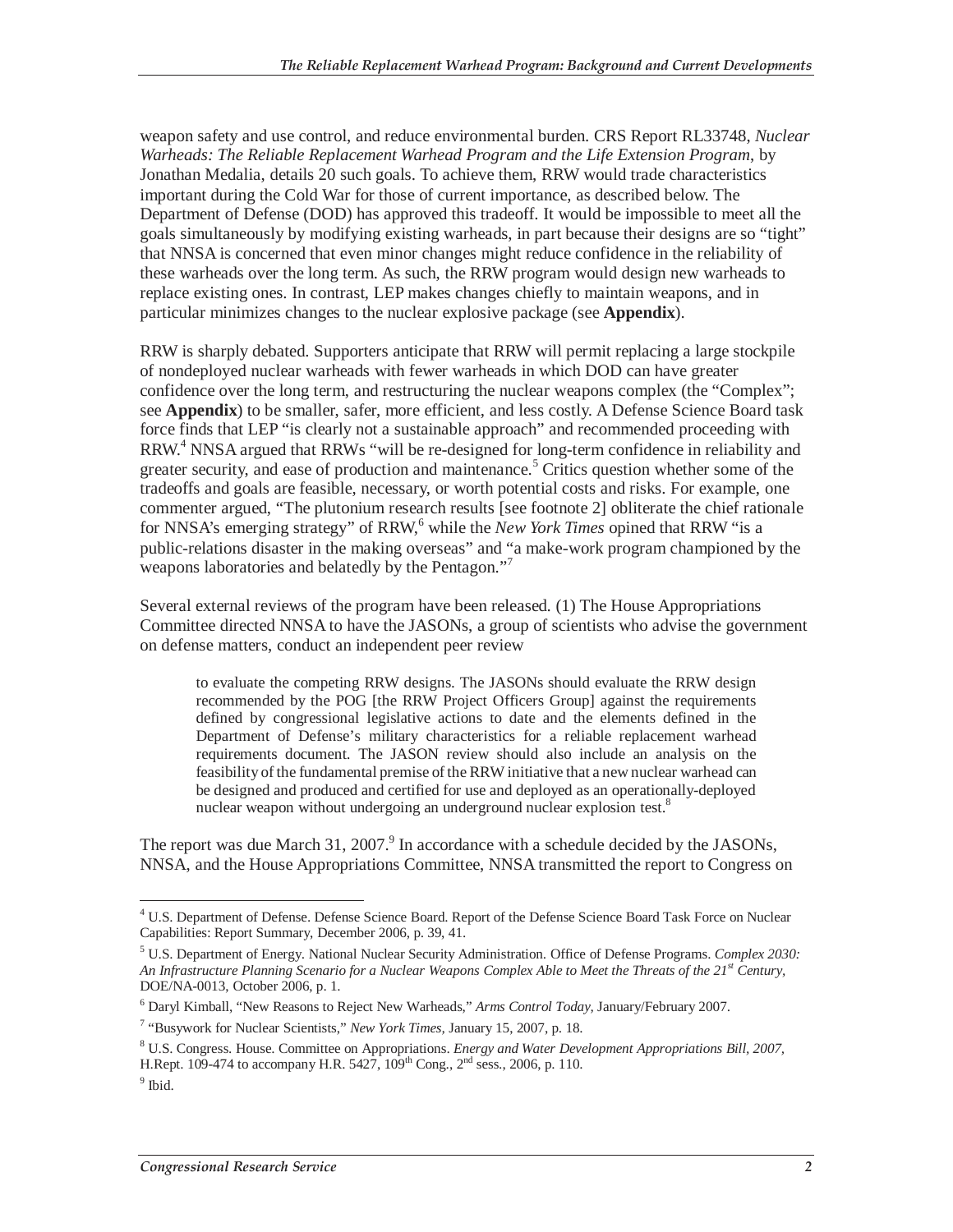September  $28$ ,<sup>10</sup> and JASON transmitted the final report, in classified form, to NNSA by October 1.<sup>11</sup> (See "Congressional Action on the FY2008 RRW Request," below, for details.) (2) The Nuclear Weapons Complex Assessment Committee of the American Association for the Advancement of Science studied whether RRW is the best path for addressing certain potential risks of SSP and LEP and for developing a responsive infrastructure in a report released April 24, 2007.12 (3) The FY2006 National Defense Authorization Act, P.L. 109-163, Section 3111, mandated a report due March 1, 2007. It was to "discuss the relationship of the Reliable Replacement Warhead program within the Stockpile Stewardship Program (SSP) and its impact on the current Stockpile Life Extension Programs" and RRW's "feasibility and implementation." The report was delivered to Congress on May 5, 2008.<sup>13</sup> It concluded, "DOE and the DoD firmly believe that it is time for the United States to seek an alternative to the current strategy of extending the lives of legacy warheads indefinitely," and "To ensure the viability of its nuclear deterrent, the United States must initiate and invest in the RRW program now—so there will be no disconnect between today's credible deterrent and the one required for the future."<sup>14</sup> (4) P.L. 110-181, FY2008 National Defense Authorization Act, Section 3121, required NNSA to report on using existing pits for RRW. The report was due on July 28, 2008, and was submitted on August 8. It concluded, "The multiple objectives of the RRW program would be best met by newly manufactured pits. Until we can achieve adequate pit production capacity, we must plan on using existing pits for any warhead replacement or life extension programs." Further, "Gravity bomb designs, due to the large available weight and volume, allow the most opportunities for desired improvements and are therefore the most technically feasible candidates for pit reuse."<sup>15</sup>

As discussed under "Congressional Action on the FY2008 RRW Request," below, several FY2008 reports on defense authorizations and energy-water appropriations have called for other reports related to RRW, such as linking RRW to broader issues of strategy, nuclear nonproliferation, and stockpile size.

This report (1) describes the LEP, difficulties ascribed to it by its critics, and their responses; (2) shows how changed post-Cold War constraints might open opportunities to improve long-term warhead maintenance and reach other goals; (3) describes RRW and its pros and cons; (4) tracks RRW program developments and congressional action on budget requests; and (5) presents options and issues for Congress. An **Appendix** describes nuclear weapons, the SSP, and the Complex.

<sup>-</sup><sup>10</sup> Letter of transmittal from Thomas P. D'Agostino, Administrator, National Nuclear Security Administration, to The Honorable Bill Nelson, Chairman, Subcommittee on Strategic Forces, Committee on Armed Services, United States Senate, September 28, 2007. See also The MITRE Corporation, JASON, "Reliable Replacement Warhead Executive Summary," JSR-07-336E, September 7, 2007, 8 p., available at http://www.fas.org/irp/agency/dod/jason/rrw.pdf.

<sup>&</sup>lt;sup>11</sup> Information provided by Professor Roy Schwitters, Chair of the JASON Steering Committee, email, December 1, 2007.

<sup>&</sup>lt;sup>12</sup> American Association for the Advancement of Science. Center for Science, Technology and Security Policy. Nuclear Weapons Complex Assessment Committee. C. Bruce Tarter, Chair. "The United States Nuclear Weapons Program: The Role of the Reliable Replacement Warhead." April 2007, 34 p. Available at http://cstsp.aaas.org/files/ AAAS%20RRW%20Report.pdf.

<sup>&</sup>lt;sup>13</sup> Information provided by National Nuclear Security Administration, June 16, 2008.

<sup>&</sup>lt;sup>14</sup> U.S. Department of Defense and Department of Energy. "Report on the Feasibility and Implementation of the Reliable Replacement Warhead Program: Submitted to the Congressional Defense Committees Pursuant to Section 3111 of the National Defense Authorization Act for Fiscal Year 2006, P.L. 109-163, by the Secretary of Defense and the Secretary of Energy in Consultation with the Nuclear Weapons Council," April 2008, p. 13.

<sup>&</sup>lt;sup>15</sup> U.S. Department of Energy. National Nuclear Security Administration. "Report on the Feasibility of Using Existing Pits for the Reliable Replacement Warhead Program," p. 14. The letter of transmittal is dated August 8, 2008.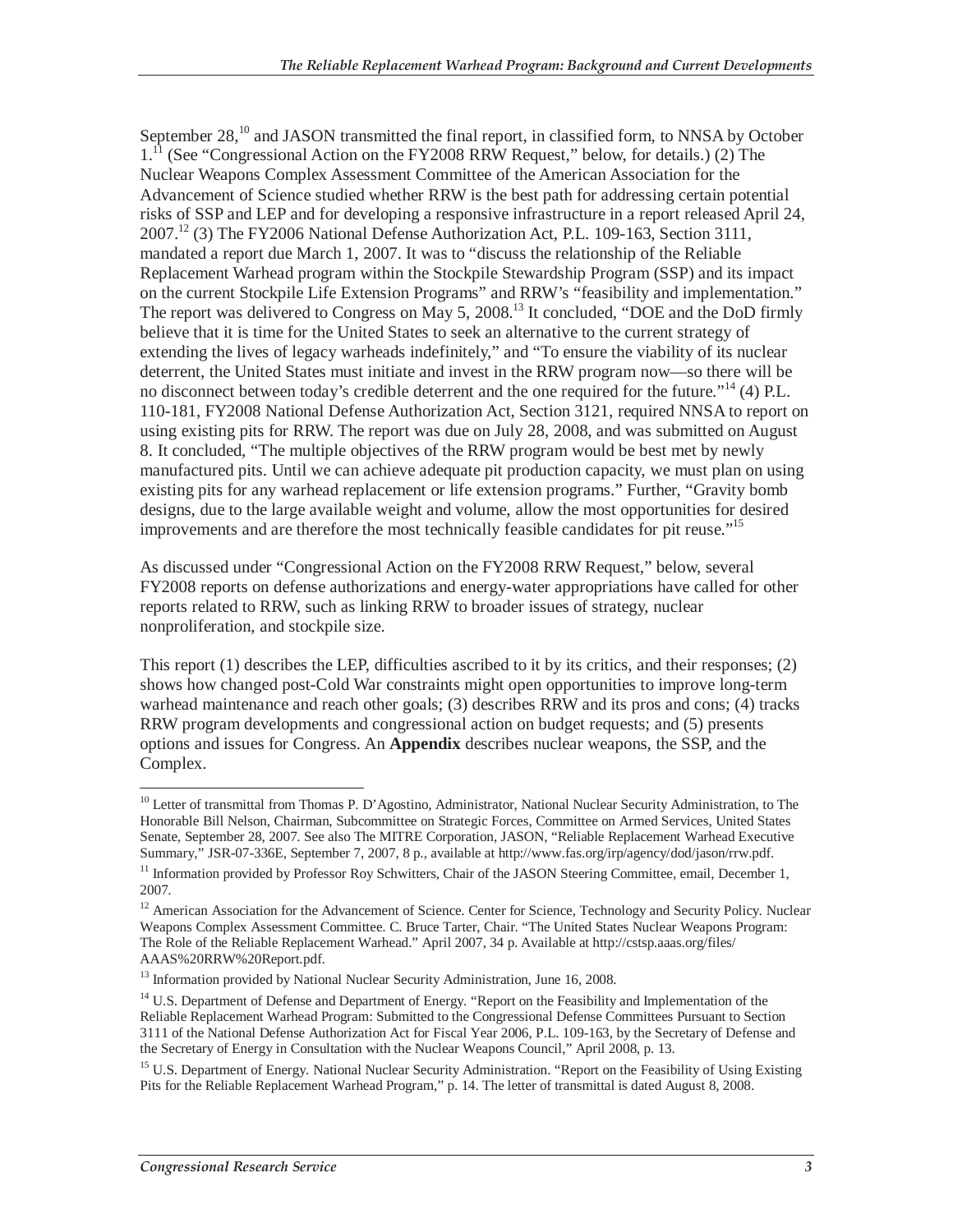### **The Need to Maintain Nuclear Warheads for the Long Term**

Nuclear warheads must be maintained because they contain thousands of parts that deteriorate at different rates. Some parts and materials have well-known limits on service life,  $^{16}$  while the service life of other parts may be unknown or revealed only by multiple inspections of a warhead type over time. A 1983 report argued that maintenance requires nuclear testing:

Certain chemically reactive materials are inherently required in nuclear weapons, such as uranium or plutonium, high explosives, and plastics. The fissile materials, both plutonium and uranium, are subject to corrosion. Plastic-bonded high explosives and other plastics tend to decompose over extended periods of time ... portions of materials can dissociate into simpler substances. Vapors given off by one material can migrate to another region of the weapon and react chemically there.... Materials in the warhead electrical systems ... can produce effluents that can migrate to regions in the nuclear explosive portion of the weapon.... The characteristics of high explosives can change with time.... Vital electrical components can change in character....

A 1987 report, written to rebut the contention of the foregoing report that nuclear testing is needed to maintain warheads, agreed that aging affects components:

It should also be noted that nuclear weapons engineering has benefitted from a quarter century of experience in dealing with corrosion, deterioration, and creep since the time that the W45, W47, and W52 [warheads] entered the stockpile in the early sixties (just after the test moratorium of 1958-1961).... Most of the reliability problems in the past have resulted from either an incomplete testing program during the development phase of a weapon or the aging and deterioration of weapon components during deployment.<sup>18</sup>

Some feel that deterioration, while a potential problem, has been overstated. A scientific panel writing in 1999 stated,

there is no such thing as a "design life." The designers were not asked or permitted to design a nuclear weapon that would go bad after 20 years. They did their best on a combination of performance and endurance, and after experience with the weapon in storage there is certainly no reason to expect all of the nuclear weapons of a given type to become unusable after 20 or 25 years. In fact, one of the main goals of SBSS [Science-Based Stockpile Stewardship, an earlier term for the Stockpile Stewardship Program, discussed below] is to predict the life of the components so that remanufacture may be scheduled, and results to date indicate a margin of surety extending for decades.... Until now, clear evidence of warhead deterioration has not been seen in the enduring stockpile, but the plans for remanufacture still assume that deterioration is inevitable on the timescale of the old, arbitrarily defined "design lives."<sup>19</sup>

<sup>&</sup>lt;sup>16</sup> U.S. General Accounting Office, *Nuclear Weapons: Capabilities of DOE's Limited Life Component Program to Meet Operational Needs,* GAO/RCED-97-52, March 5, 1997, available at http://www.globalsecurity.org/wmd/library/ report/gao/rced97052.htm.

<sup>&</sup>lt;sup>17</sup> "Some Little-Publicized Difficulties with a Nuclear Freeze," prepared by Dr. J.W. Rosengren, R&D Associates, under Contract to the Office of International Security Affairs, U.S. Department of Energy, October 1983, p. 5-6; reprinted in U.S. Congress. Senate. Committee on Foreign Relations. *Nuclear Testing Issues*. 99<sup>th</sup> Cong., 2<sup>nd</sup> sess., Senate Hearing 99-937, 1986, pp. 167-168.

<sup>&</sup>lt;sup>18</sup> Ray Kidder, Stockpile Reliability and Nuclear Test Bans: Response to J.W. Rosengren's Defense of His 1983 Report, Lawrence Livermore National Laboratory, UCID-20990, February 1987, pp. 4-5.

<sup>&</sup>lt;sup>19</sup> Sidney Drell, Raymond Jeanloz, et al., *Remanufacture*, MITRE Corporation, JASON Program Office, JSR-99-300, (continued...)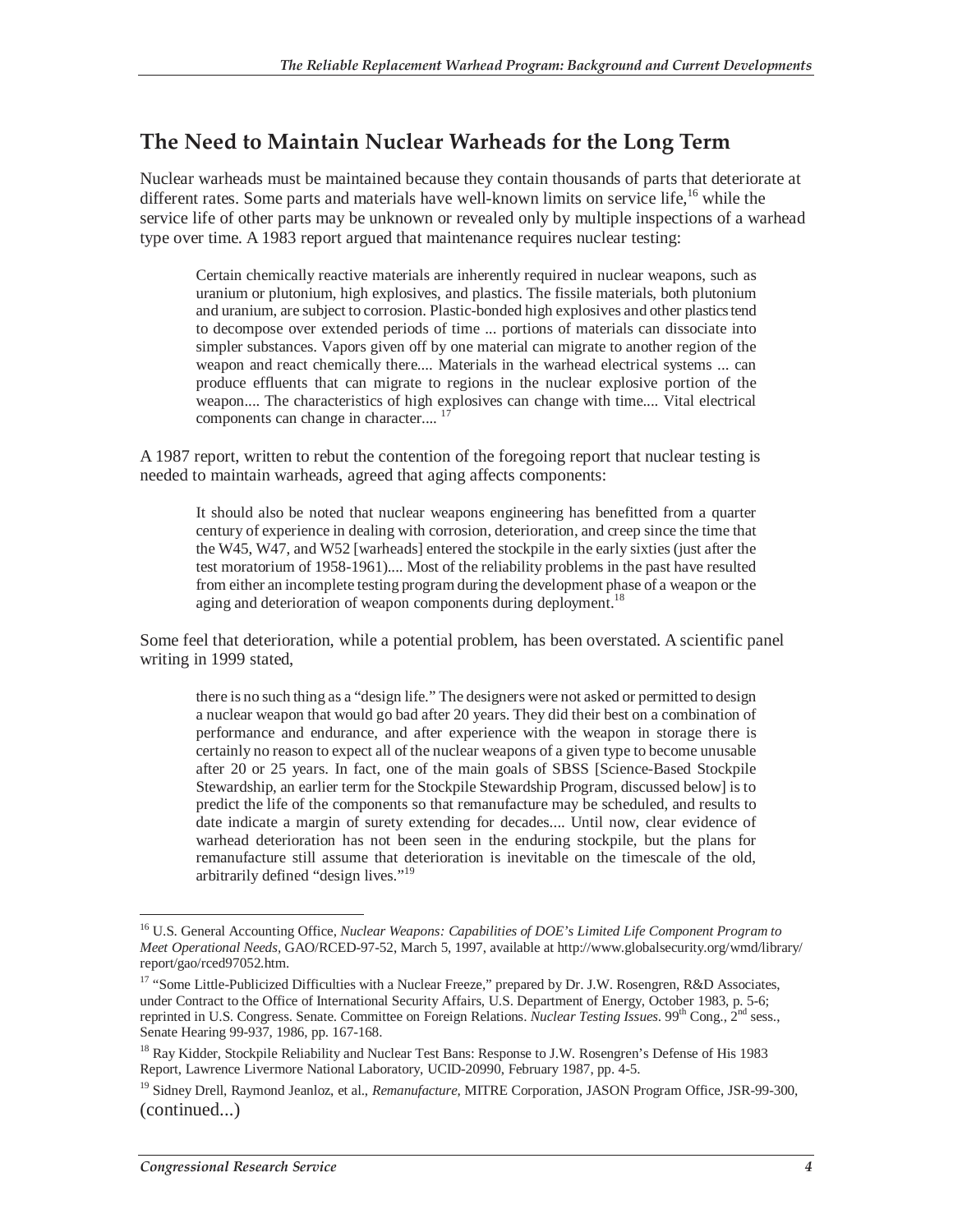The deterioration noted above pertained to warheads designed in the 1950s and early 1960s that are no longer deployed. Newer warheads correct some of these problems. As knowledge of warhead performance, materials, and deterioration increases, the labs can correct some problems and forestall others. Still other aging problems have turned out to occur more slowly than was feared. In particular, it was long recognized that plutonium would deteriorate as it aged, but it was not known how long it would take for deterioration to impair performance of the pit, the fissile core of a nuclear weapon's primary stage (see **Appendix**). NNSA had estimated that that would take at least 45 to 60 years, but a November 2006 study found

there is no degradation in performance of primaries of stockpile systems [i.e., warheads] due to plutonium aging that would be cause for near-term concern regarding their safety and reliability. Most primary types have credible minimum lifetimes in excess of 100 years as regards aging of plutonium; those with assessed minimum lifetimes of 100 years or less have clear mitigation paths that are proposed and/or being implemented.<sup>20</sup>

During the Cold War, any deterioration problems were limited in their duration because this nation introduced generations of long-range nuclear-armed bombers and ballistic missiles, each of which would typically carry a new warhead tailored to its mission. New warheads were usually introduced long before the warheads they replaced reached the end of their service lives. Three trends concerning deterioration have emerged since the end of the Cold War. (1) SSP and other tools, described below, have greatly increased NNSA's understanding of warhead deterioration and how to deal with or prevent it. (2) By maintaining the current set of warhead designs for many years, design and production errors have been subjected to systematic identification and elimination. (3) Nuclear warheads have much more time to age, as warheads that were expected to remain in the stockpile for at most 20 years are now being retained indefinitely. The net of these trends is that understanding of deterioration, while improving, is not perfect, so deterioration remains a concern.

Current warheads were designed to meet an exacting set of constraints, such as safety parameters, yield, and conditions (such as temperature) that they would encounter in their lifetimes. Design compromises were made to meet these constraints. Ambassador Linton Brooks, NNSA Administrator, said that to meet requirements, "we designed these systems very close to performance cliffs."<sup>21</sup> That is, designs approached points at which warheads would fail.<sup>22</sup> Many parts were hard to produce or used hazardous materials. Warheads were often hard to assemble. This approach increased the difficulty of replicating some components and of maintaining warheads. Ambassador Brooks said, "it is becoming more difficult and costly to certify warhead remanufacture. The evolution away from tested designs resulting from the inevitable accumulations of small changes over the extended lifetimes of these systems means that we can count on increasing uncertainty in the long-term certification of warheads in the stockpile."<sup>23</sup>

<sup>(...</sup>continued)

October 1999, pp. 4, 8.

<sup>20</sup> R.J. Hemley et al., *Pit Lifetime,* JSR-06-335, MITRE Corp., November 20, 2006, p. 1, available at http://www.nukewatch.org/facts/nwd/JASON\_ReportPuAging.pdf.

<sup>21</sup> U.S. Congress, Senate Committee on Armed Services, Subcommittee on Strategic Forces, *Strategic Forces/Nuclear Weapons Fiscal Year 2006 Budget*, hearing, April 4, 2005.

 $^{22}$  For example, if designers calculated that a certain amount of plutonium was the minimum at which the warhead would work, they might add only a small extra amount as a margin of assurance.

 $^{23}$  Brooks statement to Senate Armed Services Committee, April 4, 2005, p. 3.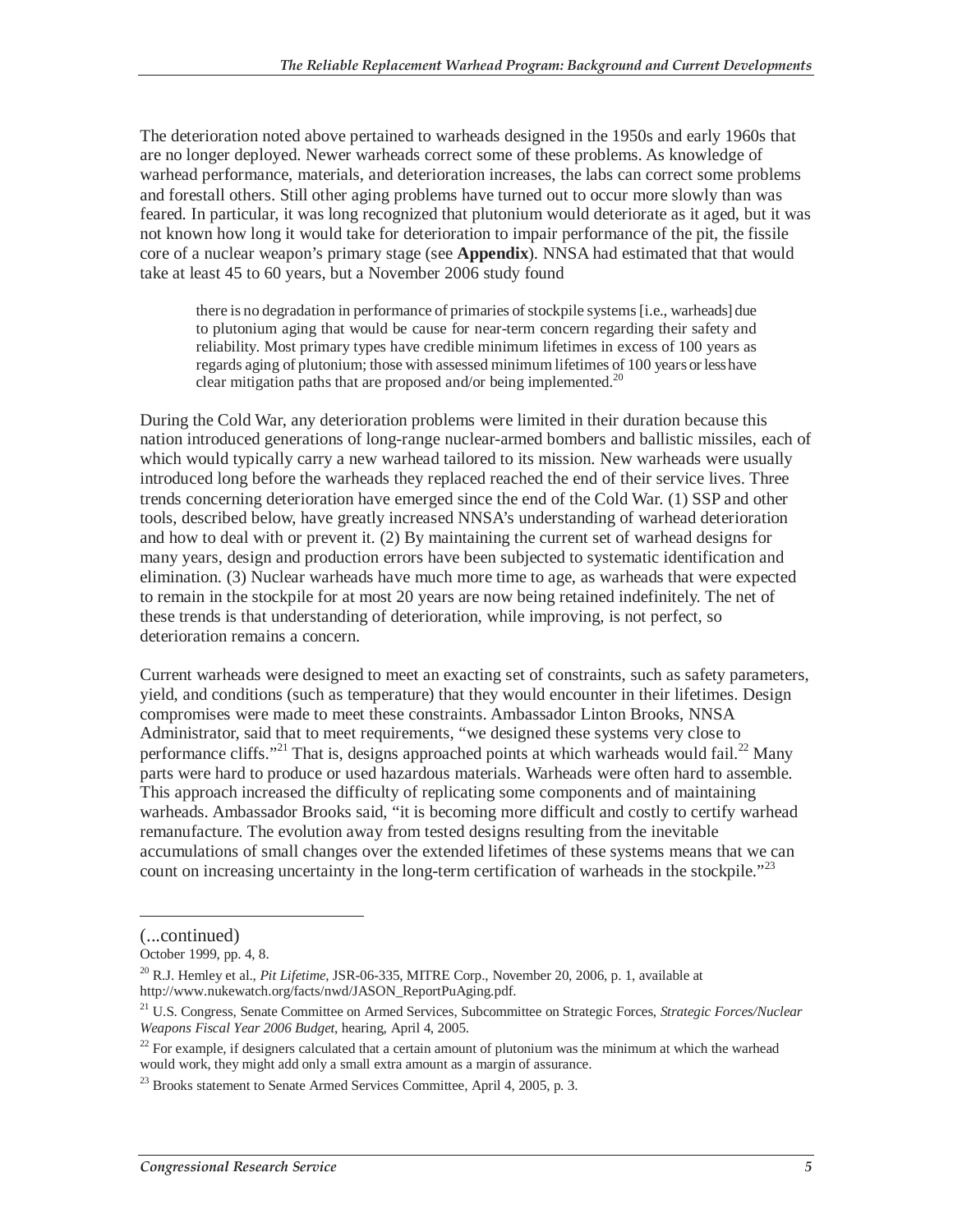At issue is whether warheads can be maintained despite the absence of nuclear testing by replacing deteriorated components with newly made ones built as close as possible to the original specifications. This debate has been going on for decades. In a 1978 letter to President Carter, three weapons scientists argued that the United States could go to great lengths in remanufacturing weapon components:

it is sometimes claimed that remanufacture may become impossible because of increasingly severe restrictions by EPA or OSHA to protect the environment of the worker ... if the worker's environment acceptable until now for the use of asbestos, spray adhesives, or beryllium should be forbidden by OSHA regulations, those few workers needed to continue operations with such material could wear plastic-film suits.... It would be wise also to stockpile in appropriate storage facilities certain commercial materials used in weapons manufacture which might in the future disappear from the commercial scene.<sup>24</sup>

However, a 1987 report by Lawrence Livermore National Laboratory stated:

- *Exact replication, especially of older systems, is impossible.* Material batches are never quite the same, some materials become unavailable, and equivalent materials are never exactly equivalent. "Improved" parts often have new, unexpected failure modes. Vendors go out of business....
- *Documentation has never been sufficiently exact to ensure replication....* We have never known enough about every detail to specify everything that may be important....
- *The most important aspect of any product certification is testing; it provides the data for valid certification.*<sup>25</sup>

### **The Solution So Far: The Life Extension Program**

With the end of the Cold War, the Complex, like the rest of the defense establishment, faced turmoil. Budgets and personnel were reduced, design of new weapons ended, and a test moratorium began. For a time, the chief concern of DOE's nuclear weapons management was survival of the Complex.

To address this concern and set a course for the nuclear weapons enterprise, Congress, in the FY1994 National Defense Authorization Act (P.L. 103-160), Section 3138, directed the Secretary of Energy to "establish a stewardship program to ensure the preservation of the core intellectual and technical competencies of the United States in nuclear weapons, including weapons design, system integration, manufacturing, security, use control, reliability assessment, and certification." Since then, the Clinton and Bush Administrations have requested, and Congress has approved,

 $\overline{a}$ <sup>24</sup> Letter from Norris Bradbury, J. Carson Mark, and Richard Garwin to President Jimmy Carter, August 15, 1978, reprinted in U.S. Congress, House Committee on Foreign Affairs and Its Subcommittee on Arms Control, International Security and Science, *Proposals to Ban Nuclear Testing*, H.J.Res. 3, 99<sup>th</sup> Cong., 1<sup>st</sup> Sess., hearings, (Washington: GPO, 1985), p. 215.

<sup>25</sup> George Miller, Paul Brown, and Carol Alonso, *Report to Congress on Stockpile Reliability, Weapon Remanufacture, and the Role of Nuclear Testing,* Lawrence Livermore National Laboratory, UCRL-53822, October 1987, p. 25. For an opposing view, see R.E. Kidder, *Maintaining the U.S. Stockpile of Nuclear Weapons During a Low-Threshold or Comprehensive Test Ban*, Lawrence Livermore National Laboratory, UCRL-53820, October 1987, esp. pp. 6-9.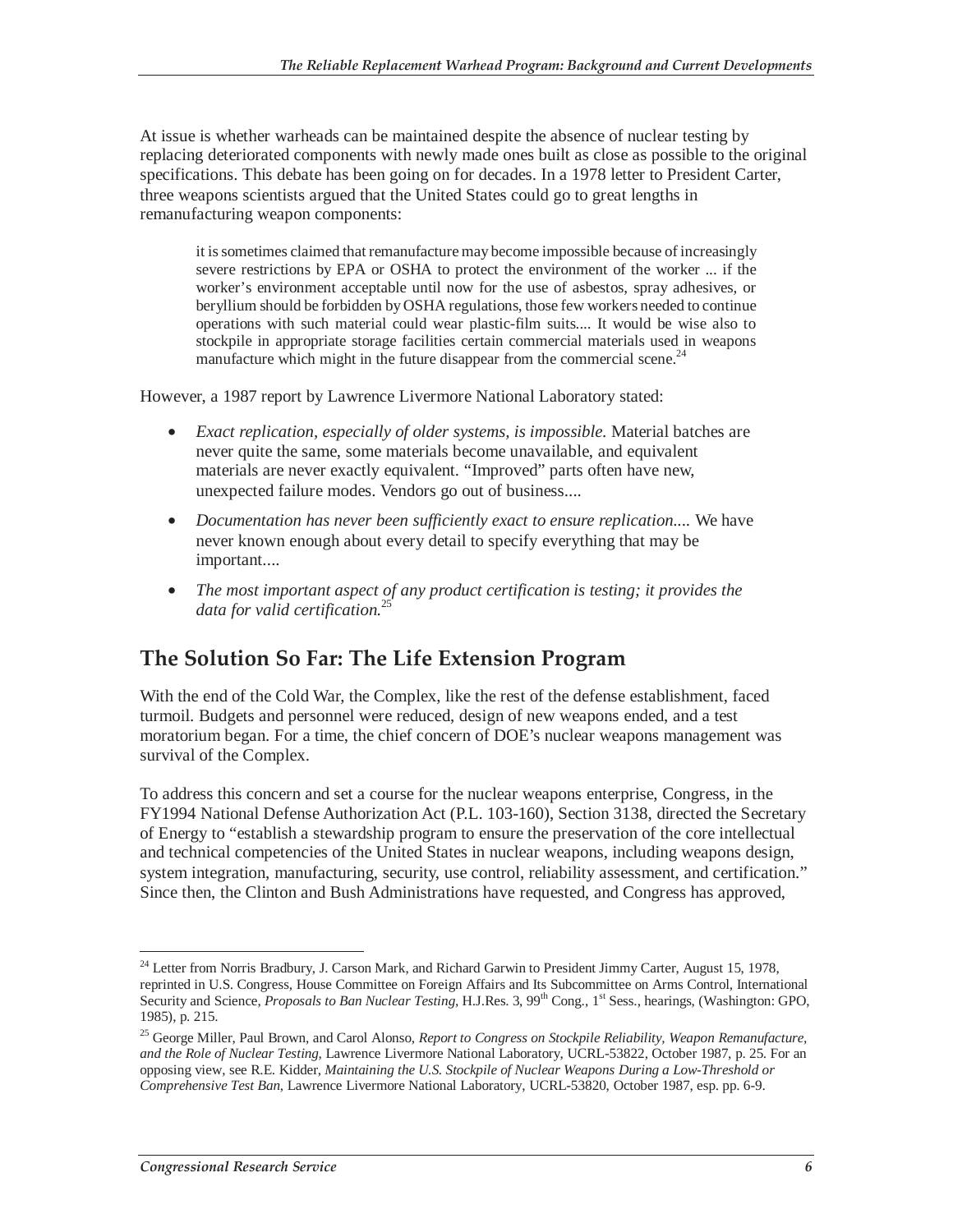tens of billions of dollars for this Stockpile Stewardship Program (SSP), which is presented in NNSA's budget as "Weapons Activities."<sup>26</sup>

SSP uses data from past nuclear tests, small-scale laboratory experiments, large-scale experimental facilities, examination of warheads, and the like to better understand nuclear weapon science. It uses this knowledge to improve computer codes that simulate aspects of weapons performance to aid the nuclear weapons laboratories' understanding of it. Such advances help scientists analyze data from past nuclear tests more thoroughly, mining it to extract still more information. Theory, simulation, and data reinforce each other: theory refines simulation, simulation helps check theory, theory and simulation guide researchers to look for certain types of data, and data help check simulation and theory.

A key task of the Complex is to monitor warheads for signs of actual or future deterioration. This work is done through a program that conducts routine surveillance of warheads in the stockpile by closely examining 11 warheads of each type per year to search for corrosion, gases, and other evidence of deterioration. Of the 11, one is taken apart for destructive evaluation, while the other 10 are evaluated nondestructively and returned to the stockpile.<sup>27</sup> In addition, an Enhanced Surveillance Program supports surveillance; its goal "is to develop diagnostic tools and predictive models that will make it possible to analyze and predict the effects that aging may have on weapon materials, components, and systems."<sup>28</sup>

When routine surveillance detects warhead problems, the Complex applies knowledge gained through SSP to fix problems through the Life Extension Program (LEP), which attempts "to extend the expected stockpile lifetime of a warhead or warhead components at least 20 years with a goal of 30 years<sup>"29</sup> beyond the originally-anticipated service life.

A warhead's components may be divided into two categories: those that are part of the nuclear explosive package (NEP), and those that are not. As described in the **Appendix**, the NEP is the part of the warhead that explodes, as distinct from the more numerous components like the outer case or arming system. Because non-NEP components can be subjected to extensive experiments and nonnuclear laboratory tests, they can be modified as needed under LEP to incorporate more advanced electronics or safer materials. In contrast, NEP components cannot be subjected to nuclear tests because the United States has observed a moratorium on nuclear testing since 1992. As a result, LEP seeks to replicate these components using original designs and, insofar as possible, original materials. In this way, it is hoped, components will be close to the originals so that they can be qualified for use in warheads. Because NEP components cannot be tested while other components can be, long-term concern focuses on the former.

Warheads contain several thousand components. While not all need to be refurbished in an LEP, some are difficult to fabricate, and assembly may be difficult, as discussed earlier. As a result, the LEP for an individual warhead type is a major campaign requiring extensive preparatory analysis

<sup>-</sup>26 See CRS Report RL34417, *Energy and Water Development: FY2009 Appropriations*, coordinated by Carl E. Behrens, section on Nuclear Weapons Stockpile Stewardship.

 $27$  Information provided by NNSA, May 9, 2005.

<sup>28</sup> Katie Walter, "Enhanced Surveillance of Aging Weapons," *Science & Technology Review*, January/February 1998, p. 21.

<sup>29</sup> U.S. Department of Energy. Office of Chief Financial Officer. *FY2009 Congressional Budget Request*, DOE/CF-024, February 2008, vol. 1, National Nuclear Security Administration, p. 101.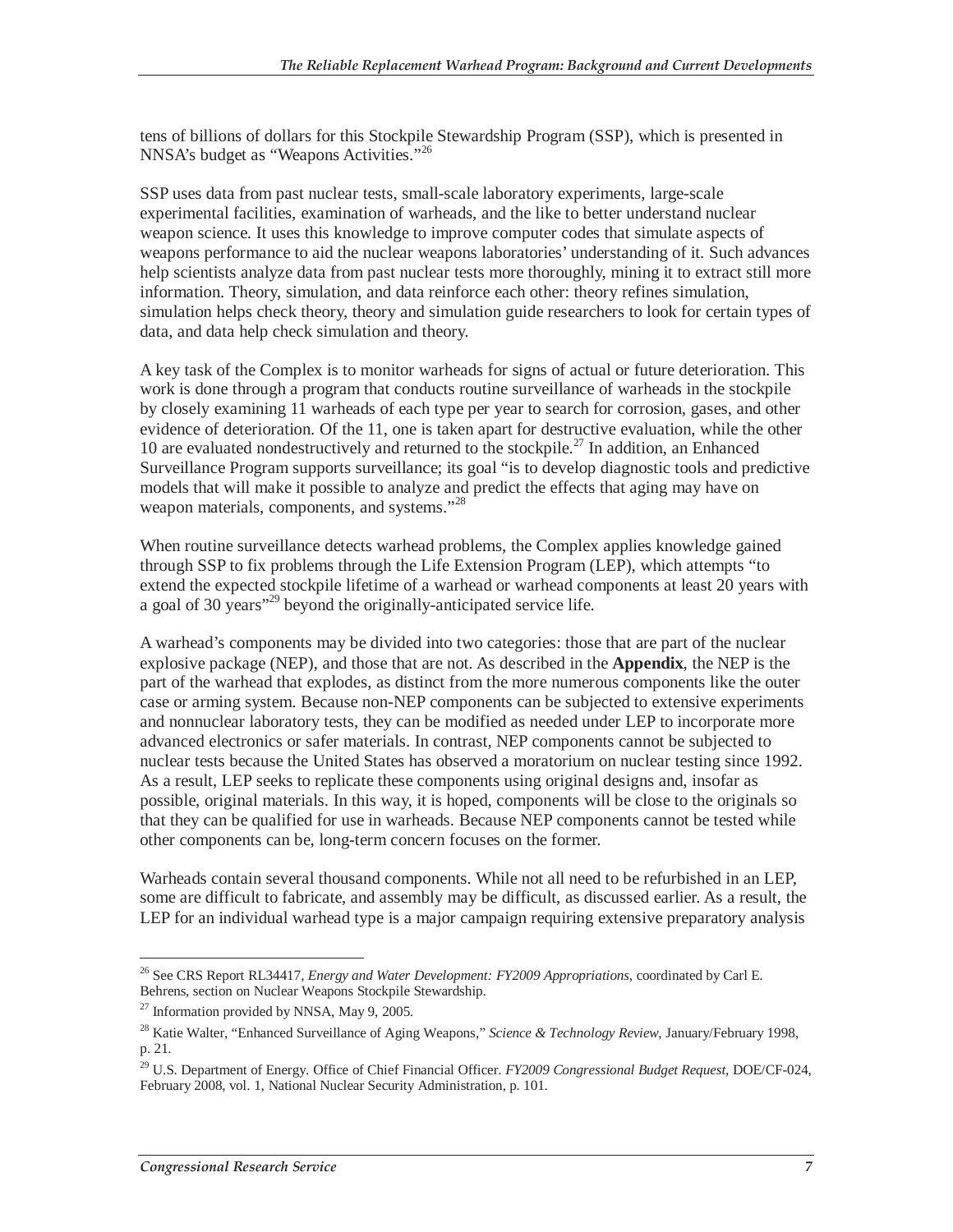and detailed work on many components that can take many years. For example, NNSA describes the LEP for the W76 warhead for Trident submarine-launched ballistic missiles as follows:

The W76 LEP will extend the life of the W76 for an additional 30 years with the first production unit (FPU) targeted in FY 2008. Activities include design, qualification, certification, production plant Process Prove-In (PPI), and Pilot Production. The preproduction activities will ensure the design of refurbished warheads meets all required military characteristics. Additional activities include work associated with the manufacturability of the components including the nuclear explosive package; the Arming, Firing, and Fuzing (AF&F) system; gas transfer system; and associated cables, elastomers, valves, pads, cushions, foam supports, telemetries, and miscellaneous parts.<sup>30</sup>

Stockpile stewardship has made great strides in understanding weapons science, in predicting how weapons will age, and in predicting how they will fail. Many agree with the following assessment by NNSA Administrator Thomas D'Agostino:

*the Stockpile Stewardship Program is working*—today's stockpile remains safe and reliable and does not require nuclear testing. This assessment is based on a foundation of past nuclear tests augmented by cutting edge scientific and engineering experiments and analysis, and improved warhead surveillance. Most importantly, it derives from the professional (and independent) judgment of our laboratory directors advised by their weapon program staffs.<sup>31</sup>

Others reply that the United States cannot have confidence in stockpile stewardship without conducting nuclear tests to validate the tools and computer models. In this view, it is easier to fit computer models to data from past nuclear tests than to predict results of future tests. $32$ 

### **Is LEP Satisfactory for the Long Term?**

In the turmoil following the end of the Cold War, it is scarcely surprising that the method chosen to maintain the stockpile—a task that had to be performed in the face of the many changes affecting the Complex and the many unknowns about its future—was to minimize changes. Now, with SSP well established, NNSA feels that it is appropriate to use a different approach to warhead maintenance, one that builds on the success of SSP and challenges the notion underlying LEP that changes must be held to a minimum.

Advocates of RRW recognize that LEP has worked well and concede that it can probably maintain warheads over the short term. Their concern is with maintaining reliability of warheads over the long term. They assert that LEP is not suited to the task because it will become harder to make it work as the technology under which current warheads were created becomes increasingly archaic and as materials, equipment, processes, and skills become unavailable. They maintain that if the labs were to lose confidence that they could replicate NEP components to near-original designs using near-original materials and processes, the United States could ultimately face a

 $\overline{a}$ 30 Department of Energy, *FY2009 Congressional Budget Request*, vol. 1, p. 101.

<sup>&</sup>lt;sup>31</sup> "Statement of Thomas P. D'Agostino, Administrator, National Nuclear Security Administration, U.S. Department of Energy, Before the House Committee on Armed Services Subcommittee on Strategic Forces," February 27, 2008, p. 5 (original emphasis).

<sup>&</sup>lt;sup>32</sup> For further discussion of this point, see U.S. Congress. Congressional Research Service. CRS Report RL34394, *Comprehensive Nuclear-Test-Ban Treaty: Issues and Arguments*, by Jonathan Medalia, section titled, "Can the United States Maintain the Nuclear Weapons Enterprise Without Testing?"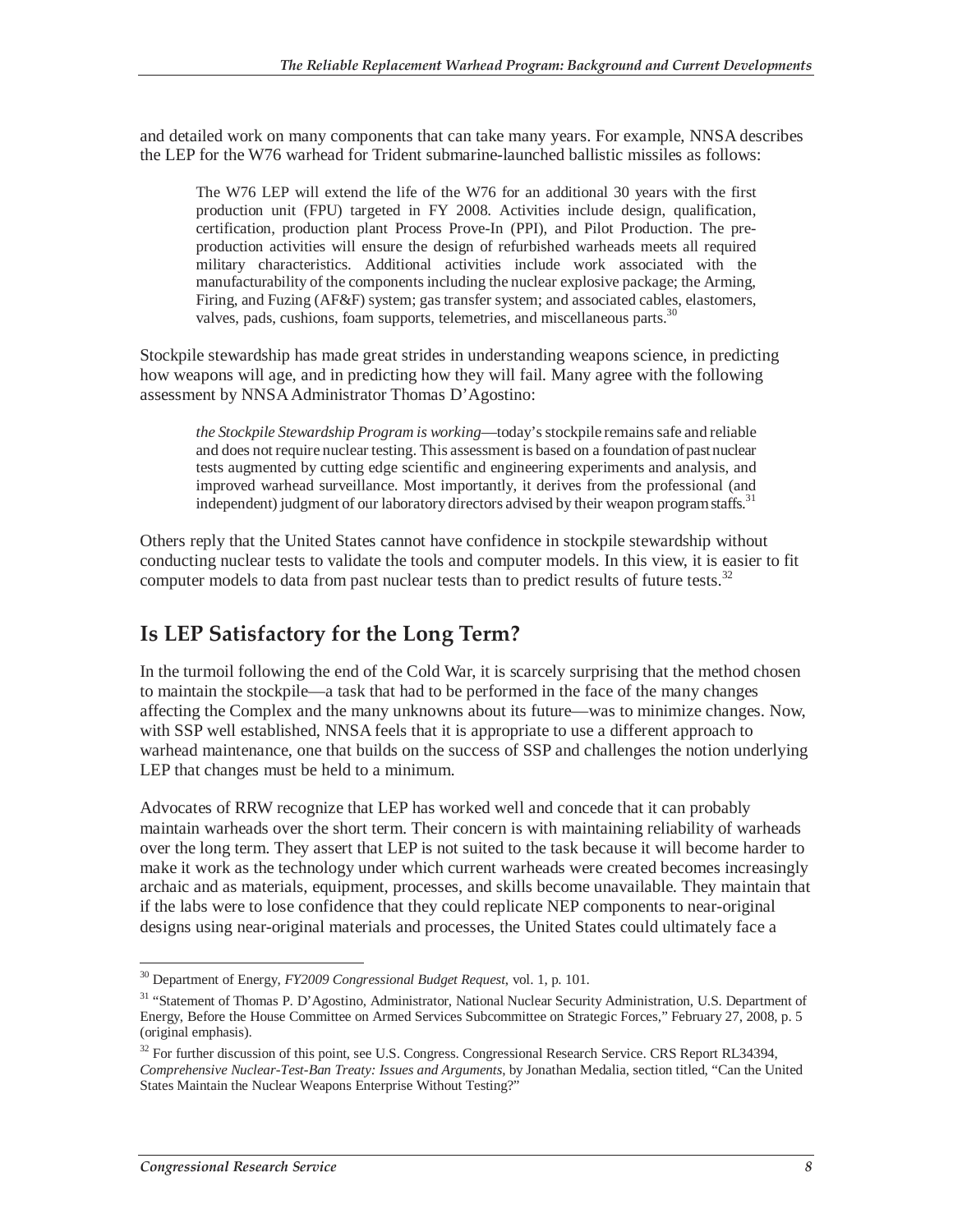choice between resuming nuclear tests or accepting reduced confidence in reliability. Instead, for example, the three nuclear weapons laboratories (Los Alamos, Livermore, and Sandia) argue that a "vision of sustainable warheads with a sustainable [nuclear] enterprise can best be achieved by shifting from a program of warhead refurbishment to one of warhead replacement."<sup>33</sup>

Advocates of RRW note further that while the current stockpile—most units of which were manufactured between 1979 and 1989—was designed to deter and, if necessary, defeat the Soviet Union, the threat, strategy and missions have changed, leaving the United States with the wrong stockpile for current circumstances. Ambassador Brooks said that current warheads are wrong technically because "we would [now] manage technical risk differently, for example, by 'trading' [warhead] size and weight for increased performance margins, system longevity, and ease of manufacture." These warheads were not "designed for longevity" or to minimize cost, and may be wrong militarily because yields are too high and "do not lend themselves to reduced collateral damage." They also lack capabilities against buried targets or biological and chemical munitions, and they do not take full advantage of precision guidance.<sup>34</sup> Furthermore, LEP's critics believe the stockpile is wrong politically because it is too large:

We retain "hedge" warheads in large part due to the inability of either today's nuclear infrastructure, or the infrastructure we expect to have when the stockpile reductions are fully implemented in 2012, to manufacture, in a timely way, warheads for replacement or for force augmentation, or to act to correct unexpected technical problems.<sup>35</sup>

Finally, they believe the stockpile is wrong in terms of physical security because it was not designed for a scenario in which terrorists seize control of a nuclear weapon and try to detonate it in place. According to Brooks, "If we were designing the stockpile today, we would apply new technologies and approaches to warhead-level use control as a means to reduce physical security  $costs.$ "<sup>36</sup>

Advocates of LEP challenge each assertion. They believe that LEP can continue to maintain warheads. They note that criticisms of LEP are vague: not that LEPs will fail, but that lifeextended warheads might at some future point lead to a reduction in confidence. LEP supporters do not accept even that criticism. As Richard Garwin, IBM Fellow emeritus said,

I don't agree with the generally stated assumption that confidence and the reliability of our existing nuclear weapons will inevitably decline with time as the weapons age ... the Science-Based Stockpile Stewardship Program and, in particular, the advanced scientific computing capabilities that have been procured at great cost over the last 15 years for the Stockpile Stewardship Program, have paid off handsomely, as indicated in confidence in increased pit longevity. Thus, in the case of the essential and sensitive thermonuclear weapon primaries, the passage of time has brought greater, not lesser, confidence in pit longevity.... And with the passage of time and the improvement in computing tools, I believe that confidence in the reliability of the existing legacy weapons will increase rather than diminish, just as has been the case with the nuclear weapon pits. $37$ 

<sup>33</sup> K. Henry O'Brien et al., *Sustaining the Nuclear Enterprise—A New Approach,* published jointly by Lawrence Livermore, Los Alamos, and Sandia National Laboratories, UCRL-AR-212442, May 20, 2005, p. 3.

 $34$  Ibid., pp. 2-3.

<sup>35</sup> Ibid., p. 3.

<sup>36</sup> Ibid., p. 4.

<sup>&</sup>lt;sup>37</sup> U.S. Congress. House. Committee on Appropriations. Subcommittee on Energy and Water Development. Hearing on (continued...)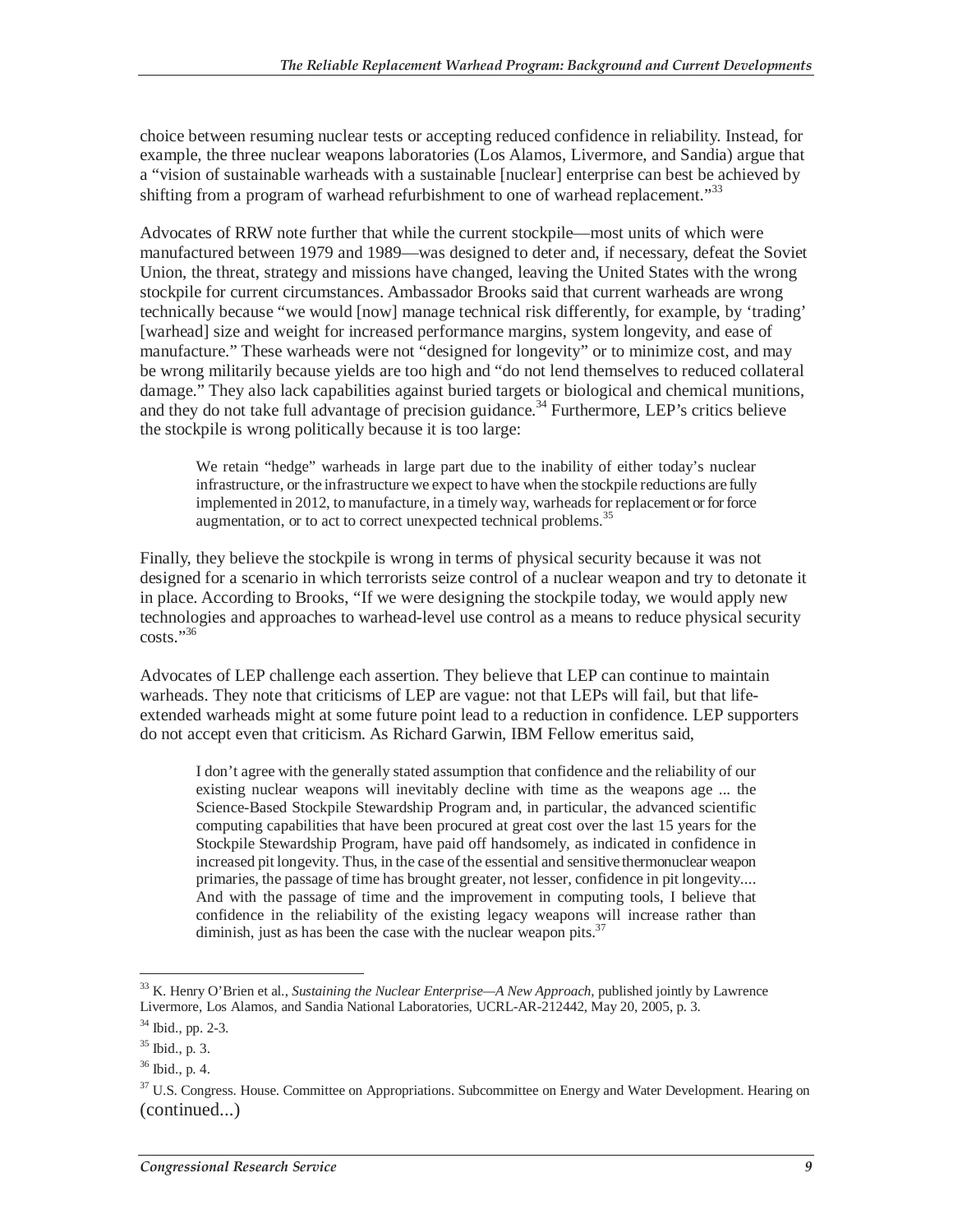They challenge the assertion that RRW would improve the current stockpile. In this view, new weapons may not offer much new capability: earth penetrators could not destroy hardened facilities buried very deeply or at imprecisely-known locations, and nuclear weapons are of questionable effectiveness against chemical and biological agents.<sup>38</sup> They note that Congress rejected funds for the Robust Nuclear Earth Penetrator, which many Members perceived as being a new nuclear weapon, and that the FY2006 National Defense Authorization Act, P.L. 109-163, Section 3111, set "fulfill[ing] current mission requirements of the existing stockpile" as an objective for the RRW program. They anticipate that RRWs, like any other product, would have "birth defects," whereas such defects have been wrung out of existing warheads, and believe that such defects could require a larger stockpile. They state that performance margins of current warheads are adequate and can be improved somewhat if needed, such as by new systems to deliver boost gas. They question the argument that RRW would reduce physical security costs on grounds that a terrorist attempt to seize and detonate a nuclear warhead in place is most unlikely given the high level of security currently in place, and doubt that Congress or NNSA would reduce the guard force because of RRW.

### **RRW and the Transformation of Nuclear Warheads**

The nuclear stockpile was designed to meet Cold War requirements. For example, high explosive yield per unit of warhead weight (the "yield-to-weight ratio") was critically important while cost, ease of manufacture, and reduction of hazardous material were less so. Now, yield-to-weight has become less important, the others just mentioned have become more important, new constraints have appeared in the wake of 9/11, and warheads must continue to be safe and reliable. As a result, RRW advocates claim, it is possible and necessary to transform the stockpile to reflect these changes.

With RRW, NNSA and DOD are revisiting tradeoffs underlying the current stockpile in order to adapt to post-Cold War changes and meet possible future requirements. NNSA and DOD assert RRW would trade negligible sacrifices to secure major gains. This section presents some Cold War warhead requirements, how they have changed, and implications of these changes for RRW and LEP.

#### **Yield-to-Weight Ratio**

A major characteristic of warheads for ballistic missiles was a high yield-to-weight ratio.<sup>39</sup> Lower weight let each missile carry more warheads to more distant targets; higher yield made each warhead better able to destroy its target; and high yield-to-weight enabled these goals to be met at the same time. For example, the W88 warhead for the Trident II (D5) submarine-launched ballistic missile uses a conventional high explosive (CHE) that is more sensitive to impact than insensitive high explosive (IHE) used on many other warhead types. IHE is safer to handle, but CHE packed more energy per unit weight. A missile could carry the lighter CHE warheads to a

<sup>(...</sup>continued)

nuclear weapon activities.  $109<sup>th</sup>$  Congress,  $1<sup>st</sup>$  Session, March 29, 2007.

<sup>&</sup>lt;sup>38</sup> Roger Speed and Michael May, "Assessing the United States' Nuclear Posture," in George Bunn and Christopher Chyba, eds., *U.S. Nuclear Weapons Policy: Confronting Today's Threats,* Center for International Security and Cooperation, Stanford University, and Brookings Institution Press, Washington, 2006, pp. 256-264.

<sup>&</sup>lt;sup>39</sup> Bombs were less constrained in weight because bombers carry heavier loads than missiles.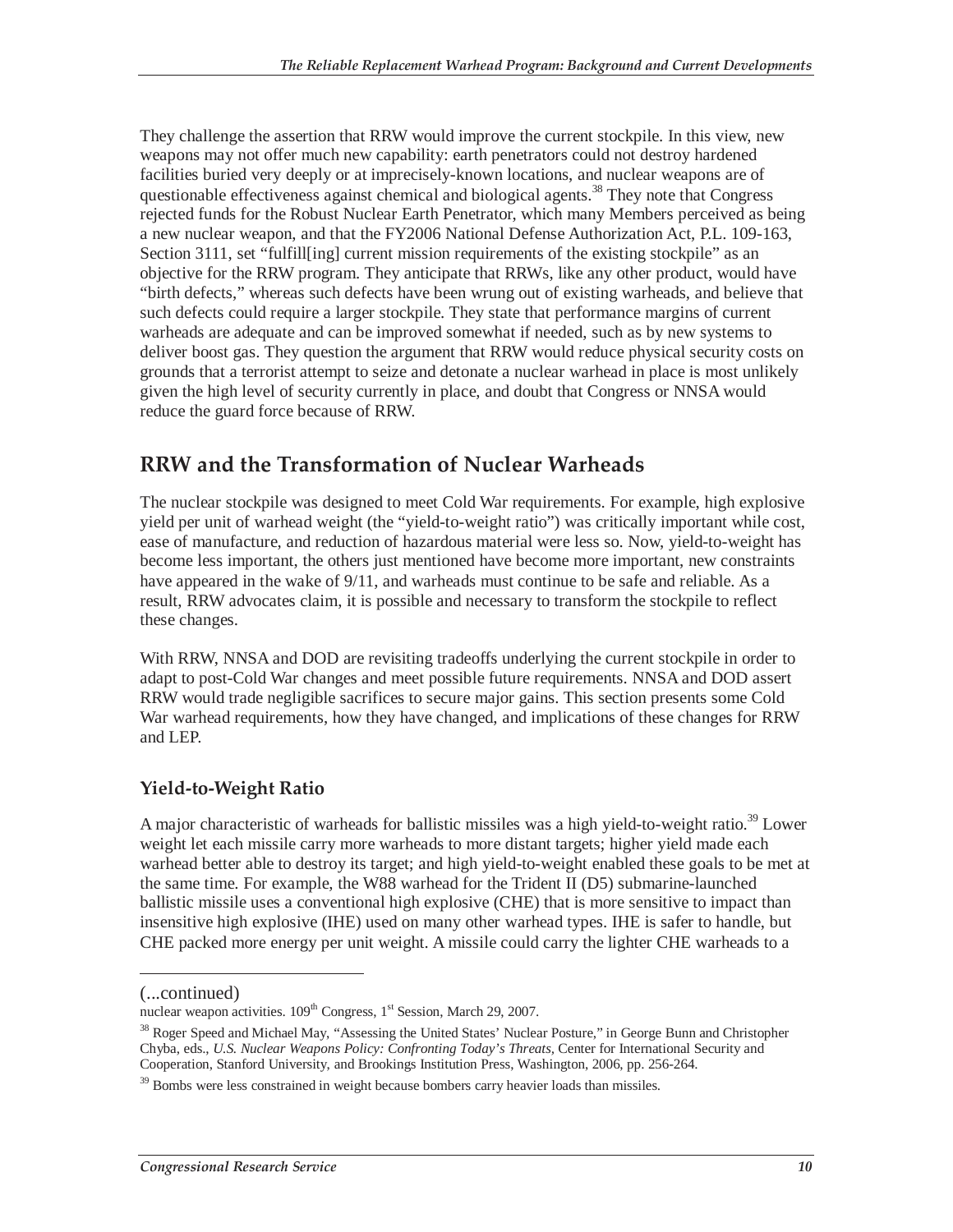greater distance, so a submarine could stand off farther from its targets. Increased ocean patrol area forced the Soviet Union to spread out its antisubmarine assets, improving submarine survivability. Hard-to-manufacture designs, hazardous materials, and other undesirable features were deemed acceptable tradeoffs to maximize yield-to-weight.

Now, ballistic missiles carry fewer warheads than they did during the Cold War, so each warhead can be heavier.<sup>40</sup> In particular, the first RRW, "WR1," which is to replace some W76 warheads now on the Trident II submarine-launched ballistic missile, will have the yield of the W76 but the higher weight of the W88, resulting in less yield per unit weight. The added weight is allocated to design features to improve use control, margin (excess performance designed into a warhead beyond the minimum required for it to perform as intended), ease of production, and the like.

Some see LEPs of current warheads as satisfactory. Barry Hannah, chairman of the RRW POG,, explained his views on the project to convert original W76-0 warheads to life-extended W76-1's:

The W76-1 LEP that is currently underway is an excellent program in terms of technology, schedule, and cost. I believe it meets the Navy's needs. While the LEP makes many changes and some upgrades to components of the original W76-0, it made no changes that put the warhead's basic design at risk. For example, the W76-1 LEP POG wanted the W76-1 to remain as close to the original design as possible for the nuclear explosive package, as small differences in that package may have major effects on weapon performance. In cases where we did not fully understand the original manufacturing process for a material or component, we replicated the original process as exactly as possible. For that reason, we went to considerable effort to restore the process to manufacture "Fogbank," a material used in the W76-0, for the W76-1. We also included changes that increase margins in order to compensate for problems or uncertainties that component changes or age-related degradation might introduce. One such change was an improved system to supply boost gas to the weapon.

I am confident that the W76-1 will extend the life of the W76. The W76-0 was first deployed in 1978. Since the W76-1 is very close to the W76-0, data on W76-0 aging are directly relevant to gauging the service life of the W76-1. Observations on deterioration, or lack thereof, in W76-0 components increase confidence in an extended life for the W76-1. The W76-0 has aged well, and we have learned some lessons from its aging process that we have applied to the W76-1. Also, the modified boost gas transfer system supports an extended life.

The W76-1 POG opted for the W76-1 LEP in lieu of the WR-1 RRW for several reasons. The ability to produce a reasonable number of pits by the time they were needed was in question. If we had waited until 2020 to have the first WR-1, the W76-1 would have been out of production for many years and there would have been a risk if WR-1 had failed. Also, the Navy need for the safety and surety options was not as compelling as other services. When SLBM warheads are in Navy custody they are under heavy guard by Marines and other security personnel at bases, or out at sea.<sup>41</sup>

<sup>-</sup> $^{40}$  Ballistic missiles carry warheads inside reentry vehicles (RVs). An RV is a streamlined shell that protects its warhead from the intense heat and other stresses of reentering the atmosphere at high speed. RVs are designed to carry a specific type of warhead on a specific missile; the maximum stress that the RV encounters is carefully studied. Increasing warhead weight significantly would increase these stresses, possibly causing the RV to fail and the warhead to burn up, fail, or miss its target by a wide margin.

<sup>&</sup>lt;sup>41</sup>Information provided by Dr. Barry Hannah, SES, Branch Head, Reentry Systems, Strategic Systems Program, U.S. Navy, personal interview with the author, February 17, 2009.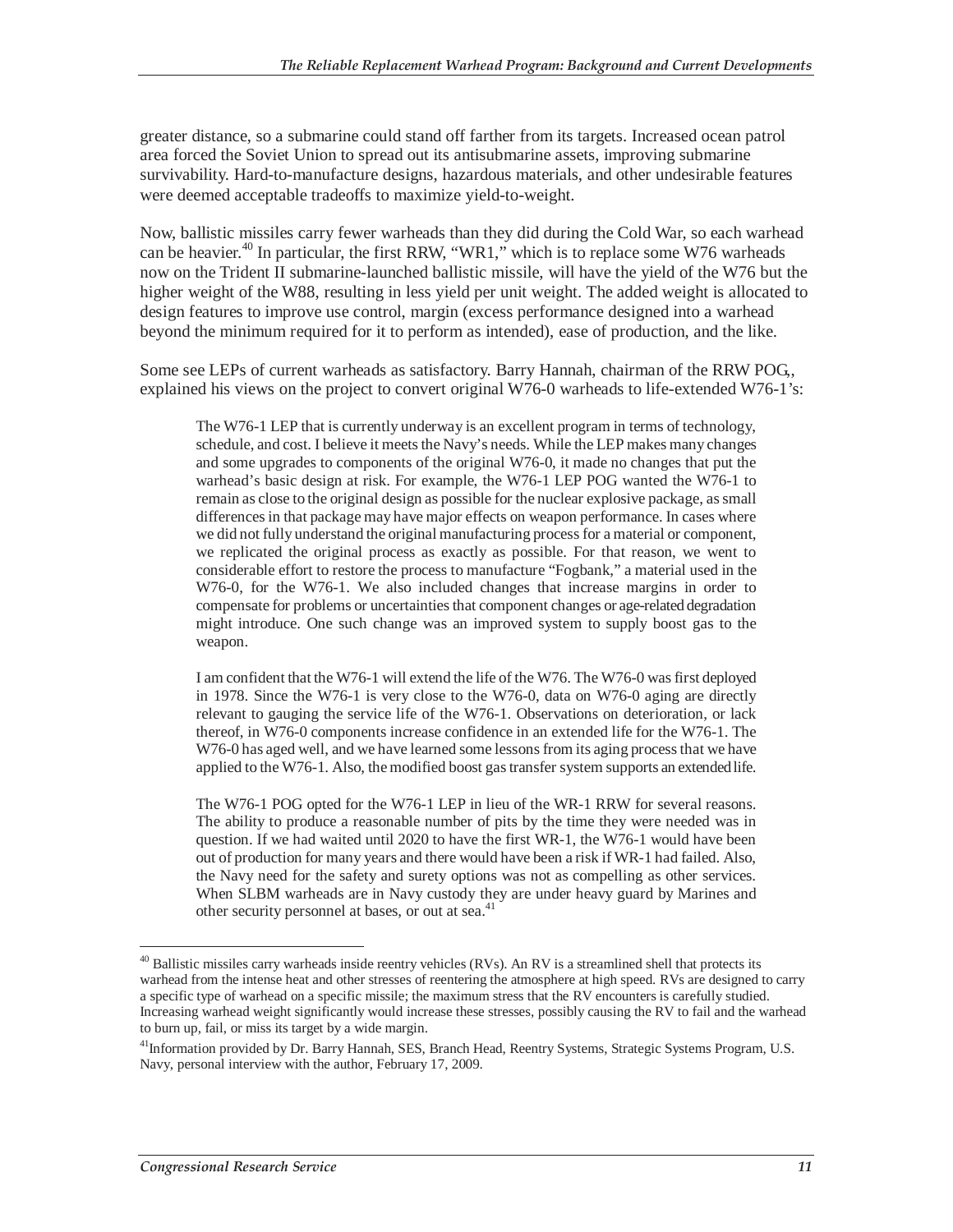#### **Nuclear Testing**

Between 1945 and 1992, the United States conducted over 1,000 nuclear tests, mostly for weapons design.<sup>42</sup> These tests added confidence that a weapon incorporating hard-to-manufacture components was made correctly, that a weapon would work at extremes of temperatures it might experience, and that the design was satisfactory in other ways. Testing also enabled the labs to validate changes to existing warhead designs. With a congressionally-imposed U.S. nuclear test moratorium that began in October 1992<sup>43</sup> and that Presidents Clinton and George W. Bush have continued to the present, this nation cannot rely on tests to validate designs. Instead, WR1 seeks to provide high confidence in the design without nuclear testing by being a "close neighbor" of previously-tested designs, staying within design parameters that past nuclear tests have validated, and building in high margins. RRW advocates express concern that current warheads were designed with "thin" margins, and that minor changes as a result of LEPs can erode these margins further, possibly reducing confidence in these warheads that could testing to restore.

Advocates of LEP have high confidence in current warheads, and believe that this confidence is growing despite the absence of testing, as noted earlier. The JASON study on pit aging, in this view, delays by decades the time when pits would have to be manufactured for current warheads, thus delaying a potentially large risk factor that could lead to testing. In contrast, RRW missile warheads, such as WR1, would require the manufacture of new pits, and any new product runs the risk of design or manufacturing defects, which in this case could lead to testing.

Others hold that neither RRW nor LEP provides confidence in the stockpile. In this view, RRW uses untested designs, while the many changes introduced by LEPs move current warheads away from tested designs, so the only way to restore confidence is to resume a nuclear test program that would meet current needs with a much lower rate and yield of testing than during the Cold War.

#### **Performance, Schedule, and Cost Tradeoffs**

Performance has always been the dominant consideration for nuclear weapons. Weapons must meet standards for safety and reliability, and meet other military characteristics. During the Cold War, schedule was also critical. With new missiles and nuclear-capable aircraft entering the force at a sustained pace, warheads and bombs had to be ready on a schedule dictated by their delivery systems. As a result, "our nuclear warheads were not designed ... to minimize DOE and DOD costs."44 Now, reducing cost has a higher priority. Cost reduction is also more feasible: performance is still dominant, but no imminent external threat drives the schedule.

WR1 offers many features that, its backers claim, will reduce costs over its life cycle. It will be designed for ease of manufacture and reduce use of hazardous material, lowering manufacturing cost. Enhanced use-control and use-denial features may slow the growth of physical security costs. Reduced use of hazardous materials and a design that permits easier disassembly will lower

 $\overline{a}$  $42$  The United States conducted 1,030 tests. A total of 1,125 devices were detonated in those tests, of which 891 were weapon related. (The United Kingdom conducted another 24 tests jointly with the United States at the Nevada Test Site.) U.S. Department of Energy, Nevada Operations Office, *United States Nuclear Tests, July 1945 through September 1992*, DOE/NV-209, rev. 15, December 2000, p. xvi.

<sup>&</sup>lt;sup>43</sup> The moratorium was begun pursuant to Section 507 of P.L. 102-377, FY1993 Energy and Water Development Appropriations Act, signed into law October 2, 1992.

<sup>44</sup> Brooks statement to Senate Armed Services Committee, April 4, 2005, p. 3.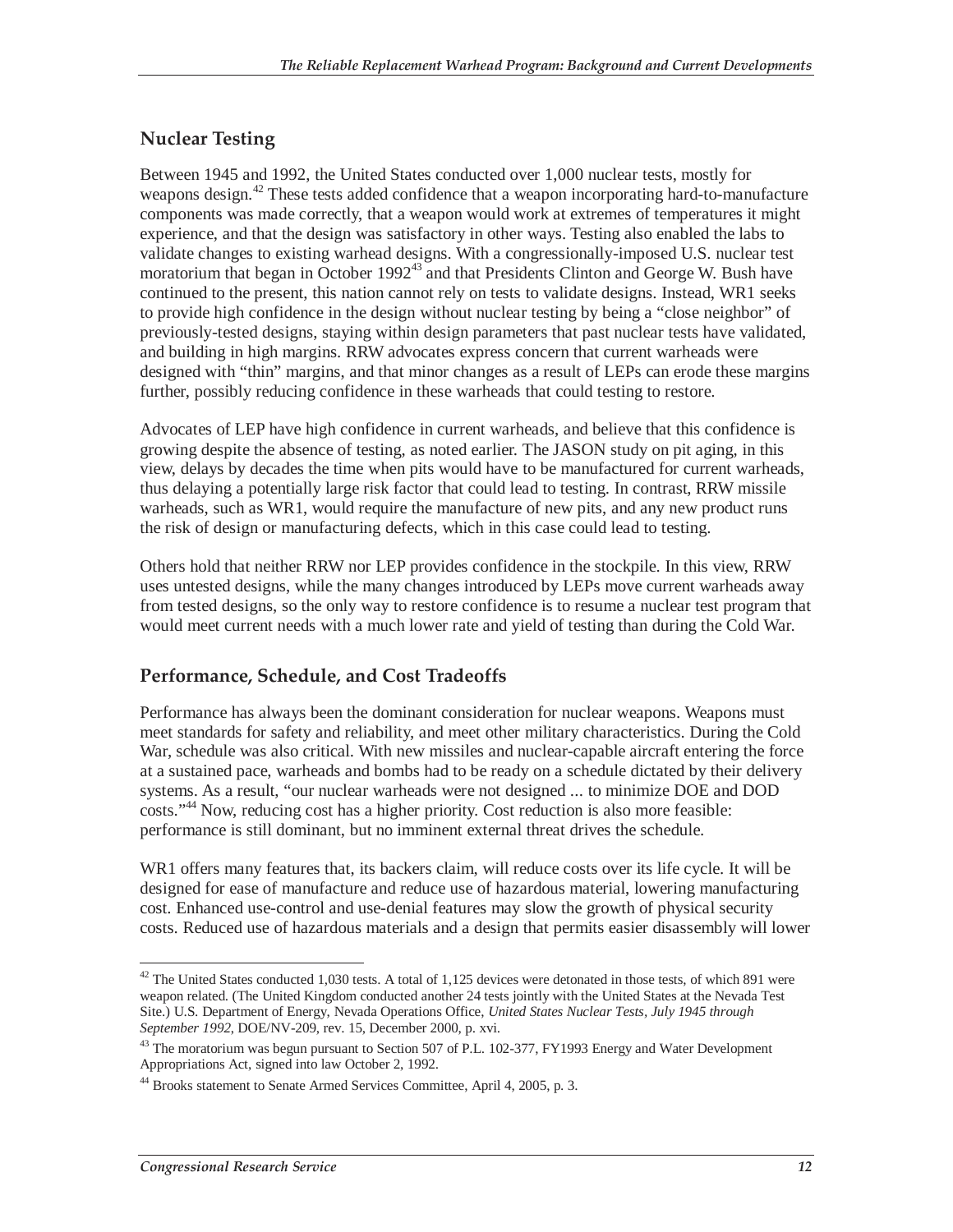dismantlement cost. RRW's proponents also raise concerns that it is becoming more costly to maintain existing warheads; for example, plants to make certain materials used in current warheads but that are no longer commercially available may cost millions of dollars to build.

LEP supporters state that delaying pit manufacture for decades by continuing to use existing pits in current warheads will save many billions of dollars. They note that RRW is linked to a major upgrade of the nuclear weapons complex, which would be costly, and that the RRW program may involve manufacture of thousands of new warheads and dismantlement of thousands of old ones, adding costs. A study by the American Association for the Advancement of Science found, "an RRW program would likely add to costs in the near term, and it is not yet possible to determine when (and whether) the RRW could lead to savings in the long term."<sup>45</sup>

#### **Environment, Safety, and Health (ES&H)**

During the Cold War, the urgency of production and limited knowledge of the ES&H effects of materials used or created in the nuclear weapons enterprise led to the use of hazardous materials, dumping contaminants onto the ground or into rivers, exposing citizens to radioactive fallout from nuclear tests, and the like. Now, ES&H concerns have grown within the Complex, reflecting their rise in civil society at large, leading to a strong interest in minimizing the use of hazardous materials in warheads and their production.

RRW advocates note that reduction of hazardous materials is a design goal of RRW. A less stringent yield-to-weight requirement permits substitution of safer materials, even if they are somewhat heavier, for some hazardous materials. Manufacturing processes are simpler, reducing hazardous waste and increasing safety. Substitution of insensitive high explosive for conventional high explosive, it is argued, would increase worker safety. LEP supporters argue that the ability to defer pit manufacture for decades improves ES&H, and that existing manufacturing processes are well understood and have incorporated proper safety precautions.

#### **Skill Development and Transfer**

During the Cold War, the design of dozens of warhead types, the conduct of over 1,000 nuclear tests, and the production of thousands of warheads exercised the full range of nuclear weapon skills. Now, with no design or testing, no new-design warheads being produced, and with warheads being refurbished at a slower pace than that at which they were originally produced, some have raised concern that Complex personnel are not adequately challenged. In this view, skill development and transfer can no longer be simply a byproduct of the work, but must be an explicit goal of the nuclear weapons program.

RRW advocates state that since RRW is a new design, designers must confront the full range of tradeoffs simultaneously, balancing yield, weight, cost, safety, ease of manufacture, use control, reduction of hazardous material, etc. In contrast, in this view, LEP constrains choices for the nuclear explosive package because replication is required to minimize divergence from parameters validated by nuclear testing. LEP supporters cite the American Association for the

 $\overline{a}$ 45 American Association for the Advancement of Science. Nuclear Weapons Complex Assessment Committee. *The United States Nuclear Weapons Program: The Role of the Reliable Replacement Warhead.* April 2007, p. 25. Available at http://cstsp.aaas.org/files/AAAS%20RRW%20Report.pdf.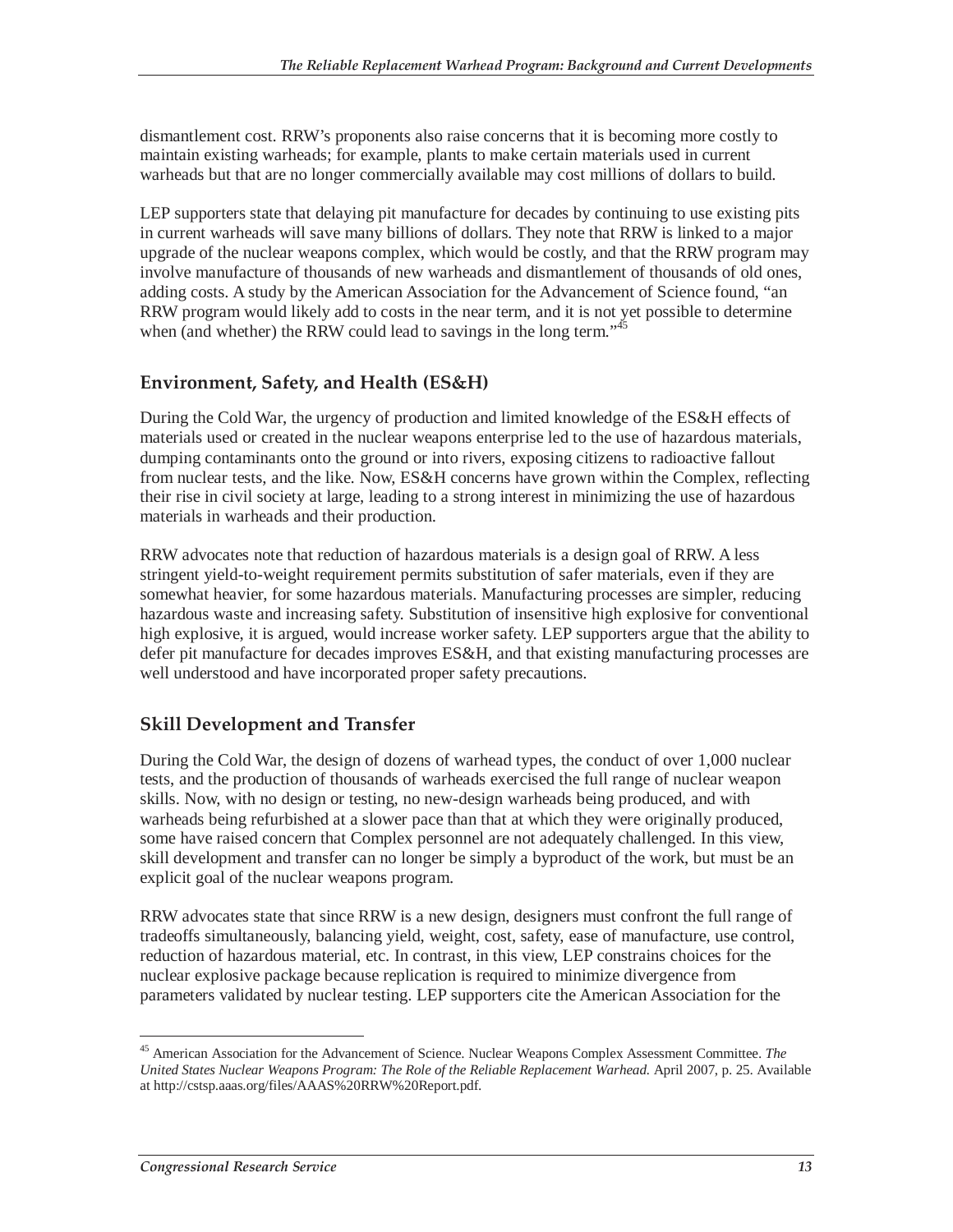Advancement of Science study: "Although life extension is not equivalent to executing a new design, it nonetheless employs many of the same tools, processes, and disciplines."<sup>46</sup>

### **RRW and Nuclear Weapons Complex Transformation**

Throughout its history, the nuclear weapons complex (the "Complex") has expanded and contracted in response to changing demands, whether the rush to produce the first bombs in World War II, the program to produce many thousands of warheads of many different types during the Cold War, or the need for more dismantlement and less production with the end of the Cold War, and many plans for Complex transformation have been drafted over the years.

RRW's supporters saw RRW as the basis for addressing this transformation. Representative David Hobson, Chairman of the House Energy and Water Development Appropriations Subcommittee in the  $108<sup>th</sup>$  and  $109<sup>th</sup>$  Congresses, was RRW's prime sponsor. In introducing the FY2005 energy and water bill (H.R. 4614) to the House, he emphasized the need to redirect the Complex:

much of the DOE weapons complex is still sized to support a Cold War stockpile. The NNSA needs to take a 'time-out' on new initiatives until it completes a review of its weapons complex in relation to security needs, budget constraints, and [a] new stockpile plan.<sup>47</sup>

He saw RRW as a key part of his effort to redirect U.S. nuclear strategy, reshape the nuclear weapons stockpile and Complex to support that strategy, undertake weapons programs consistent with that strategy, and reject those inconsistent with it.<sup>4</sup>

Some see RRW as the key to transforming the Complex into the responsive infrastructure envisioned in the 2001 Nuclear Posture Review. Thomas D'Agostino, then NNSA Deputy Administrator for Defense Programs, said in 2006,

By "responsive" we refer to the resilience of the nuclear enterprise to unanticipated events or emerging threats, and the ability to anticipate innovations by an adversary and to counter them before our deterrent is degraded.... much remains to be done to achieve stockpile and infrastructure transformation.... The "enabler" for transformation is our concept for the RRW. The RRW will benefit from relaxed Cold War design constraints that maximized yield to weight ratios. This will allow us to design replacement components that are easier to manufacture; are safer and more secure; eliminate environmentally dangerous, reactive, and unstable materials.... RRW, we believe, will provide enormous leverage for a more efficient and responsive infrastructure and opportunities for a smaller stockpile.<sup>49</sup>

 $\overline{a}$ 

<sup>&</sup>lt;sup>46</sup> American Association for the Advancement of Science, The United States Nuclear Weapons Program: The Role of the Reliable Replacement Warhead, p. 23.

<sup>47</sup> *Congressional Record*, June 25, 2004, p. H5085.

<sup>&</sup>lt;sup>48</sup> Congressman David Hobson, "U.S. Nuclear Security in the 21<sup>st</sup> Century," address to the Arms Control Association, Washington, DC, February 3, 2005. (Transcript as delivered.)

<sup>&</sup>lt;sup>49</sup> "Statement of Thomas P. D'Agostino, Deputy Administrator for Defense Programs, National Nuclear Security Administration, Before the House Armed Services Committee, Subcommittee on Strategic Forces," April 5, 2006, p. 3, 6.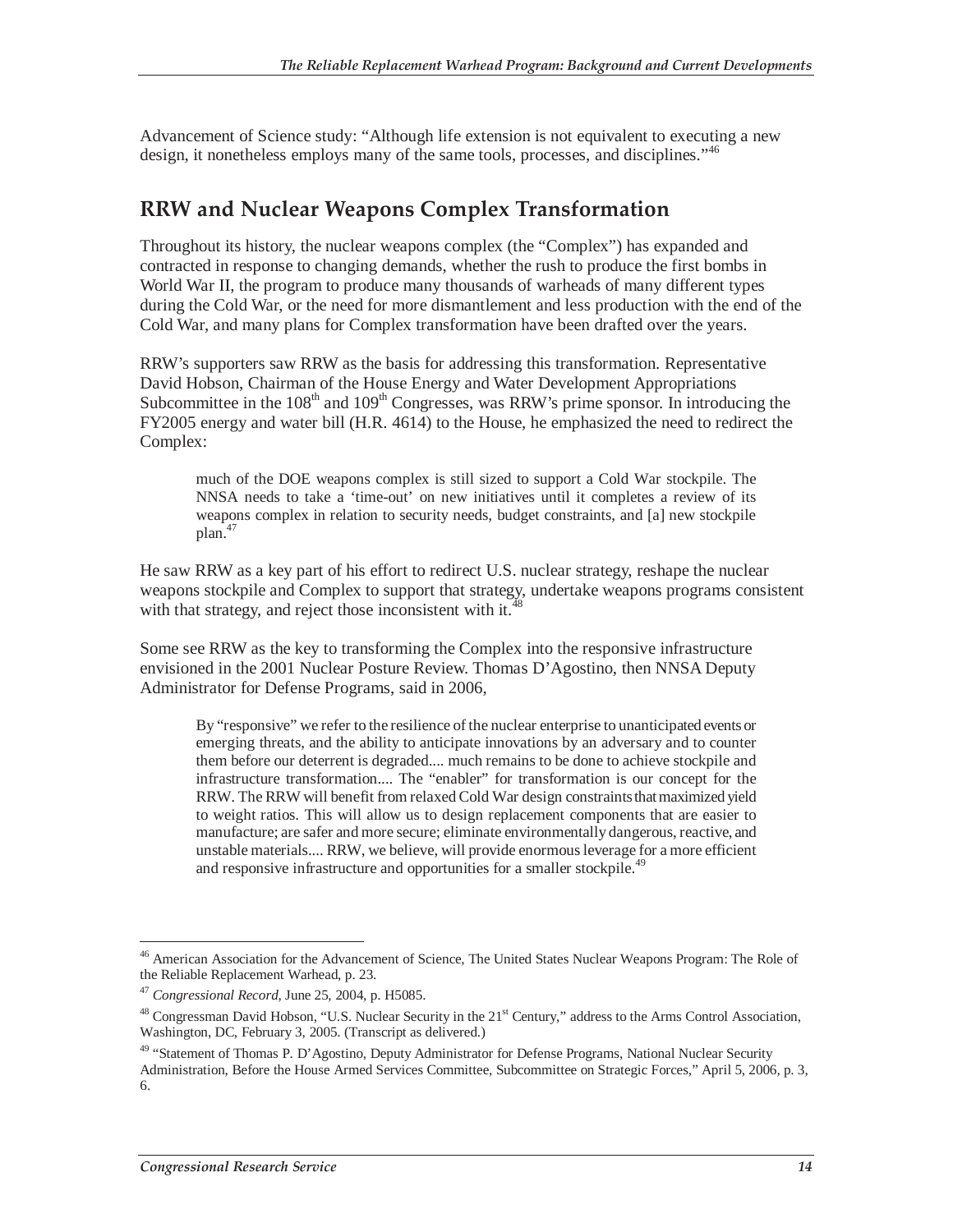He also said, "We have worked closely with the DoD to establish goals for 'responsiveness,' that is, timelines to address stockpile problems or deal with new or emerging threats. For example, our goal is to understand and fix most problems in the stockpile within 12 months of their discovery."<sup>50</sup>

To meet these goals, NNSA proposed a "Complex 2030" plan for restructuring the Complex.<sup>51</sup> It would consolidate fissile material, eliminate some redundancies in R&D facilities, and consolidate elements of the current Complex. It assumes Complex reconfiguration completed around 2030. As a result, even if the United States proceeds with RRW, the Complex would, for decades, need to support current warheads and RRWs simultaneously, so a Complex-in-transition would support a stockpile-in-transition. Because RRW would be designed in part for ease of manufacture, advocates claim it would permit a simpler a smaller and less costly Complex. In NNSA's view, Complex 2030, combined with easier-to-produce RRWs, would be more responsive to DOD's needs than the current Complex. Another plan, by a Secretary of Energy Advisory Board (SEAB) task force, proposed more consolidation of production, experimental equipment, and uranium and plutonium than the Complex 2030 plan.<sup>52</sup> One of its elements was a Consolidated Nuclear Production Center (CNPC), which would produce all uranium and plutonium components for nuclear weapons, as well as assembling, surveilling, and disassembling weapons, and storing all weapons not in DOD custody.<sup>53</sup>

In a letter to Secretary of Energy Samuel Bodman in November 2006, Representative Hobson expressed concern that DOE decided not to analyze the SEAB plan and instead considered Complex 2030 as its proposed action.<sup>54</sup>

If the Department is not willing to conduct a thorough and objective analysis of all reform alternatives including the CNPC, and instead is determined to conduct an obviously prejudicial process aimed at ensuring the Department's preferred outcome, then I will not support funding for the Complex 2030 efforts, including the Reliable Replacement Warhead (RRW) program. RRW is a deal with Congress, but the deal requires a serious effort by the Department to modernize, consolidate, and downsize the weapons complex. Absent that, there is no deal. $55$ 

In January 2007, NNSA stated it would evaluate the SEAB plan.<sup>56</sup>

 $\overline{a}$ <sup>50</sup> "Statement of Thomas P. D'Agostino ...," April 5, 2006, p. 4.

<sup>51</sup> U.S. Department of Energy. National Nuclear Security Administration. Office of Defense Programs. *Complex 2030: An Infrastructure Planning Scenario for a Nuclear Weapons Complex Able to Meet the Threats of the 21st Century,* DOE/NA-0013, October 2006.

<sup>52</sup> U.S. Department of Energy. Secretary of Energy Advisory Board. Nuclear Weapons Complex Infrastructure Task Force. *Recommendations for the Nuclear Weapons Complex of the Future,* 2005. 53 Ibid., p. 14.

<sup>54</sup> DOE announced this decision in "Notice of Intent to Prepare a Supplement to the Stockpile Stewardship and Management Programmatic Environmental Impact Statement—Complex 2030," in U.S. National Archives and Records Administration. Office of the Federal Register. *Federal Register,* October 19, 2006, p. 61731-61736.

<sup>&</sup>lt;sup>55</sup> Letter from David L. Hobson, Chairman, Energy and Water Development Appropriations Subcommittee, to Samuel W. Bodman, Secretary of Energy, November 16, 2006.

<sup>56</sup> U.S. Department of Energy. National Nuclear Security Administration. Office of Defense Programs. *Report on the Plan for Transformation of the National Nuclear Security Administration Nuclear Weapons Complex,* January 31, 2007, p. iii.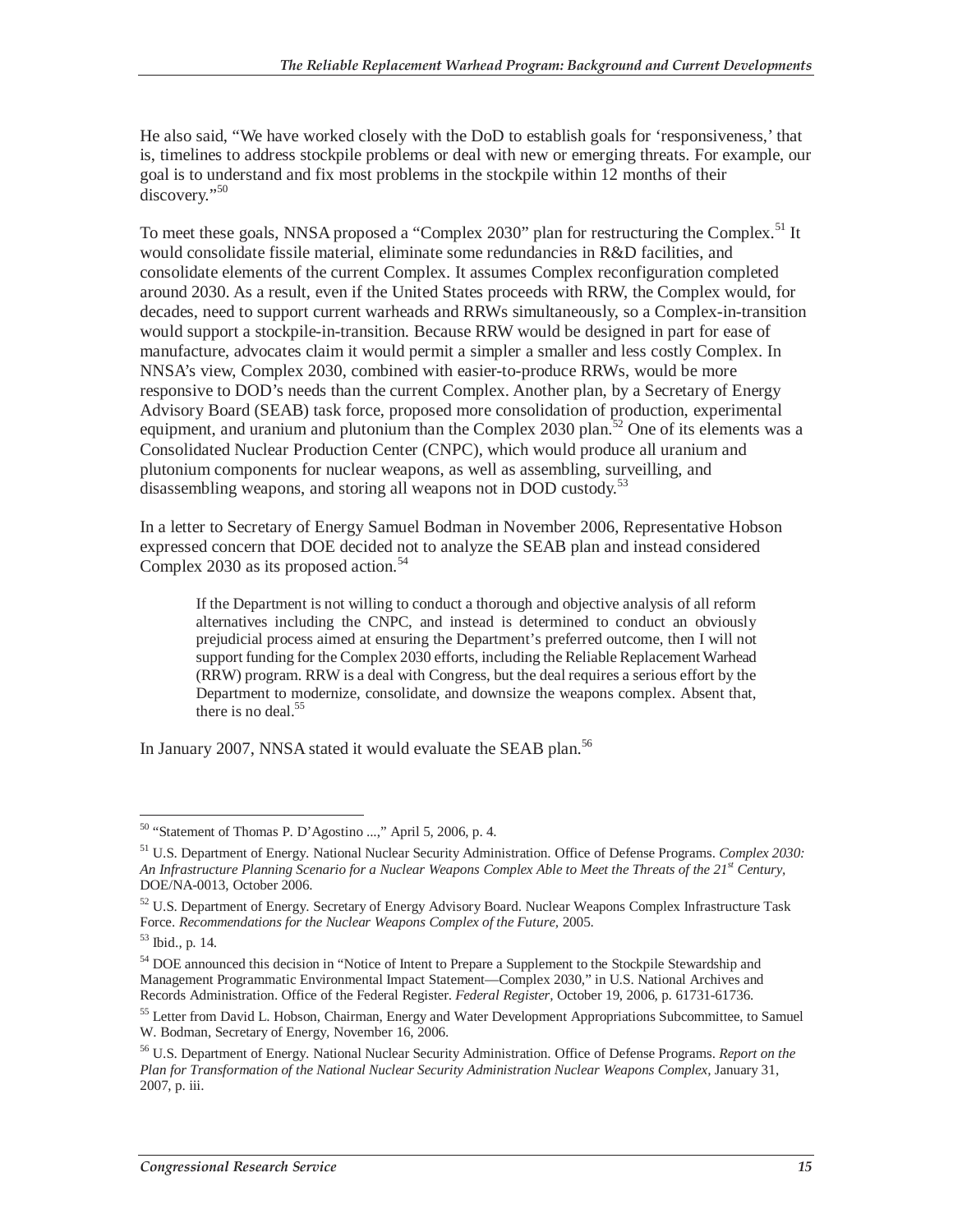Representative Peter Visclosky, Chairman of the Energy and Water Development Appropriations Subcommittee, also expressed concerns about the link between RRW and Complex transformation:

I am also troubled by the apparent unbridled enthusiasm of the nuclear weapons complex over the Reliable Replacement Warhead and wish I saw that same enthusiasm replicated, as far as their dedication to downsizing the complex.... The department [DOE] will have to develop a modernization plan that is near-term and demonstrates a recognition that the longterm requirements of the nuclear weapons complex are tied to a much smaller nuclear stockpile.<sup>57</sup>

NNSA announced a revised plan for Complex reconfiguration, "Complex Transformation," in December 2007. NNSA stated that this plan would consolidate nuclear materials within the Complex, close many buildings, reduce the footprint of the Complex by as much as one-third, employ fewer workers, and dismantle warheads faster.<sup>58</sup> The link to RRW, though, seems less clear. As discussed below, Congress provided no NNSA funds for RRW for FY2008. NNSA stated that Complex Transformation "is independent of whether [the nuclear] stockpile consists of legacy designs or Reliable Replacement Warhead (RRW) concept designs."<sup>59</sup>

## **RRW Program Developments**

Representatives of the Office of the Secretary of Defense, the armed services, and NNSA participate in the Nuclear Weapons Council, which under 10 U.S.C. 179 coordinates their efforts in this area. The council approved forming a DOD-DOE Project Officers Group (POG) for the RRW program in March 2005. According to NNSA, the POG is composed of representatives of NNSA, the nuclear weapon labs (Los Alamos, Lawrence Livermore, and Sandia), the Office of the Secretary of Defense, the U.S. Strategic Command, the Navy, the Air Force, and Lockheed Martin Space Systems Company.<sup>60</sup> There are also observers from the Office of the Chief of Naval Operations, the Defense Threat Reduction Agency, and three nuclear weapon plants (Kansas City, Pantex, and Y-12).<sup>61</sup> In practice, POGs do not take votes, so members and observers participate on an equal footing. The Nuclear Weapons Council tasked the POG to conduct an 18-month design competition, which started with the first POG meeting in May 2005. In the competition, two teams—Los Alamos and Sandia's New Mexico branch, and Lawrence Livermore and Sandia's California branch—were tasked to provide warhead designs consistent with RRW program objectives. The council set the terms of reference for the designs in a memorandum to

<sup>-</sup><sup>57</sup> U.S. Congress. House. Committee on Appropriations. Subcommittee on Energy and Water Development. Hearing on DOE's FY2008 budget for NNSA programs, March 29, 2007.

<sup>58</sup> U.S. Department of Energy. National Nuclear Security Administration. "NNSA Releases Draft Plan to Transform Nuclear Weapons Complex," press release, December 18, 2007, p. 2. See also Walter Pincus, "Administration Plans to Shrink U.S. Nuclear Arms Program," *Washington Post,* December 19, 2007, p. 1. The Draft Complex Transformation Supplemental Programmatic Environmental Impact Statement, released in January 2008, is available at http://www.complextransformationspeis.com/project.html.

<sup>59</sup> Department of Energy, *FY2009 Congressional Budget Request,* vol. 1, p. 18.

<sup>&</sup>lt;sup>60</sup> Lockheed Martin Space Systems Company, a subsidiary of Lockheed Martin Corporation, and its predecessor organizations have developed and manufactured all U.S. SLBMs. This company is on the POG to provide expertise on compatibility of candidate SLBM replacement warhead designs with their delivery system, Trident II missiles.

 $<sup>61</sup>$  The Savannah River Site, another nuclear weapons plant, is not involved in the POG because it does not design</sup> warhead components; its role is to supply tritium for warheads.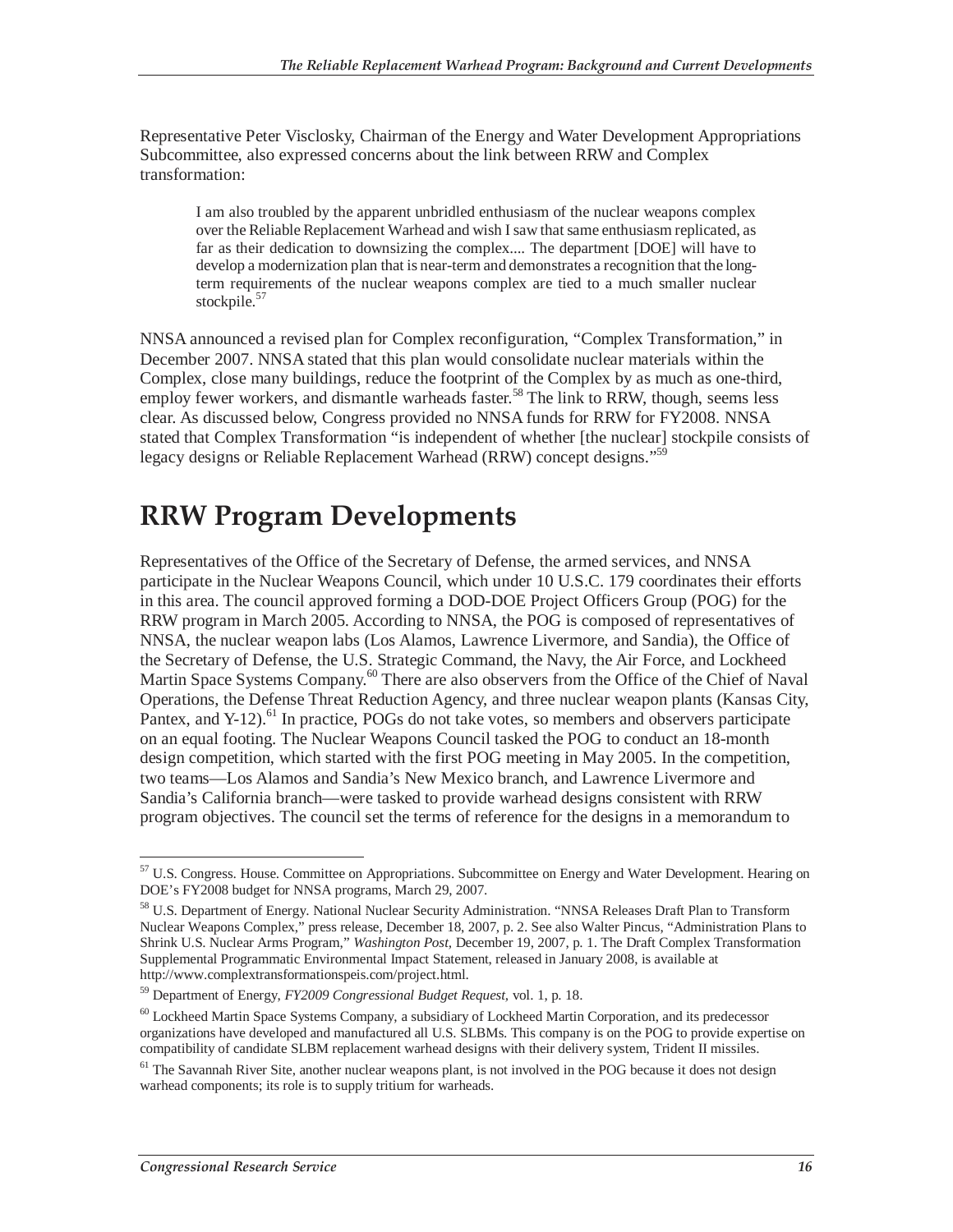the POG. DOD requested that the study be done as a competition between the two teams rather than as a collaboration, according to NNSA.

By February 2006, the two teams had become fully confident that their designs would meet military requirements, would not require nuclear testing to certify, and would meet other criteria including ease of manufacturing, reduction in the use of hazardous and exotic materials, and significantly enhanced safety and use control. The teams completed their preliminary designs in March 2006, and released their designs to the competing team. Over the next few months, the labs, POG, and NNSA reviewed and analyzed candidate design concepts. On November 30, 2006, the POG briefed the council on RRW, and the council determined that RRW "is feasible as a strategy for sustaining the nation's nuclear weapons stockpile for the long-term without underground nuclear testing." According to a December 1 press release, the council was expected to select a preferred design "in the next few weeks."<sup>62</sup> On March 2, 2007, NNSA announced that the Nuclear Weapons Council had selected the California team's design. According to NNSA,

The two nuclear weapons laboratories both submitted designs that fully met all RRW requirements. However, [Acting NNSA Administrator Thomas] D'Agostino noted that higher confidence in the ability to certify the Livermore design without underground testing was the primary reason for its selection. That design was more closely tied to previous underground testing. $63$ 

The competing designs were for a submarine-launched ballistic missile (SLBM) replacement warhead. This was consistent with a statement in a House Armed Services Committee report: "the committee encourages the Department of Defense and the Department of Energy to focus initial Reliable Replacement Warhead efforts on replacement warheads for Submarine Launched Ballistic Missiles."<sup>64</sup> Specifically, the designs sought to provide the military capability of the W76 warhead. In particular, as General James Cartwright, USMC, then Commander of the U.S. Strategic Command, stated in 2007, the yield of this RRW would be within 1% or 2% of that of the W76.<sup>65</sup> Because of this SLBM focus, the Navy is the POG chair, and the Air Force is co-chair. At the same time, the designs were made so that they can also be used on land-based intercontinental ballistic missiles. In this way, the RRW could serve as a backup in case ICBM warheads encountered a problem. This approach could permit reducing the number of warhead types, meeting an objective in the House Appropriations Committee's energy and water report: "A more reliable replacement warhead will allow long-term savings by phasing out the multiple redundant Cold War warhead designs that require maintaining multiple obsolete production technologies to maintain the older warheads."<sup>66</sup>

<sup>&</sup>lt;sup>62</sup> U.S. Department of Energy. National Nuclear Security Administration. "Nuclear Weapons Officials Agree to Pursue RRW Strategy." Press release, December 1, 2006.

<sup>&</sup>lt;sup>63</sup> U.S. Department of Energy. National Nuclear Security Administration. "Design Selected for Reliable Replacement Warhead." Press release, March 2, 2007.

<sup>64</sup> U.S. Congress, House Committee on Armed Services, *National Defense Authorization Act for Fiscal Year 2006,* H.Rept. 109-89, to accompany H.R. 1815,  $109^{th}$  Cong., 1<sup>st</sup> sess., 2005, p. 464.

<sup>65</sup> U.S. Congress. House. Committee on Armed Services. Subcommittee on Strategic Forces. Hearing on U.S. Strategic Command,  $110^{th}$  Congress,  $1^{st}$  Session, March 8, 2007, transcript by CQ Transcriptions.

<sup>66</sup> U.S. Congress, House Committee on Appropriations, *Energy and Water Development Appropriations Bill, 2006,* H.Rept. 109-86, to accompany H.R. 2419,  $109^{th}$  Cong., 1<sup>st</sup> sess., 2005, p. 130.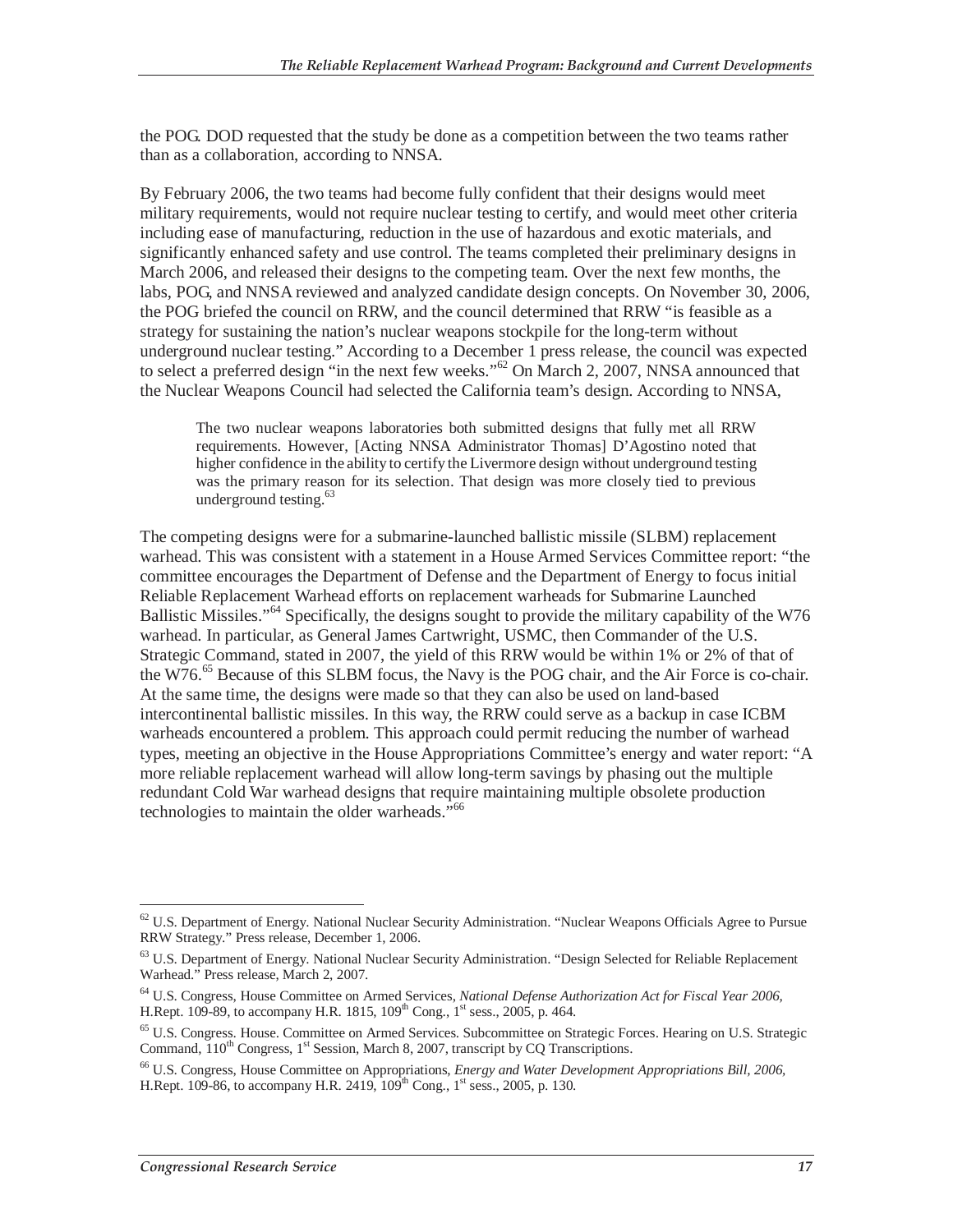NNSA requested \$88.8 million for FY2008, with most of the funds to be used for a design definition and cost study. The study was to be completed by the end of  $2007$ .<sup>67</sup> The FY2007 National Defense Authorization Act (P.L. 109-364, Section 3111) set as an objective having the first production unit (FPU, the first complete warhead from a production line certified for deployment) of RRW in 2012, and NNSA stated in April 2007 that 2012 remained its target date for FPU. However, a Nuclear Weapons Council memorandum of March 2007 stated, "Given the level of maturity of the [RRW] design effort to date, our planning target for the First Production Unit, is 2014 plus or minus two years."<sup>68</sup> Each year, it would be up to Congress to decide whether to fund the program as requested, modify it, or cancel it.

RRW would involve plants as well as labs. The plants involved in RRW (Kansas City, Pantex, and Y-12) provided the labs with design information beginning at an early stage. They worked with the labs and NNSA to identify options for manufacturing processes and infrastructure transformation, such as steering the labs away from hard-to-manufacture designs. The contribution of the plants would change over time as the designs became more mature, at which time designers would be in a position to accept detailed recommendations on manufacturing from the plants. The results of this work, NNSA states, would be incorporated in the design and cost study. This role of the plants is in keeping with numerous congressional statements that ease and safety of manufacture, cost savings, and reduction of hazardous materials are goals of RRW.

As of November 2007, the Navy-led RRW POG was conducting a Phase 2A design definition and cost study. The Lawrence Livermore, Los Alamos, and Sandia National Laboratories were working within the POG study to refine the design, review tradeoff options, plan the potential development program, and estimate costs of the design.<sup>69</sup>

The FY2008 Consolidated Appropriations Act, P.L. 110-161, eliminated funds for RRW. When it was signed into law (December 26, 2007), NNSA instructed the laboratories to cease all technical work on RRW and to document the work done to that point so it would be available for use. In fact, the congressionally mandated Advanced Certification Campaign is currently drawing on this work.<sup>70</sup> As specified in P.L. 110-161, this campaign will address means of increasing confidence in certification of warheads through improved peer review, refinement of computer models, improved understanding of surety mechanisms and failure modes, and the like. The FY2009 and FY2010 requests and congressional action on them are discussed below.

## **Congressional Action on the FY2006 RRW Request**

Consistent with congressional action in FY2005, NNSA requested \$9.4 million for RRW for  $FY2006<sup>71</sup>$  The request stated that the program "is to demonstrate the feasibility of developing

<sup>-</sup><sup>67</sup> U.S. Department of Defense and Department of Energy. Nuclear Weapons Council. Memorandum for the Nuclear Weapons Council, "Reliable Replacement Warhead 1 (RRW-1) Path Forward," by Kenneth Krieg, Chairman, March 18, 2007.

<sup>68</sup> Ibid., attachment by RADM S.E, Johnson, U.S. Navy, and T. D'Agostino, NNSA.

 $69$  Information provided by Lawrence Livermore National Laboratory, November 30, 2007.

 $^{70}$  Information provided by K. Henry O'Brien, RRW Program Manager, Lawrence Livermore National Laboratory, March 6, 2008.

<sup>71</sup> U.S. Department of Energy, Office of Management, Budget, and Evaluation/CFO, *FY2006 Congressional Budget Request*, vol. I, National Nuclear Security Administration, DOE/ME-0046, February 2005, p. 68. (Hereafter cited as Department of Energy, *FY2006 Congressional Budget Request*, vol. I.)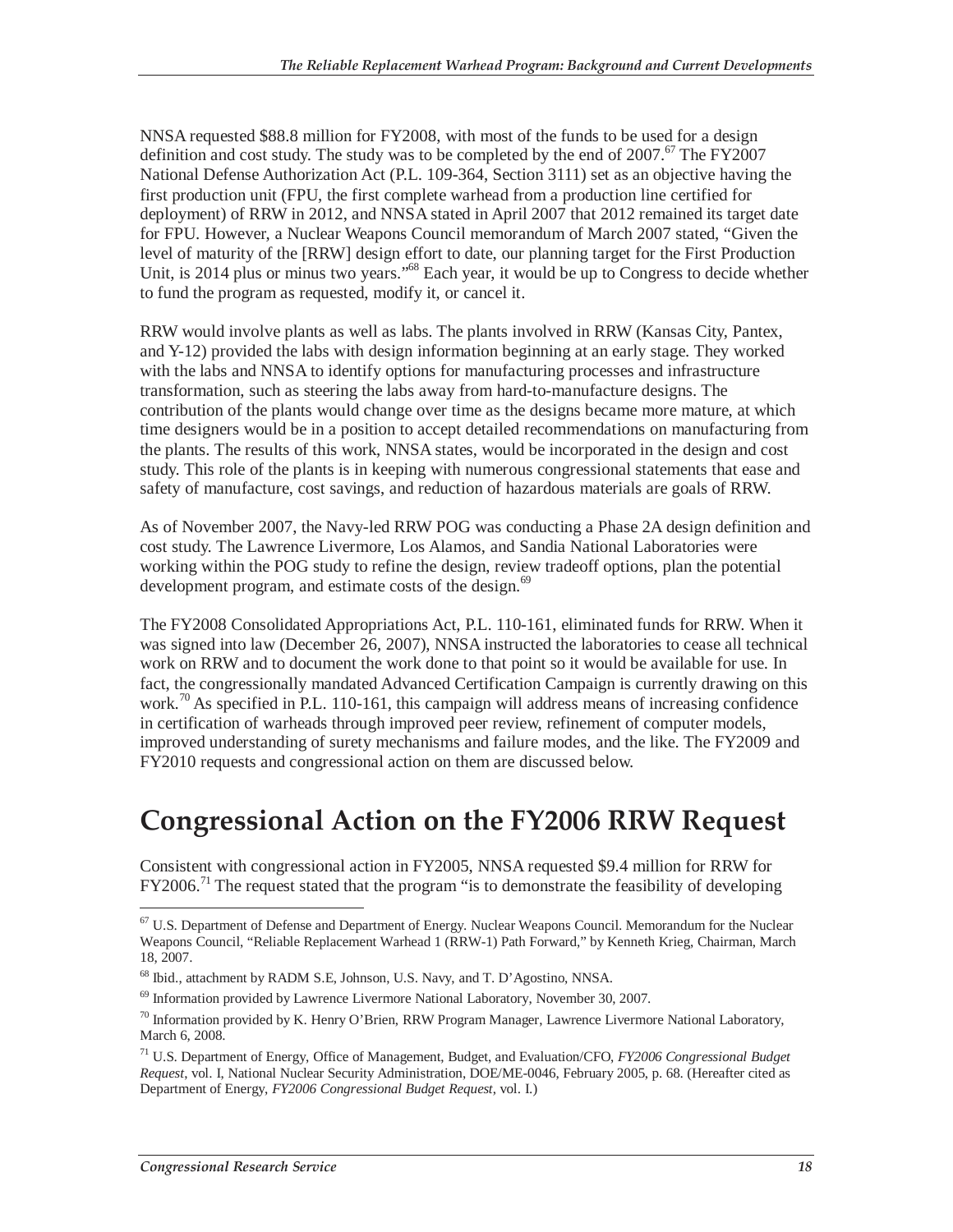reliable replacement components that are producible and certifiable for the existing stockpile. The initial focus will be to provide cost and schedule efficient replacement pits (see **Appendix**) that can be certified without Underground Tests."<sup>72</sup>

The House Appropriations Committee reported the FY2006 Energy and Water Development Appropriations Bill, H.R. 2419, on May 18, 2005 (H.Rept. 109-86). The bill passed the House, 416-13, on May 24 with no amendments to the Weapons Activities section. In its report, the committee offered a "qualified endorsement" of RRW "contingent on the intent of the program being solely to meet the current military characteristics and requirements of the existing stockpile." (p. 128) (Page numbers in this section refer to H.Rept. 109-86.) It did not endorse RRW if it produces new weapons for new military missions. (p. 128)

The committee saw RRW as part of a new Sustainable Stockpile Initiative, in which DOE would "develop an integrated RRW implementation plan that challenges the [nuclear weapons] complex to produce a RRW certifiable design while implementing an accelerated warhead dismantlement program and an infrastructure reconfiguration proposal that maximizes special nuclear material [essentially, highly enriched uranium and weapons-grade plutonium] consolidation." (p. 128)

The committee focused on RRW throughout its discussion of Weapons Activities, linked RRW to many Weapons Activities programs, and used the potential of RRW as the rationale to reduce or delay several requested programs. Its many actions and statements on RRW include the following:

- "The RRW weapon will be designed for ease of manufacturing, maintenance, dismantlement, and certification without nuclear testing, allowing the NNSA to transition the weapons complex away from a large, expensive Cold War relic into a smaller, more efficient modern complex. A more reliable replacement warhead will allow long-term savings by phasing out the multiple redundant Cold War warhead designs that require maintaining multiple obsolete production technologies to maintain the older warheads." (p. 128)
- "The Committee directs the Secretary of Energy to establish a Federal Advisory Committee on the Reliable Replacement Warhead initiative.... " (p. 128)
- A rebaselined LEP, an RRW program plan, and a dismantlement plan would provide "reliable nuclear deterrence" with a stockpile after 2025 that is significantly smaller than the stockpile level planned for 2012. As a result, "the current Life Extension Plans will be scoped back to lower levels and the resources will be redeployed to support the Sustainable Stockpile Initiative." Accordingly, the committee recommended reducing the budget request for Directed Stockpile Work, a major category of Weapons Activities that directly supports weapons in the stockpile, by \$137.3 million to \$1,283.7 million. (p. 129)
- The committee recommended increasing RRW funding from \$9.4 million to \$25.0 million "to accelerate the planning effort to initiative a competition between the NNSA weapons laboratories to develop the design for the RRW reengineered and remanufactured warhead." (p. 130)

 $\overline{a}$ 72 Department of Energy, *FY2006 Congressional Budget Request*, Vol. I, p. 82.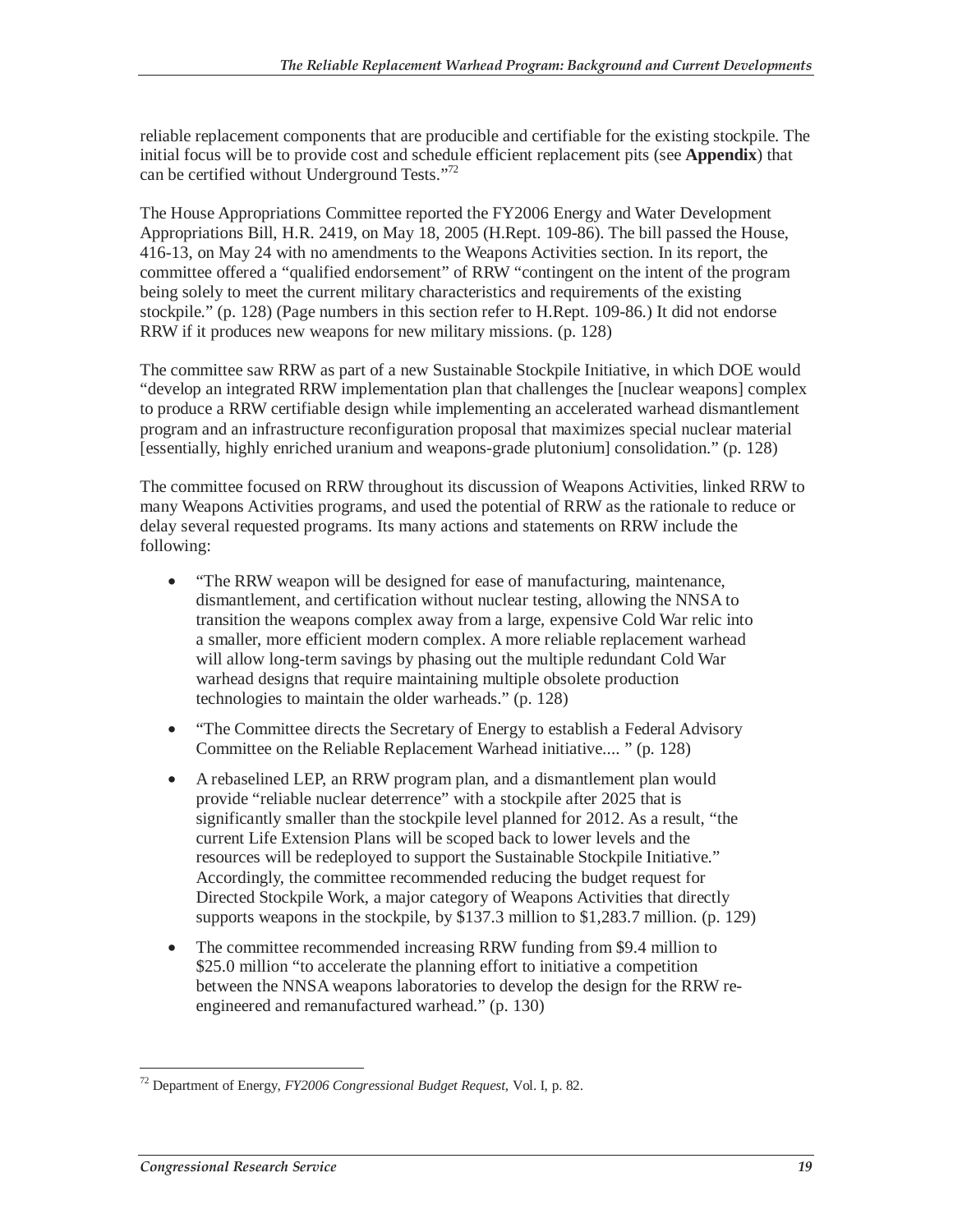- The committee recommended eliminating the \$4.0 million requested to study the Robust Nuclear Earth Penetrator, in part because it "threatens Congressional and public support for sustainable stockpile initiatives that will actually provide longterm security and deterrent value for the Nation." (p. 131)
- Test Readiness is a program to enable the resumption of nuclear testing at Nevada Test Site should that be deemed necessary. Last year, the committee opposed a move to reduce the test readiness posture (the time between a presidential decision to test and the conduct of the test) from 24 to 18 months, this year, it added RRW to the rationale against an 18-month posture: "The initiation of the Reliable Replacement Warhead (RRW) program designed to provide for the continuance of the existing moratorium on underground nuclear testing by insuring the long-term reliability of the nuclear weapons stockpile obviates any reason to move to a provocative 18-month test readiness posture." (p. 132) Accordingly, it recommended reducing Test Readiness funds from \$25.0 million to \$15.0 million.
- The committee noted that "Congressional testimony by NNSA officials is beginning to erode the confidence of the Committee that the Science-based Stockpile Stewardship is performing as advertised." Accordingly, it "redirects ASCI [Advanced Simulation and Computing] funding to maintain current life extension production capabilities pending the initiation of the Reliable Replacement Warhead program" and recommended reducing funding from \$660.8 million to \$500.8 million. (pp. 133-134)
- The committee recommended eliminating the \$7.7 million requested for the Modern Pit Facility (see **Appendix**). It recommended that "NNSA focus its efforts on how best to lengthen the life of the stockpile and minimize the need for an enormously expensive infrastructure facility until the long-term strategy for the physical infrastructure of the weapons complex has incorporated the Reliable Replacement Warhead strategy.... " (p. 134)
- The committee recommended eliminating the \$55.0 million requested for construction of the Chemistry and Metallurgy Research Facility Replacement (CMRR) at Los Alamos. "Construction at the CMRR facility should be delayed until the Department [of Energy] determines the long-term plan for developing the responsive infrastructure required to maintain the nation's existing nuclear stockpile and support replacement production anticipated for the RRW initiative." (p. 136)

The House Armed Services Committee reported the FY2006 National Defense Authorization Bill, H.R. 1815, on May 20 (H.Rept. 109-89). The bill passed the House, 390-39, on May 25 with no amendments concerning RRW. The committee recommended providing the amount requested for RRW. The report stated: "The committee firmly believes that the nation must ensure that the nuclear stockpile remains reliable, safe, and secure and that national security requires transforming the Cold War-era nuclear complex. Thus, the committee supports the Reliable Replacement Warhead program. To clearly articulate the congressional intent underlying this program authorization, the committee further states the key goals of the program." (H.Rept. 109- 89, p. 463) In Section 3111 of H.R. 1815, the committee required the Secretary of Energy, in consultation with the Secretary of Defense, to carry out the RRW program, and spelled out its objectives for RRW: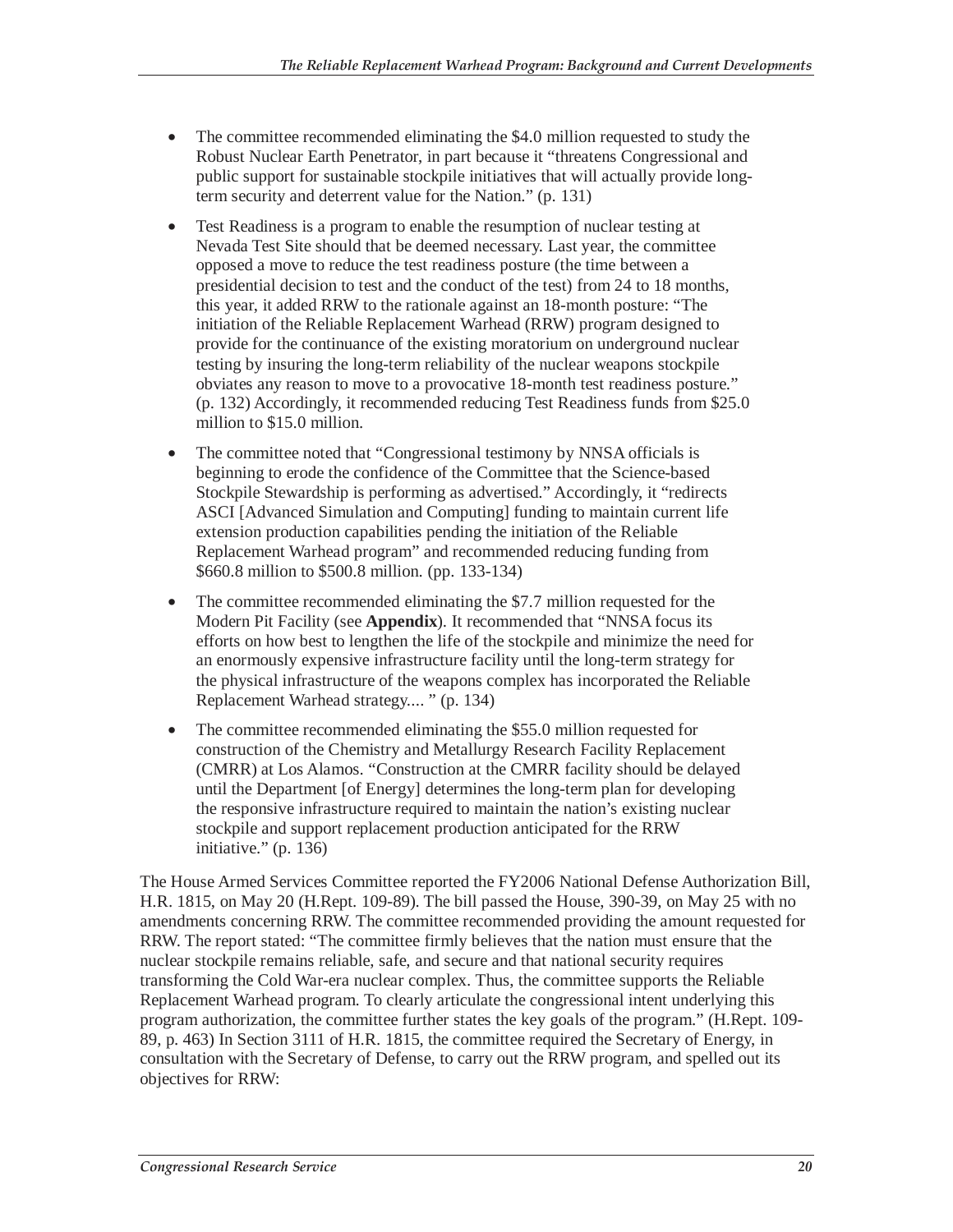(b) Objectives- The objectives of the Reliable Replacement Warhead program shall be—

(1) to increase the reliability, safety, and security of the United States nuclear weapons stockpile;

(2) to further reduce the likelihood of the resumption of nuclear testing;

(3) to remain consistent with basic design parameters by using, to the extent practicable, components that are well understood or are certifiable without the need to resume underground nuclear testing;

(4) to ensure that the United States develops a nuclear weapons infrastructure that can respond to unforeseen problems, to include the ability to produce replacement warheads that are safer to manufacture, more cost-effective to produce, and less costly to maintain than existing warheads;

(5) to achieve reductions in the future size of the nuclear weapons stockpile based on increased reliability of the reliable replacement warheads;

(6) to use the design, certification, and production expertise resident in the nuclear complex to develop reliable replacement components to fulfill current mission requirements of the existing stockpile; and

(7) to serve as a complement to, and potentially a more cost-effective and reliable long-term replacement for, the current Stockpile Life Extension Programs.

The committee's report (pp. 464-465) described these objectives in more detail. Section 3111 of H.R. 1815 also required the Nuclear Weapons Council to submit an interim report on RRW by March 1, 2006, and a final report by March 1, 2007. The final report is to assess characteristics of warheads to replace existing ones; discuss the relationship of RRW within SSP and its impact on LEPs; assess the extent to which RRW, if successful, could lead to a reduction in warhead numbers; discuss RRW design criteria that will minimize the likelihood of nuclear testing; describe the infrastructure needed to support RRW; and summarize how funds will be used.

Of the committee's 28 Democratic members, 23 signed a statement of additional views (H.Rept. 109-89, pp. 511-512). According to the statement, "Democrats are willing to explore the concept of the RRW program, but do not yet embrace it." They felt that, to merit support, RRW must reduce or eliminate the need for nuclear testing, lead to dramatic reductions in the arsenal, avoid introducing new mission or weapon requirements, deemphasize nuclear weapons' military utility, increase nuclear security, and "[lead] to ratification and entry into force of the Comprehensive Test Ban Treaty." On the latter point, they maintained that a successful RRW program should erase the main rationale against the treaty, uncertainty about the reliability of the nuclear arsenal. Therefore, "[w]e believe strongly that ratification of the CTBT [Comprehensive Test Ban Treaty] is the logical end result of a successful RRW program.... "

The Senate Armed Services Committee reported the FY2006 National Defense Authorization Bill, S. 1042, on May 17.<sup>73</sup> It recommended providing the amount requested for RRW. It noted

 $\overline{a}$ 

<sup>73</sup> Material in this paragraph is from U.S. Congress, Senate Committee on Armed Services, *National Defense Authorization Act for Fiscal Year 2006*, report to accompany S. 1042, 109<sup>th</sup> Cong., 1<sup>st</sup> sess., S.Rept. 109-69, (Washington: GPO, 2005), p. 482.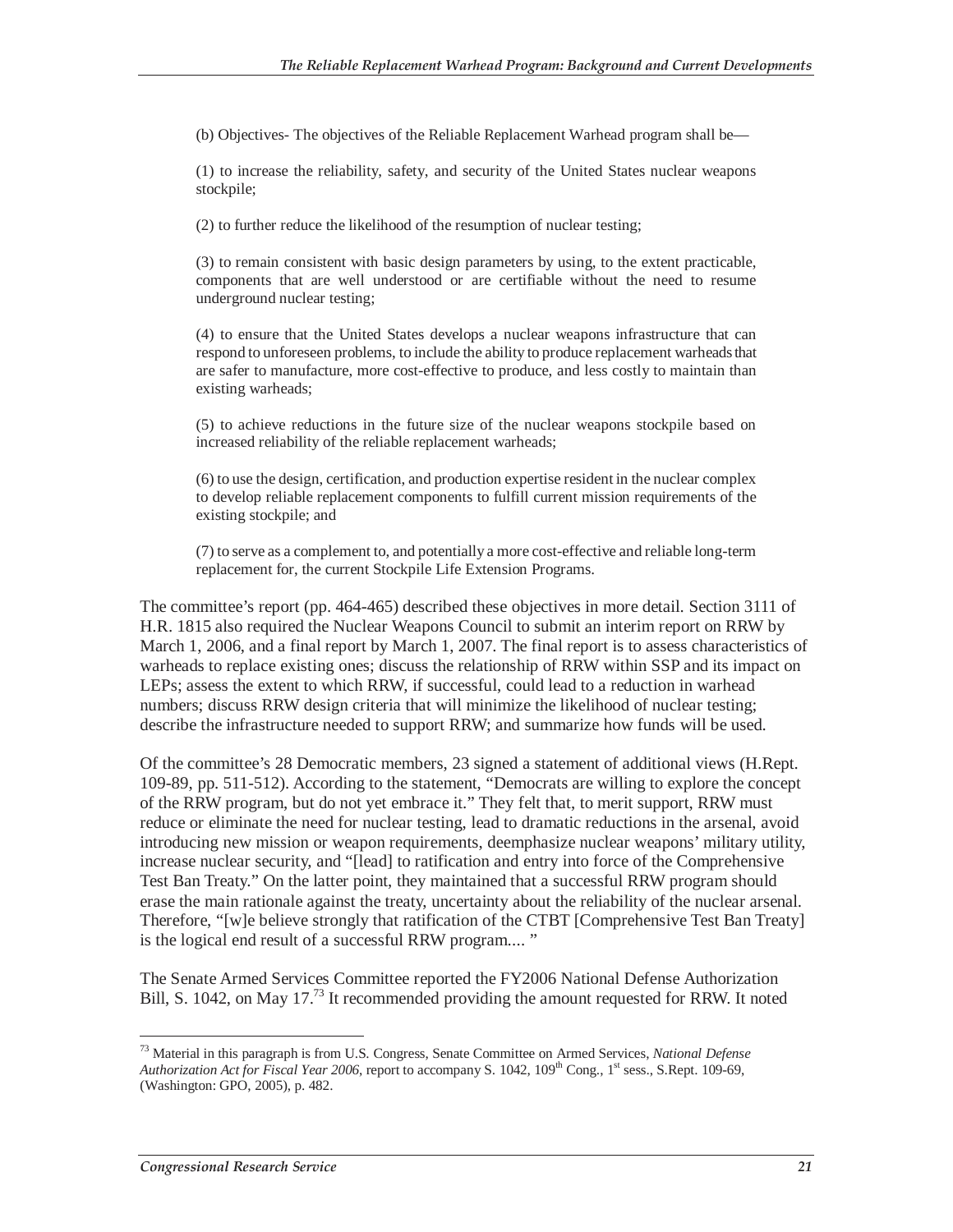that NNSA Administrator Brooks had presented several goals for RRW in his testimony to the committee on April 4:

- increasing warhead security and reliability;
- developing replacement components that can be manufactured more easily, using materials that are more readily available and more environmentally benign;
- developing replacement components that provide high confidence in warhead safety and reliability;
- developing these components on a schedule that would reduce the need to conduct a nuclear test to address a reliability problem;
- reducing the cost and increasing the responsiveness of the infrastructure; and
- increasing confidence in the stockpile enough to permit reductions in nondeployed warheads.

"The committee supports these goals and this modest investment in feasibility studies." It required NNSA's Administrator to submit a report to the congressional defense committees by February 6, 2006, "describing the activities undertaken or planned for any RRW funding in fiscal years 2005, 2006, and 2007." The bill passed the Senate, 98-0, on November 15. The reporting requirement was superseded by a similar requirement in the conference bill.

The defense authorization conference bill, as reported (H.Rept. 109-360) December 8, included the House provision on RRW, somewhat revised, as Section 3111 of the conference bill. Conferees stated:

The conferees support the goal of continuing to ensure that the nuclear weapons stockpile remains safe, secure, and reliable. The conferees believe that the Reliable Replacement Warhead program is essential to the achievement of this goal and support its establishment with the objectives as defined in the provision [section 3111], and as further described in the committee reports of the Committees on Armed Services of the Senate and the House of Representatives for fiscal year 2006.<sup>74</sup>

The measure was signed into law (P.L. 109-163) January 6, 2006.

The Senate Appropriations Committee reported H.R. 2419 on June 16.<sup>75</sup> It endorsed RRW and recommended increasing its funding above the FY2006 request.

The Committee recognizes that RRW is early in its development and will not significantly alter the near-term plans for stockpile support such as LEPs, but NNSA is encouraged to move aggressively to incorporate benefits from RRW into the stockpile as soon as possible.

The Committee recommends \$25,351,000 for RRW to accelerate the planning, development and design for a comprehensive RRW strategy that improves the reliability, longevity and certifiability of existing weapons and their components.<sup>76</sup>

<sup>-</sup>74 U.S. Congress. Committee of Conference, *National Defense Authorization Act*, conference report to accompany H.R. 1815, 109th Cong., 1st sess., H.Rept. 109-360, 2005, p. 900.

<sup>75</sup> U.S. Congress, Senate Committee on Armed Services. *Energy and Water Appropriations Bill, 2006*, S.Rept. 109-84, to accompany H.R. 2419.  $109<sup>th</sup>$  Cong.,  $1<sup>st</sup>$  sess., 2005.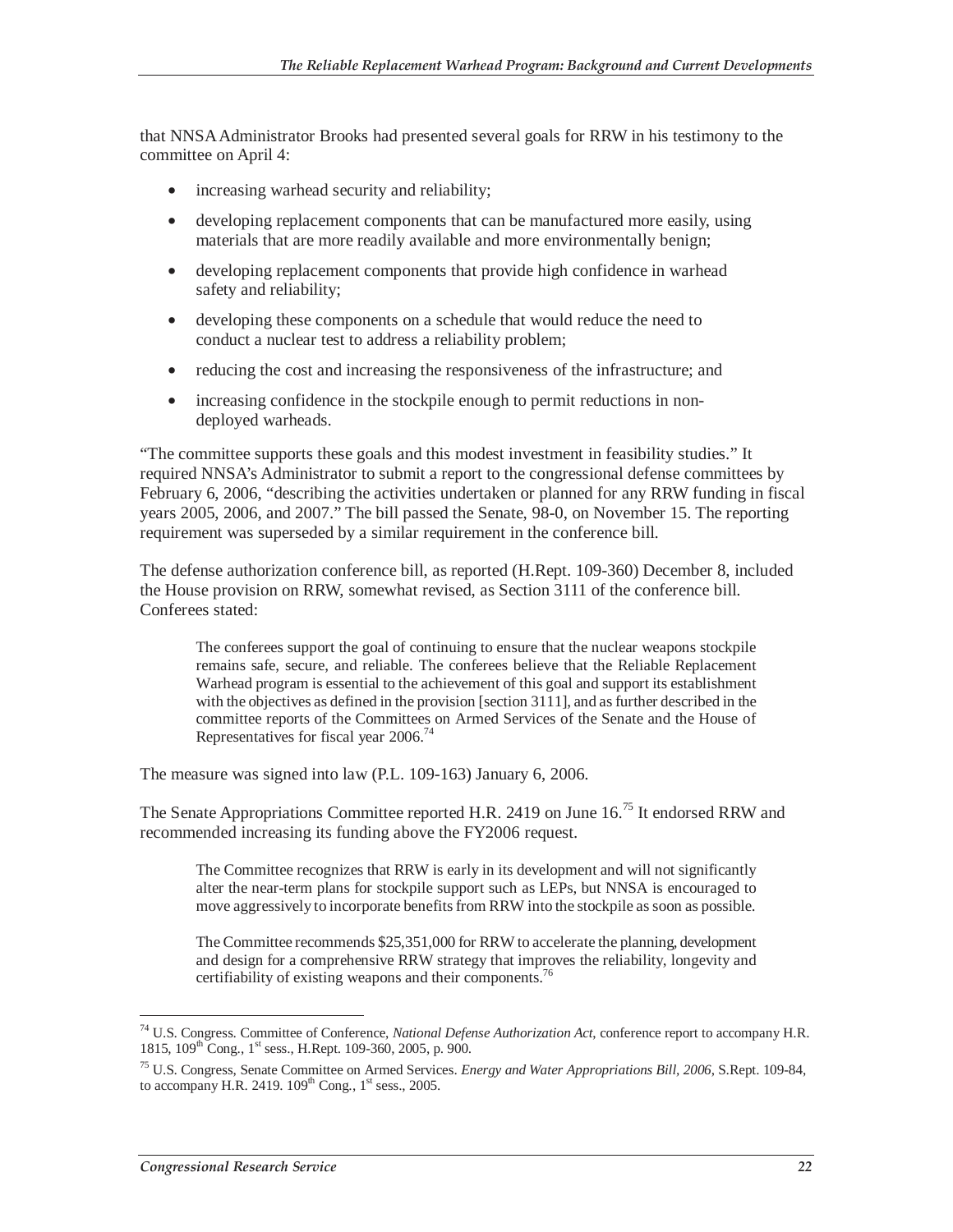The bill passed the Senate, 92-3, on July 1, with no change to the RRW provision.

Conferees on the energy and water bill reported H.R. 2419 (H.Rept. 109-275) on November 7, 2005. The House agreed to the conference bill, 399-17, on November 9, and the Senate agreed to it, 84-4, on November 14. The President signed it into law (P.L. 109-103) November 19. The bill provides \$25.0 million for RRW. Conferees wanted the Complex to use various resources "to support a Nuclear Weapons Council determination in November 2006.<sup>"77</sup> This determination would be a decision on which design to use for the first reliable replacement warhead. Conferees also emphasized goals and requirements of the RRW program:

The conferees reiterate the direction provided in fiscal year 2005 that any weapon design work done under the RRW program must stay within the military requirements of the existing deployed stockpile and any new weapon design must stay within the design parameters validated by past nuclear tests. The conferees expect the NNSA to build on the success of science-based stockpile stewardship to improve manufacturing practices, lower costs and increase performance margins, to support the Administration's decision to significantly reduce the size of the U.S. nuclear stockpile.<sup>78</sup>

In sum, Congress supported RRW in various ways in the FY2006 budget cycle. Both Armed Services Committees recommended fully funding the request, both Appropriations Committees recommended a sharp increase in RRW funding, and Congress appropriated \$25.0 million, reduced to \$24.75 million by a rescission.<sup>79</sup> The four committees saw RRW as a way to achieve a wide range of goals for the nuclear weapons program, spelled out many of these goals in legislation and in committee reports, and required several reports to track the status of RRW.

### **Congressional Action on the FY2007 RRW Request**

NNSA's FY2007 budget document<sup>80</sup> evidenced a program that gained momentum in the preceding year. The request for RRW was \$27.7 million, up from \$24.8 million for FY2006. (p. 71) (Page numbers in parentheses in the next few paragraphs refer to NNSA's FY2007 budget document.) Outyear budgets are: FY2008, \$14.6 million; FY2009, \$29.7 million; FY2010, \$29.6 million; and FY2011, \$28.7 million. (p. 72) The FY2006 budget request document contained few references to RRW because the program received its first funding just two months before that document was released. In contrast, the FY2007 document contains 30 or more references to RRW that show many sites and programs linked to RRW. Programs are discussed below; sites include Kansas City Plant (p. 620), Livermore (p. 627), Los Alamos (p. 635), Pantex (p. 646), Sandia (p. 651), and Y-12 (p. 665). What emerges is a program that is drawing on many resources

<sup>(...</sup>continued)

 $76$  Ibid., p. 155.

<sup>77</sup> U.S. Congress. Committee of Conference, *Making Appropriations for Energy and Water Development for the Fiscal Year Ending September 30, 2006, and for Other Purposes*, H.Rept. 109-275, to accompany H.R. 2419. 109<sup>th</sup> Cong., 1<sup>st</sup> sess., 2005, pp. 158-159.

<sup>78</sup> Ibid., p. 159.

<sup>&</sup>lt;sup>79</sup> "The FY2006 [amount] includes an across-the-board rescission of 1 percent in accordance with the Department of Defense Appropriations Act, 2006, P.L. 109-148." U.S. Department of Energy, Office of Chief Financial Officer, *FY2007 Congressional Budget Request*, vol. 1, National Nuclear Security Administration, DOE/CF-002, February 2006, p. 71.

<sup>&</sup>lt;sup>80</sup> Department of Energy, FY2007 Congressional Budget Request, vol. 1.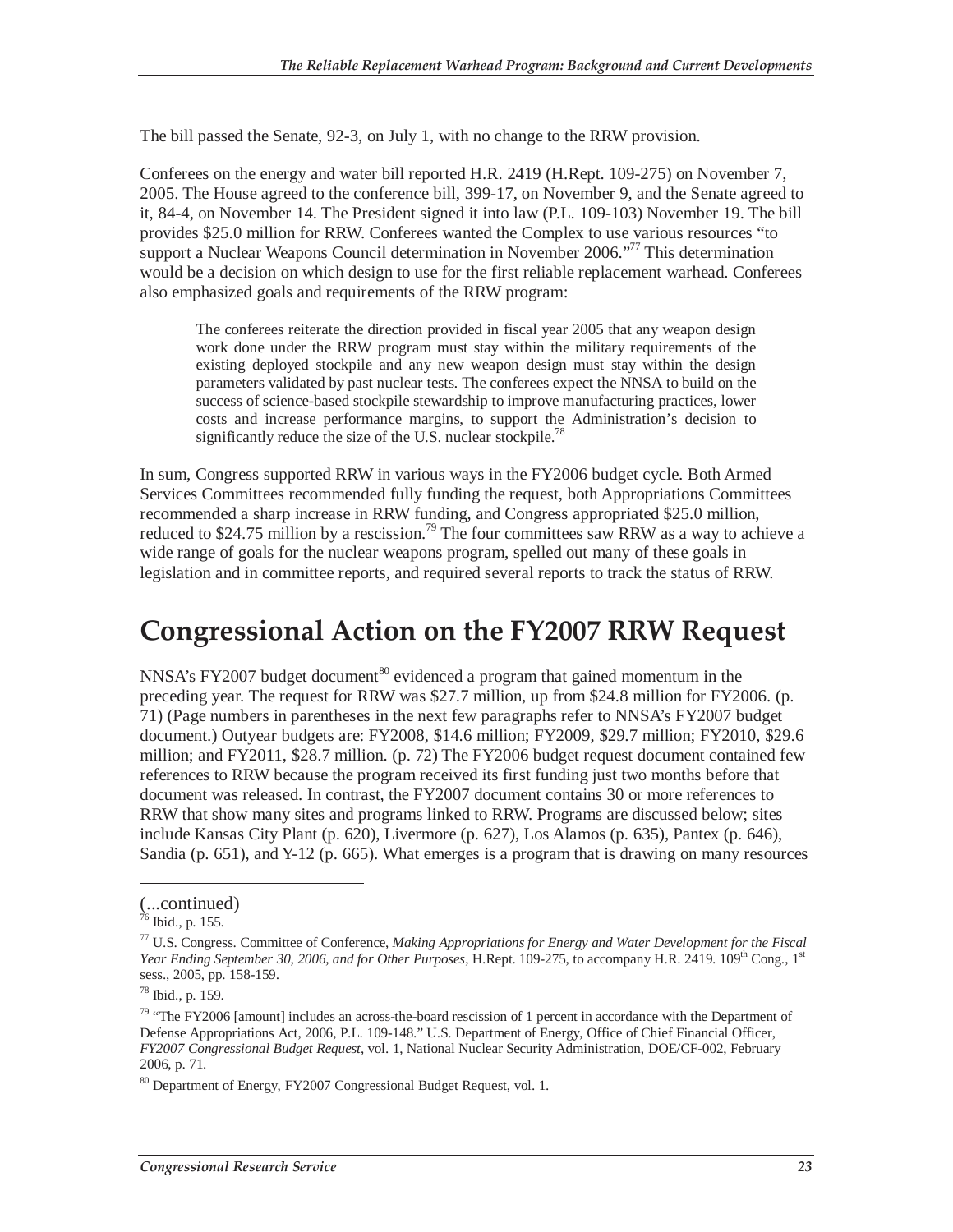of the Complex beyond the program's own budget. This is in accord with a directive in the FY2006 energy and water conference report:

The conferees expect that the laboratories and plants will also utilize the existing resources in the Directed Stockpile, Campaigns, and Readiness in Technical Base and Facilities accounts [the three largest accounts of the Stockpile Stewardship program] where applicable to further the RRW design options to support a Nuclear Weapons Council determination in November  $2006.<sup>81</sup>$ 

Various programs expect to support RRW in many ways:

- "During the period FY2007-2011, the Science Campaign will endeavor to make significant progress toward providing the experimental data and certification methodologies necessary to support the current stockpile workload and future requirements that will include the Reliable Replacement Warhead and reflect an evolving stockpile." (p. 96)
- Within the Dynamic Materials Properties program of the Science Campaign, "A second principal effort is to characterize the reaction kinetics and dynamics of high explosives, with special emphasis on improving the modeling of insensitive high explosives that will be used in replacement warheads to provide improved safety and surety." (p. 100)
- Within the Engineering Campaign, Enhanced Surveillance deliverables in the outyears are planned to support Reliable Replacement Warhead components assessment" (p. 116) and the Enhanced Surety program "will support studies such as the Reliable Replacement Warhead." (p. 118)
- "Only through ASC [the Advanced Simulation and Computing Campaign] simulations can National Nuclear Security Administration (NNSA) determine the effects of changes to current systems as well as margins and uncertainties in future and untested systems, such as the RRW." (p. 176)
- Within the Pit Manufacturing and Certification Campaign, "Additional personnel will be hired and additional equipment procured to support manufacture of existing pit types (or a RRW pit)," and Los Alamos and Livermore "will continue planning and development of integral experiments in FY2007 in support of certification of reliable replacement warhead pits." (p. 191)

The budget document offers many details of the proposed program.

The Nuclear Weapons Council (NWC) approved the Reliable Replacement Warhead (RRW) Feasibility Study which began in May 2005, and is expected to take 18 months to complete. The goal of the RRW Study is to identify designs that will sustain long term confidence in a safe, secure and reliable stockpile and enable transformation to a responsive nuclear weapon infrastructure. The Joint DOE/DOD RRW Project Officer's Group (POG) was tasked to oversee a laboratory design competition for a RRW warhead with the FPU [first production unit] goal of FY 2012. The POG will assess technical feasibility including certification without nuclear testing, design definition, manufacturing, and an initial cost assessment to determine whether the proposed candidates will meet the RRW study objectives and

<sup>-</sup>81 Committee of Conference, *Making Appropriations for Energy and Water Development for the Fiscal Year Ending September 30, 2006 ...* , H.Rept. 109-275, pp. 158-159.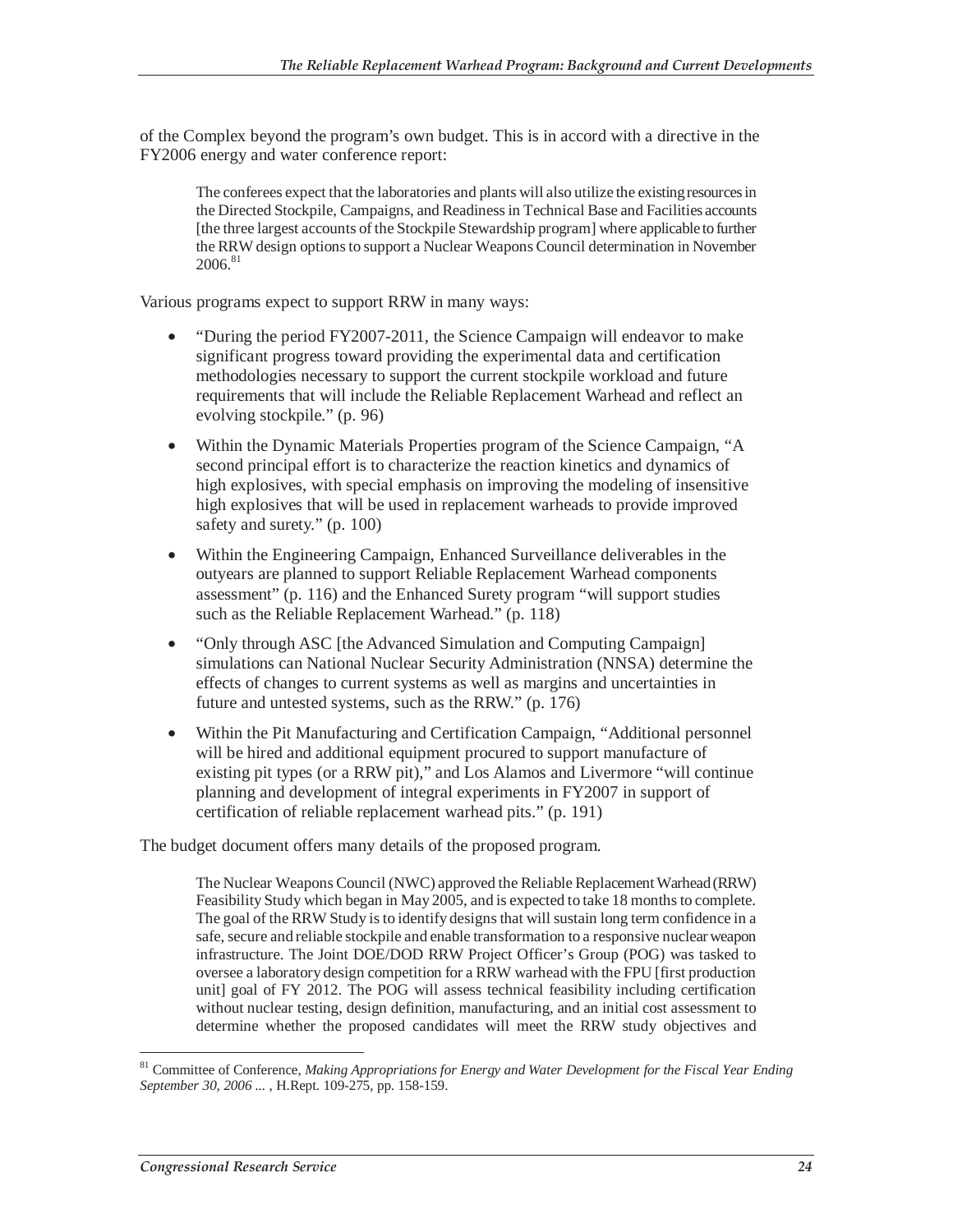requirements. At the end of the study, the POG will establish the preferred RRW design options and recommendations to the NWC Standing and Safety Committee (NWCSSC) and NWC....

In FY 2007 specific activities include: with NWC approval, proceed with detailed design and preliminary cost estimates of RRW concepts to confirm that RRW designs provide surety enhancements, can be certified without nuclear testing, are cost-effective, and will support both stockpile and infrastructure transformation. (83)

Further, "The RRW budget will increase when the RRW option is selected and starts development and production engineering activities." (76)

The John Warner National Defense Authorization Act for Fiscal Year 2007, P.L. 109-364 (H.R. 5122), increased the amount requested by \$20.0 million to support a second RRW design competition. It required NNSA to submit a plan for transform the Complex to achieve a responsive infrastructure by 2030 (Section 3111), with a report on the plan due February 1, 2007. An objective of the plan is "To prepare to produce replacement warheads under the Reliable Replacement Warhead program at a rate necessary to meet future stockpile requirements, commencing with a first production unit in 2012 and achieving steady-state production using modern manufacturing processes by 2025." It required (Section 3116) NNSA to enter into an arrangement with the National Academy of Sciences (NAS) to have the latter prepare a study of Quantification of Margins and Uncertainties, a method to assess the nuclear stockpile. The study is to evaluate, among other things, "Whether the application of the quantification of margins and uncertainty used for annual assessments and certification of the nuclear weapons stockpile can be applied to the planned Reliable Replacement Warhead program so as to carry out the objective of that program to reduce the likelihood of the resumption of underground testing of nuclear weapons." As of June 2008, NAS planned to deliver a classified version to DOE and Congress in July and planned to make an unclassified version available to the public as soon as possible thereafter. NAS held the ninth meeting for this project at Los Alamos National Laboratory on August 13-15.<sup>82</sup> NAS also plans to do a phase 2 study on the use of archived underground nuclear test data for QMU.<sup>83</sup>

The House Appropriations Committee "supports the RRW, but only if it is part of a larger package of more comprehensive weapons complex reforms."84 It criticized NNSA's Complex 2030 plan as basically modernization in place, and favored a plan by a DOE task force.<sup>85</sup> It recommended \$52.7 million for RRW, an increase of \$25.0 million, but fenced the latter amount until DOE provides the committee with a "comprehensive complex transformation plan."<sup>86</sup> It directed NNSA to engage the JASON Defense Advisory Group to "evaluate the competing RRW designs" and to analyze "the feasibility of the fundamental premise of the RRW initiative that a new nuclear warhead can be designed and produced and certified for use and deployed as an

<sup>-</sup>82 National Academy of Sciences, "Project Information," at http://www8.nationalacademies.org/cp/projectview.aspx? key=48780.

<sup>&</sup>lt;sup>83</sup> Information provided by National Academy of Sciences, June 16, 2008.

<sup>84</sup> U.S. Congress. House Committee on Appropriations. *Energy and Water Development Appropriations Bill, 2007,* H.Rept. 109-474 to accompany H.R. 5427,  $109^{th}$  Cong.,  $2^{nd}$  sess., 2006, p. 108.

<sup>&</sup>lt;sup>85</sup> Ibid., p. 107. For the task force plan, see U.S. Department of Energy. Secretary of Energy Advisory Board. Nuclear Weapons Complex Infrastructure Task Force. Recommendations for the Nuclear Weapons Complex of the Future, 2005.

<sup>&</sup>lt;sup>86</sup> House Committee on Appropriations, Energy and Water Development Appropriations Bill, 2007, p. 108, 111.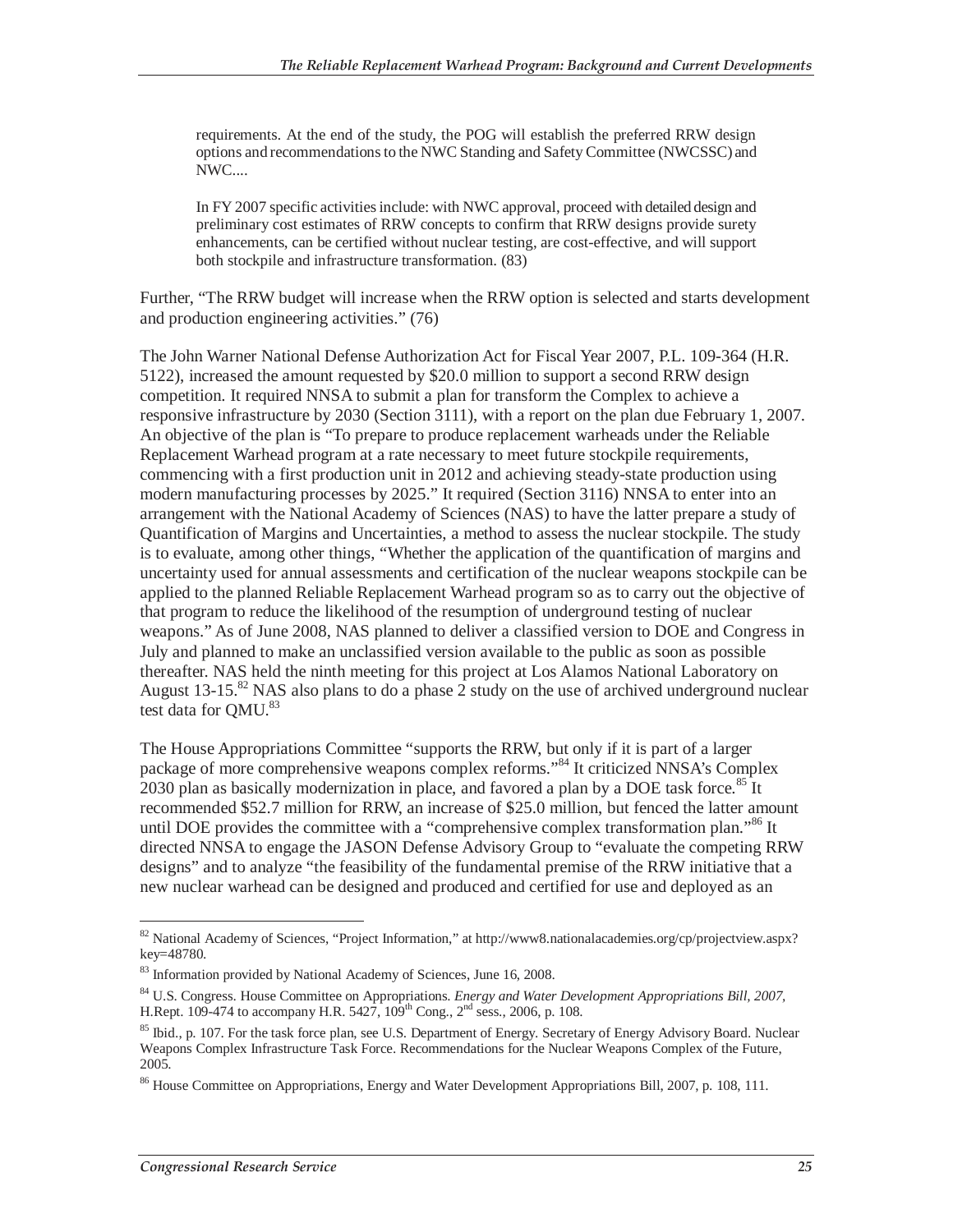operationally-deployed nuclear weapon without undergoing an underground nuclear test.<sup>887</sup> The report is due March 31, 2007. Professor Roy Schwitters, Chair of the JASON Steering Committee, met with House Appropriations Committee staff and NNSA officials to set a schedule for the JASON study; the schedule calls for a preliminary report to be submitted to NNSA by March 1, 2007, an executive summary of the final report by August 1, 2007, and the final report by October 1, 2007.<sup>88</sup> (As noted, the executive summary was transmitted on September 28 and the final report by October 1.) The House passed the bill, 404-20, on May 24, 2006, with no amendments to RRW provisions.

The Senate Appropriations Committee recommended \$62.7 million for RRW.

The Committee ... recognizes the need to protect against unforeseen challenges and urges the NNSA to accelerate the transition to a responsive infrastructure and to proceed expeditiously with the RRW design. The Committee also realizes that a dual track strategy of supporting eight legacy systems and a RRW program is not sustainable and therefore has taken steps in this legislation to reduce the number of legacy systems and begin the replacement with RRW designs. The Committee has also initiated a second design competition for another RRW design....<sup>89</sup>

Regarding the second competition, the committee urged DOE and NNSA to "expand the RRW program immediately to ensure that our strategic forces have at least two different certified RRW warheads" to guard against failure in one system. It recommended using \$10.0 million for this second competition, with a first production unit goal of  $2014<sup>90</sup>$  and adding \$4.0 million to "accelerate the deployment" of surveillance devices into the RRW design.<sup>91</sup> This bill was placed on the Senate legislative calendar on June 29, but the Senate took no further action on it.

Congress did not pass a separate FY2007 Energy and Water Development Appropriations Act, but instead included these funds in a continuing resolution (P.L. 110-5, February 15, 2007) to fund energy and water and many other programs through the balance of FY2007. DOE's FY2007 operating plan includes \$35.8 million for RRW.

## **Congressional Action on the FY2008 RRW Request**

The President submitted his FY2008 budget request to Congress on February 5, 2007. The NNSA request document presents details of the DOD-NNSA plan for RRW. In November 2006,<sup>92</sup> according to the document,

 $\overline{a}$ 87 Ibid., p. 109-110.

<sup>88</sup> Information provided by Roy Schwitters, S.W. Richardson Foundation Regental Professor of Physics, University of Texas at Austin, and Chair of the JASON Steering Committee, email, January 29, 2007.

<sup>89</sup> U.S. Congress. Senate Committee on Appropriations. *Energy and Water Appropriations Bill, 2007,* S.Rept. 109-274 to accompany H.R. 5427,  $109^{th}$  Cong.,  $2^{nd}$  sess., 2006, p. 146.

 $90$  Ibid., p. 148.

 $91$  Ibid., p. 151.

<sup>92</sup> U.S. Department of Energy. Office of Chief Financial Officer. *FY 2008 Congressional Budget Request.* Volume 1, National Nuclear Security Administration. DOE/CF-014, February 2007, p. 19. Available at http://www.mbe.doe.gov/ budget/08budget/Content/Volumes/Vol\_1\_NNSA.pdf.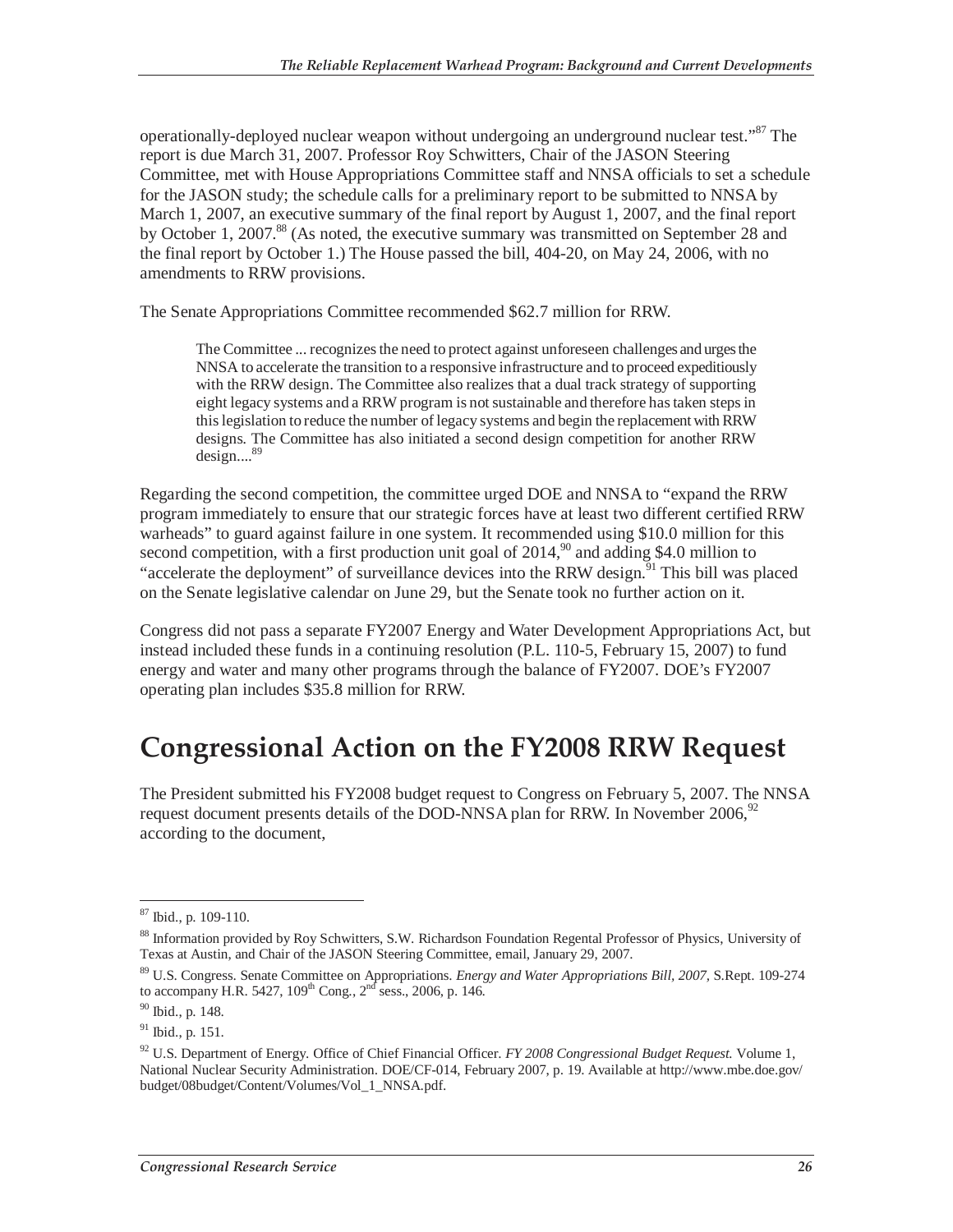the NWC [Nuclear Weapons Council] decided that the RRW for submarine launched ballistic missiles is feasible and should proceed to complete a Phase 2A design definition and cost study. In addition, the NWC determined that the RRW is to be adopted as the strategy for maintaining a long term safe, secure and reliable nuclear deterrent and as such also directed the initiation of a conceptual study for an additional RRW design.<sup>93</sup>

The document also stated that the

shift in strategy from a Life Extension Program to a RRW program will require substantial planning and resource realignments between the Departments of Defense and Energy that will not be completed in time for the FY 2008 budget submission. When planning is complete, expected at the end of FY 2007, an RRW budget adjustment will be requested.<sup>94</sup>

It further stated that the budget approach for FY2008 for transforming the nuclear stockpile included the following goal: "Maintain a relatively level DSW [Directed Stockpile Work] budget with RRW development funded through reductions in resources required to support legacy weapons."<sup>95</sup>

While NNSA's RRW budget figures are thus subject to revision, the projected figures as presented are as follows (in millions): FY2008, \$88.769; FY2009, \$99.787; FY2010, \$109.240;  $\text{FY2011}, \$167.358$ ; and  $\text{FY2012}, \$179.933$ .<sup>96</sup> In addition, the Navy requests \$30.0 million for FY2008, and estimates a request of \$50.0 million for FY2009, for RRW.<sup>97</sup> These figures are DOD funds to develop a cost estimate and to "[c]ontinue the RRW Program into Phase 3 Engineering Development, when approved by Congress and the Nuclear Weapons Council."<sup>98</sup> Examples of this work for RRW include development of an arming, fuzing, and firing system and of "ancillary reentry body types," as well as integration of RRW with the Trident II (D5) missile that will carry the RRW.<sup>99</sup> The Navy plans to award contracts for at least \$29.5 million of the FY2008 request in October 2007, and for at least \$49.0 million of the FY2009 request in October 2008.<sup>100</sup> While keeping in mind NNSA's caveats, the projected total for RRW in the NNSA budget for FY2008- FY2012 and the Navy budget for FY2008-FY2009 is \$725.1 million.

The House Armed Services Committee's Strategic Forces Subcommittee marked up its portion of H.R. 1585, the FY2008 defense authorization bill, on May 2, 2007. The full committee retained the subcommittee's provisions relating to RRW and completed its markup May 9. The rule for

<sup>-</sup>93 Ibid., p. 88.

 $94$  Ibid., p. 19.

 $95$  Ibid., p. 64. Directed Stockpile Work, or DSW, is the part of the Weapons Activities budget that involves work directly on nuclear weapons in the stockpile, such as monitoring their condition; maintaining them through repairs, refurbishment, life extension, and modifications; R&D in support of specific warheads; and dismantlement. "Legacy weapons" are those currently in the stockpile, which were designed, tested, manufactured, and deployed during the Cold War; the Life Extension Program is one of the programs within the Stockpile Stewardship Program that is used to maintain them.

<sup>96</sup> Ibid., pp. 75, 76.

<sup>97</sup> U.S. Department of the Navy. *Fiscal Year (FY) 2008/2009 Budget Estimates: Justification of Estimates,* Research, Development, Test & Evaluation, Navy, Budget Activity 7, February 2007, at http://www.finance.hq.navy.mil/fmb/ 08pres/rdten/RDTEN\_ba7\_book.pdf, pages (using pdf numbers) 24-25, 40-42.

<sup>98</sup> Ibid., pdf p. 41.

 $99$  Ibid.

 $100$  Ibid., pdf p. 42.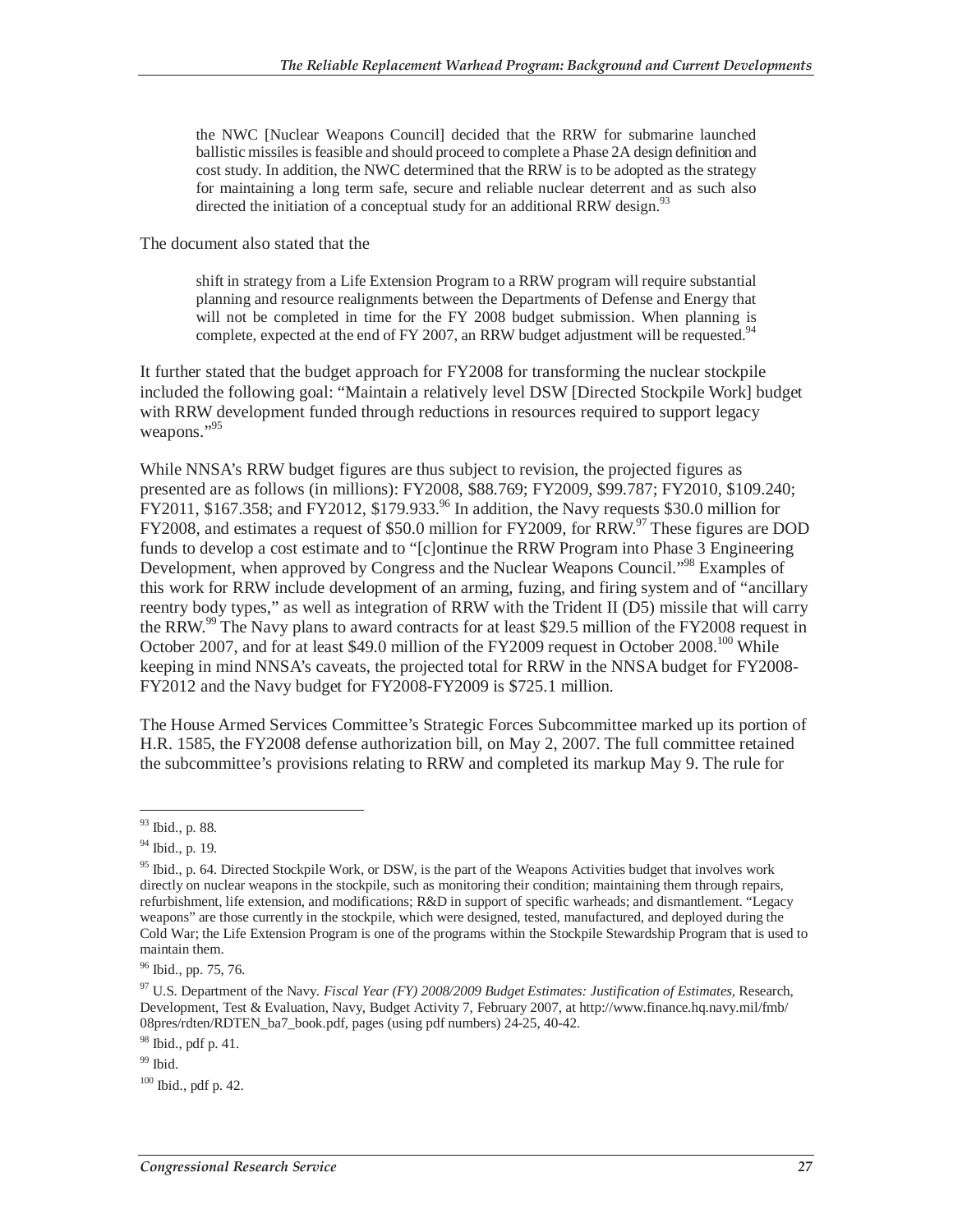considering the bill (H.Res. 403, H.Rept. 110-151) did not make in order any amendments regarding RRW. H.R. 1585 passed the House, 397-27, on May 17 (roll no. 373).

The bill as passed by the House included several provisions relevant to RRW:

- A congressional commission on U.S. strategic posture (Section 1046). Among other things, the commission would recommend a strategic posture and nuclear weapons strategy. It would include the force structure to support the strategy, "the number of nuclear weapons required to support the strategy, including the number of replacement warheads required, if any," an analysis of the effectiveness of the strategy, and the size of the Complex needed to support the strategy. The committee stated in its report that it "believes that there is an urgent need for a debate over the role of nuclear weapons in U.S. strategic posture ... the Administration ... has not articulated its views on the role of nuclear weapons in U.S. strategic posture since issuance of the [Nuclear Posture Review, i.e., at the end of 2001]. The committee believes clear policy objectives should be established before Congress commits to ambitious new programs."101 The commission's report would be due by December 1, 2008.
- A reduction in the Navy's request for RRW funds from \$30.0 million to \$5.0 million. The committee noted (p. 191) that the Navy said the funds would permit continuing RRW into Phase 3 engineering development (see below), but "[t]he committee does not support moving into Phase 3 activities during fiscal year 2008, but understands that the Navy intends to pursue better design definition [of RRW] as part of the Phase 2a study during fiscal year 2008."
- A reduction in NNSA's RRW funds, from \$88.8 million requested to \$68.8 million (pp. 528-529). The committee noted that P.L. 109-163, the FY2006 National Defense Authorization Act, set several objectives for RRW, such as increasing reliability, safety, and security of the nuclear stockpile, reducing the likelihood of resumed nuclear testing, and using components that can be certified without nuclear testing. "The committee believes it is too soon to judge whether the RRW program can achieve these objectives ... the committee believes the focus of the RRW program during fiscal year 2008 should be the analysis necessary to describe in detail how the RRW program will achieve these objectives." Further, "[t]he committee supports establishing clear nuclear weapons requirements before committing to the RRW program, and sees the planned Phase 2a design review and cost study as consistent with this approach." Accordingly, the committee limited FY2008 NNSA RRW funds "for Phase 2a study activities only."
- Elimination of funds (\$24.9 million requested) for a Consolidated Plutonium Center (CPC) (pp. 529-530). This facility would make pits. The committee "finds that construction of a CPC is only required if the United States moves toward large-scale production of pits. The committee does not believe the need for such large scale processing has been established."

<sup>-</sup>101 U.S. Congress. House. Committee on Armed Services. *National Defense Authorization Act for Fiscal Year 2008,* H.Rept. 110-146, to accompany H.R. 1585,  $110^{th}$  Congress,  $1^{st}$  Session, 2007, p. 390.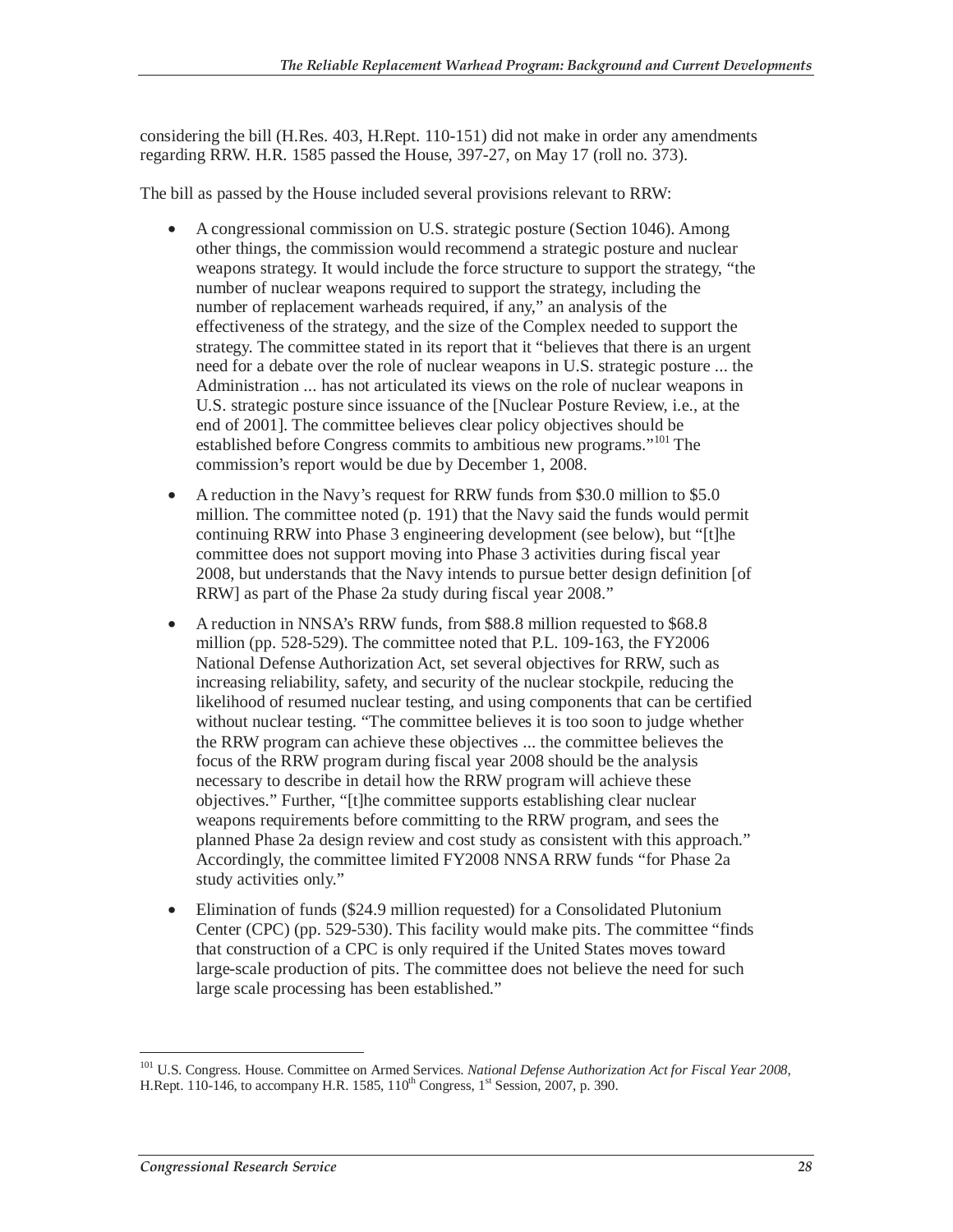- A study on using existing pits for RRW (pp. 538-539). The committee felt that the need for CPC had not been established in part because of the prospect of reusing existing pits in RRWs. In testimony before the Strategic Forces Subcommittee in March 2007, Thomas D'Agostino, then Acting Administrator of NNSA, stated that existing pits might be suitable for use in RRW bombs but not RRW ballistic missile warheads.<sup>102</sup> The House-passed bill required NNSA, in consultation with the Nuclear Weapons Council, to conduct the study, to be completed by February 1, 2008. The study (section 3111 of H.R. 1585) would assess the feasibility of pit reuse for RRW, whether it is more desirable to remanufacture warheads with existing or with newly-manufactured pits, the number of pits suitable for remanufacture, and "the extent to which remanufacturing warheads with existing pits, as compared to remanufacturing warheads with newly manufactured pits, would reduce future requirements for new pit production."
- Eliminate funds for a B61 bomb life extension program (LEP). The prospect of pit reuse figured into another committee action. The request contained \$63.1 million for the B61 LEP account. The B61 is currently undergoing an LEP, but NNSA planned to begin a Phase 6.2/Phase 6.2A study (see below) for another LEP for the B61. However, "[t]he committee views the initiation of a new B61 LEP ... as unwarranted while the NNSA examines the feasibility of pit reuse for the remanufacture of warheads." Accordingly, it reduced the B61 LEP account by \$4.2 million and directed NNSA "to make no funds available for commencement of the new B61 LEP." (p. 530).

In its May 23 markup of the FY2008 Energy and Water Development Appropriations Bill, the Energy and Water Development Subcommittee eliminated NNSA funds for RRW. (The subcommittee has jurisdiction over RRW funds in the NNSA request but not in the Navy request.) Subcommittee Chairman Peter Visclosky's statement on the subcommittee's markup included the following:

#### REDUCING UNNEEDED NUCLEAR WEAPONS

Without question, there is a need for a comprehensive nuclear defense strategy and stockpile plan to guide transformation and downsizing of the stockpile and nuclear weapons complex, and until progress is made on this critical issue, there will be no new facilities or Reliable Replacement Warhead. Only when a future nuclear weapons strategy is established can the Department of Energy determine the requirements for the future nuclear weapons stockpile and nuclear weapons complex plan.

Given the serious international and domestic consequences of the U.S. initiating a new nuclear weapons production activity, it is critical that the administration lay out a comprehensive course of action before funding is appropriated. Given the track record of mismanagement at the agency for projects that have a plan, I don't think it is asking too much for a comprehensive nuclear strategy before we build a new nuclear weapon.<sup>103</sup>

 $\overline{a}$ <sup>102</sup> U.S. Congress. House. Committee on Armed Services. Subcommittee on Strategic Forces. Hearing on the FY2008 budget request for DOE's atomic energy program. Testimony of Thomas D'Agostino, Acting Administrator, NNSA, March 20, 2007.

<sup>&</sup>lt;sup>103</sup> U.S. Congress. House Committee on Appropriations. Subcommittee on Energy and Water Development. "Fiscal Year 2008 Energy and Water Development Appropriations Bill: Statement of Chairman Peter J. Visclosky," May 23, (continued...)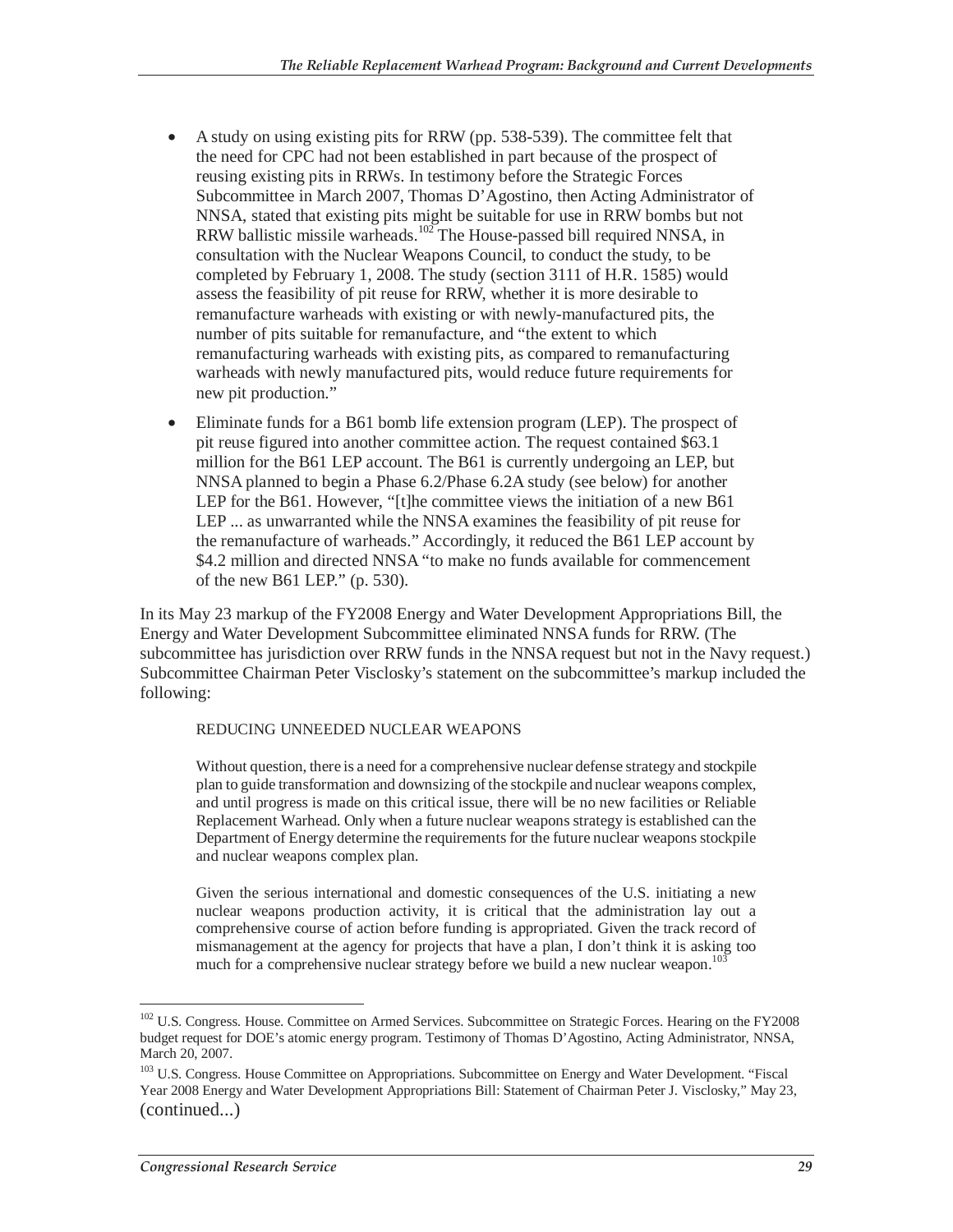The House Appropriations Committee marked up the bill on June  $6.104$  The committee bill recommended eliminating all NNSA funds for RRW. The report expressed extreme displeasure at changes in the program: "The Committee finds the RRW program the DoD and NNSA have pursued at the direction of Congress goes far beyond the scope and purpose of the original congressional language and intent.... The Committee is unconvinced that pursuing the RRW design competition to a production phase is necessary at this time." It expressed concern that this program might impede nuclear nonproliferation:

A particularly troubling issue for the Committee related to the RRW proposal is the contradictory U.S. policy position of demanding other nations give up their nuclear ambitions while the U.S. aggressively pursues a program to build new nuclear warheads. The Administration needs to develop a policy rationale that explains why the RRW program is not contradictory and does not undermine our international nuclear nonproliferation goals.

The committee raised further concerns with the Administration's rationale for the nuclear weapons program and NNSA's plan for the Complex. It stated that the RRW program and Complex 2030 "are being proposed in a policy vacuum without any Administration statement on the national security environment that the future nuclear deterrent is designed to address." Accordingly, "The Committee believes it is premature to proceed with further development of the RRW or a significant nuclear complex modernization plan, until a three-part planning sequence is completed." This sequence has three elements: "a comprehensive nuclear defense and nonproliferation strategy"; a detailed description translating that strategy into a "specific nuclear stockpile"; and "a comprehensive, long-term expenditure plan, from fiscal year 2008 through fiscal year 2030.... " The Committee did not specify a due date for this plan, but "views completion of this three-part planning sequence as a necessary condition before considering additional funding for Complex 2030 and RRW activities." The House passed the bill, 312-112 (roll no. 641), on July 17, leaving the RRW provisions unchanged.

The Senate Armed Services Committee's National Defense Authorization Bill, S. 1547, would reduce the Navy's RRW request of \$30.0 million by \$15.0 million, the amount for support of Phase 3. The committee's report "recommends no funds for RRW activities beyond phase 2A in fiscal year 2008."105 The committee stated that in addition to \$88.8 million that the NNSA request labeled as RRW, the request contained RRW funds in other budget elements: Engineering Campaigns, \$86.4 million; Pit Manufacturing and Certification Campaign, \$37.9 million; and Readiness Campaign, \$25.0 million, for a total of \$238.1 million. The committee recommended reducing this amount by \$43.0 million and restricting FY2008 RRW work to Phase 2A and below. "[T]he committee believes that many years of research are necessary before any such decision [proceeding beyond Phase 2A] can be made or even meaningfully discussed."<sup>106</sup> Further, "The RRW as envisioned by the NNSA and the NWC [Nuclear Weapons Council] would be a new warhead.... As a new warhead, there are many policy questions, concerns, and issues that must be raised, discussed, and resolved before any decision can be made to move to phase 3 or

-

2007, pp. 3-4, available at http://appropriations.house.gov/pdf/ViscloskyStatementFY2008SubC.pdf.

<sup>(...</sup>continued)

<sup>104</sup> U.S. Congress. House Committee on Appropriations. *Energy and Water Development Appropriations Bill, 2008.* 110<sup>th</sup> Congress, 1<sup>st</sup> Session, 2007, unnumbered full committee print. Quotes in this paragraph are from ibid., pp. 93-98.

<sup>105</sup> U.S. Congress. Senate. Committee on Armed Services. *National Defense Authorization Act for Fiscal Year 2008,* S.Rept. 110-77 to accompany S. 1547,  $110^{th}$  Congress,  $1^{st}$  Session, 2007, p. 206.

 $106$  Ibid., p. 624.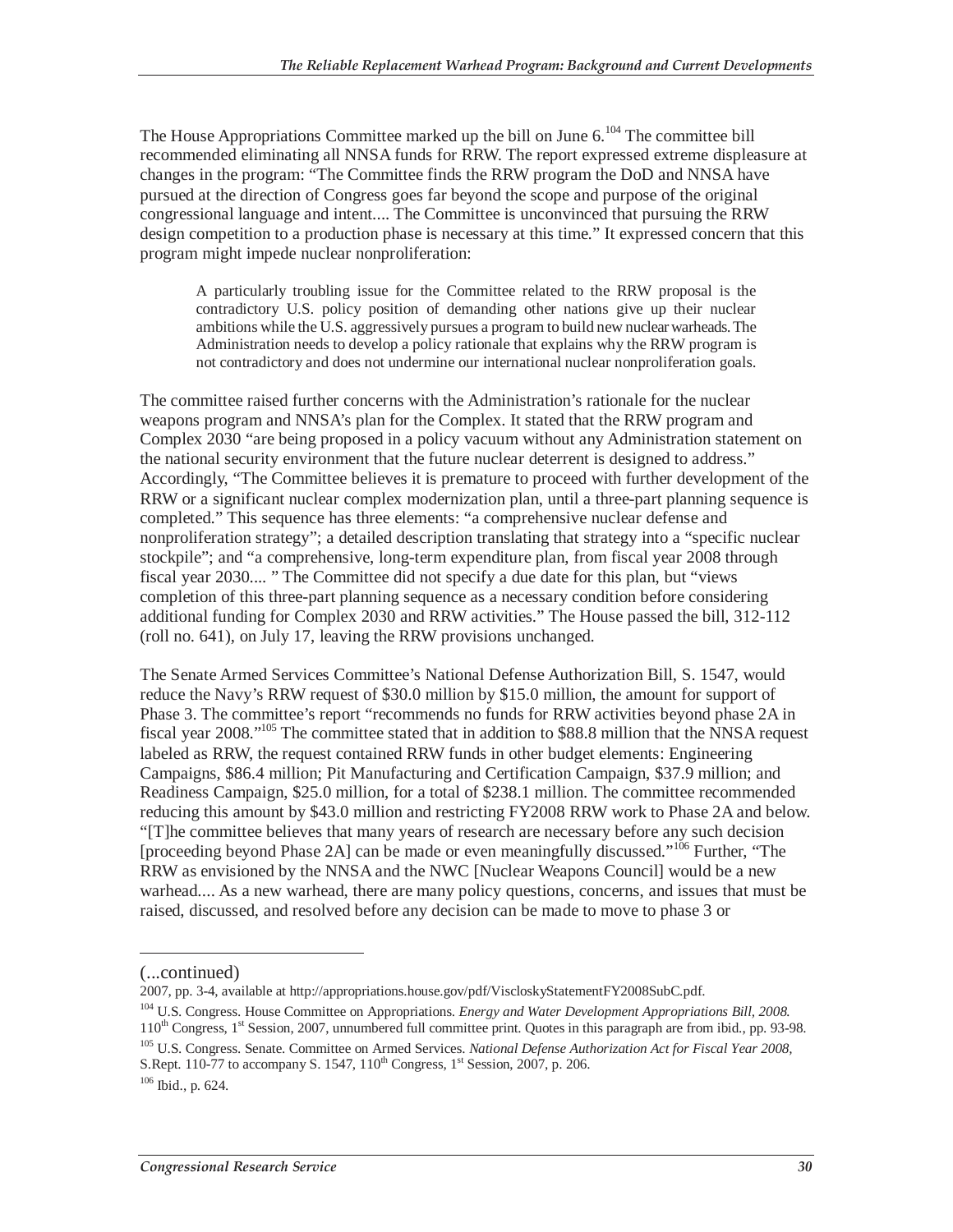beyond."<sup>107</sup> At the same time, "The committee believes that the technical work [on RRW] must go forward apace with the policy discussion and before any decision on RRW development, manufacturing, or deployment."<sup>108</sup>

The committee discussed its policy concerns in detail. It stated,

The idea of a new nuclear warhead and leadership in nonproliferation are distinctly at odds in the absence of additional steps and policies to reduce the reliance on nuclear weapons, accelerate reductions in the size of the stockpile, formalize the moratorium on nuclear weapons testing, strengthen the nonproliferation regime, and renew commitments to all aspects of the Treaty on the Nonproliferation of Nuclear Weapons.<sup>109</sup>

As part of this policy focus, Section 1061 of S. 1547 required a revised nuclear posture review, to include, among other things, the role of nuclear forces, the relationship among deterrence policy, targeting, and arms control, the nuclear delivery systems required, the nuclear weapons complex required, and the stockpile required, "including any plans for replacing or modifying warheads."

Section 3122 of S. 1547, "Sense of Congress on the Nuclear Nonproliferation Policy of the United States and the Reliable Replacement Warhead," is another part of the committee's policy focus. Under this section, it would be the sense of Congress that the United States should: reaffirm its commitment to Article VI of the Nuclear Nonproliferation Treaty (discussed below), initiate talks with Russia to reduce numbers of nuclear weapons, work with other nuclear weapon states to "decrease reliance on, and the importance of, nuclear weapons," and "formulate any decision on whether to manufacture or deploy a reliable replacement warhead within the broader context of the progress made by the United States toward achieving each of the goals described in [this section]." Further, under Section 3122, "the Senate should ratify the Comprehensive Nuclear-Test-Ban Treaty."

The Senate Appropriations Committee reported S. 1751, the Energy and Water Development Appropriations Bill, on July 9.<sup>110</sup> The report stated, "The Committee is divided on the Reliable Replacement Warhead (RRW) program, but unified in its desire to review and discuss our national strategic defense policy and the role of nuclear weapons in the post-cold war and post-September  $11<sup>th</sup>$  world." The committee recommended \$66.0 million for NNSA for RRW in order to complete Phase 2A. It made clear that it was not committed to proceeding with Phase 3 but wanted "a more vigorous analysis and debate" first. It wanted more information to help with this decision, such as characteristics of the future stockpile, the possible effects of RRW on U.S. nuclear nonproliferation efforts, and comparative costs of RRW vs. LEP. To this end, it favored a bipartisan, congressionally-created commission "to evaluate and make recommendations on the role of nuclear weapons in our future strategic posture.... That Commission report can form the basis of information and advice from which the President and the Congress can make decisions about the future of RRW and other weapons programs." At the same time, "[i]t will be incumbent upon NNSA to provide specific details as to how many RRW weapons will be manufactured, how the Department of Defense intends to integrate the system into the stockpile and how many weapons from the existing deterrent can be retired." Although the committee recommended funds

<sup>107</sup> Ibid., p. 625.

<sup>108</sup> Ibid., p. 627.

<sup>109</sup> Ibid., p. 626.

<sup>110</sup> U.S. Congress. Senate. Committee on Appropriations. *Energy and Water Appropriations Bill, 2008,* S.Rept. 110- 127, to accompany S. 1751,  $110^{th}$  Congress,  $1^{st}$  Session, 2007. Quotes in this paragraph are from ibid., pp. 150-153.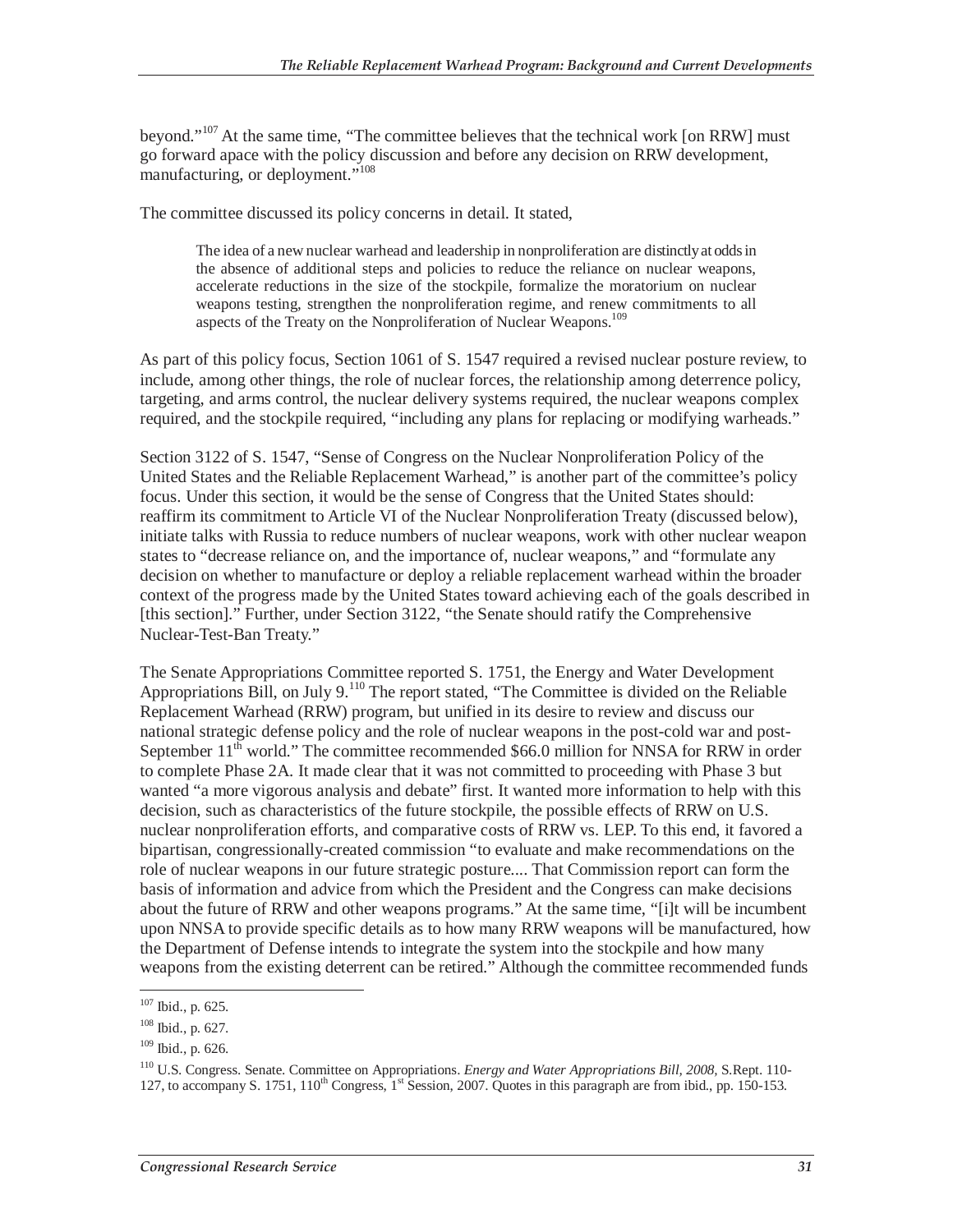to continue Phase 2A work on the first RRW type, it barred the use of funds for initial research on a second RRW type.

On July 20, the Secretaries of Energy, Defense, and State issued a statement urging Congress to fully fund RRW for FY2008.<sup>111</sup> They stressed the "essential role that nuclear weapons play in maintaining deterrence," argued that "it becomes increasingly difficult to certify the existing stockpile of weapons," and said that pursuit of RRW "is critical to sustaining long-term confidence in our deterrent capability." Further, "[d]elays on RRW also raise the prospect of having to return to underground testing to certify existing weapons." Responding to this statement, Representatives Skelton and Tauscher wrote a letter to the secretaries, stating in part:

We see promise in the proposed RRW program, but we take issue with your assertion that any delay in RRW would "force the United States to maintain a large stockpile of nuclear weapons and sustain it through increasingly costly and risky Life Extension Programs," and "raise the prospect of having to return to underground nuclear testing to certify existing weapons."

As we stated in the report accompanying the National Defense Authorization Act for FY 2008, it is too early to know whether RRW can deliver on the objectives that have been established for the program, and the prudent course at this point is rigorous study of the feasibility of achieving those objectives.<sup>112</sup>

Representatives Hobson and Visclosky also responded to the statement. They said, "the Joint Statement reads as a description of the status quo," and continued,

the Joint Statement goes so far as to imply that RRW is the only available option for addressing the concerns about the existing stockpile of legacy nuclear weapons. Particularly troubling is the direct link between a resumption of nuclear testing and the provision of funding for RRW:

*"Delays on RRW also raise the prospect of having to return to underground nuclear testing to certify existing weapons."* 

It is irresponsible for the Administration to make such an assertion.... There is no record of congressional testimony or reports sent to Congress by the Administration claiming that the safety, security, or reliability of the existing legacy stockpile is on a performance cliff such that a resumption of testing to verify performance of the warheads would be a necessity.<sup>113</sup>

Funds for the Navy's RRW work fall under the jurisdiction of the Defense Appropriations Subcommittee. The House Appropriations Committee reported the defense appropriations bill

<sup>&</sup>lt;sup>111</sup> "National Security and Nuclear Weapons: Maintaining Deterrence in the 21<sup>st</sup> Century: A Statement by the Secretary of Energy, Secretary of Defense and Secretary of State," July 2007, 3 p.; available at http://www.globalsecurity.org/ wmd/library/report/2007/ns-nw-21st-century\_jul2007.htm.

<sup>&</sup>lt;sup>112</sup> Letter from Representative Ike Skelton, Chairman, House Armed Services Committee, and Representative Ellen Tauscher, Chairman, Subcommittee on Strategic Forces, House Armed Services Committee, to Secretary Samuel W. Bodman, Department of Energy, Secretary Robert M. Gates, Department of Defense, and Secretary Condoleezza Rice, Department of State, July 26, 2007.

<sup>&</sup>lt;sup>113</sup> Letter from Representative David Hobson, Ranking Minority Member, and Representative Peter J. Visclosky, Chairman, Subcommittee on Energy and Water Development, House Appropriations Committee, to The Honorable Robert Gates, Secretary of Defense, The Honorable Condoleezza Rice, Secretary of State, and The Honorable Samuel Bodman, Secretary of Energy, August 1, 2007.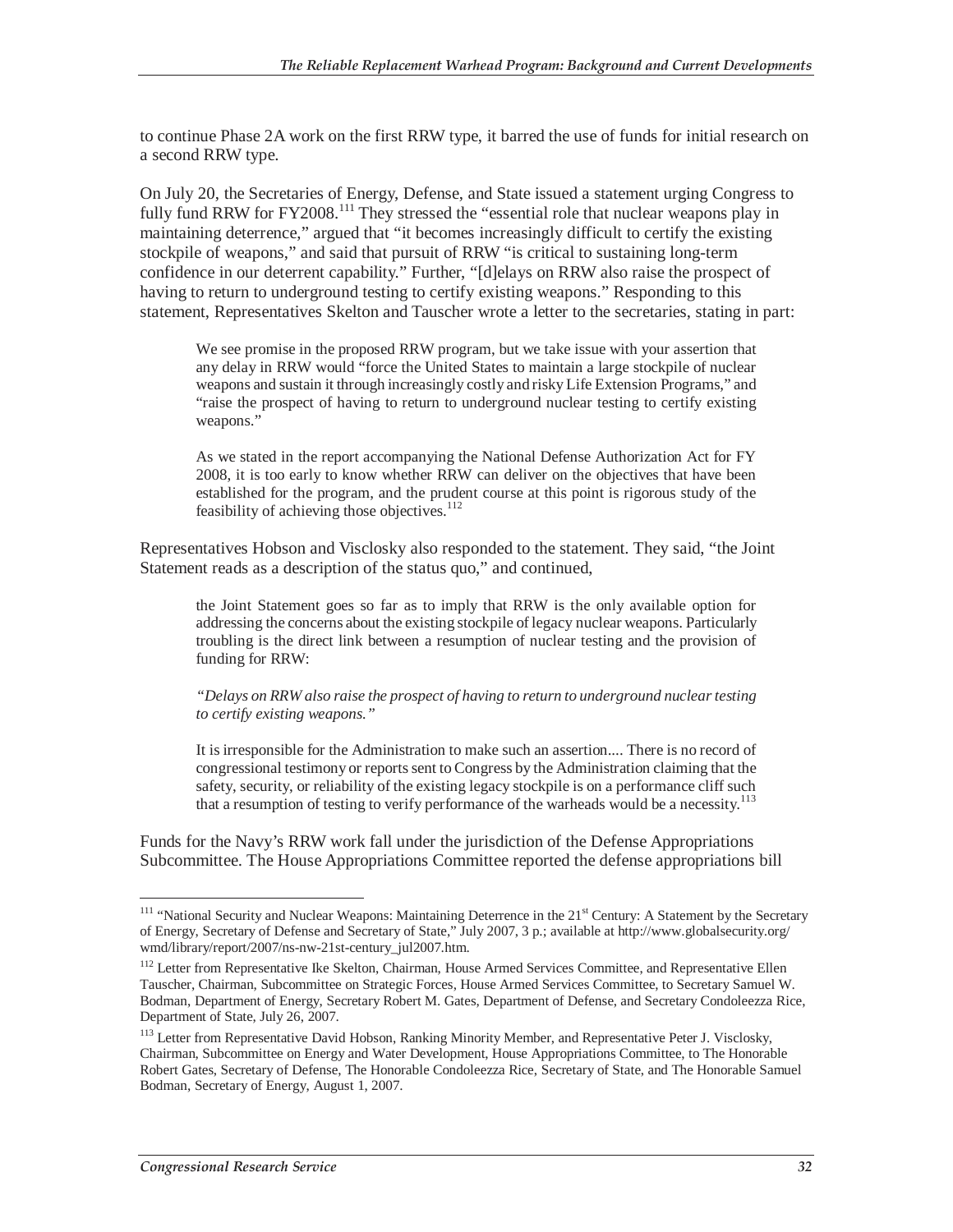(H.R. 3222, H.Rept. 110-279) on July 30. It recommended eliminating the \$30.0 million Navy request for RRW. The House passed this bill, 395-13, on August 5 (roll no. 846), leaving this provision unchanged.

On August 1, Senator Feinstein introduced S. 1914, Nuclear Policy and Posture Review Act of 2007. Subsection (c) of this bill would require the President to report to Congress on the results of a nuclear policy review by September 1, 2009, and to report to Congress on the results of a nuclear posture review by March 1, 2010. The bill also provides, "no funds may be appropriated or otherwise made available for the Reliable Replacement Warhead Program for fiscal years 2008, 2009, or 2010 until the reports required under subsection (c) have been submitted to Congress."

A Phase 3 decision could be delayed to FY2010 or beyond for several reasons. The House Armed Services Committee called for a report on U.S. strategic posture, due December 2008, stating, "The committee believes clear policy objectives should be established before Congress commits to ambitious new programs."<sup>114</sup> The Senate Armed Services Committee called for a nuclear posture review, to be submitted to Congress in December 2009.<sup>115</sup> Congress may wish to evaluate these reports before deciding how to proceed with RRW. There may also be interest in examining what approach to RRW a new presidential administration may adopt in 2009. Staff at the Lawrence Livermore, Los Alamos, and Sandia National Laboratories have indicated that were a delay to occur, continuing Phase 2A through FY2008 and FY2009 would allow more time for indepth study of RRW issues such as safety, use control, cost, and manufacturing, thereby potentially reducing technical risk. They believe that this work could be accomplished by a small core team at modest cost.<sup>116</sup>

The Senate Appropriations Committee reported H.R. 3222, the Department of Defense Appropriations Bill, on September 14. It recommended reducing Navy RRW funding by \$15.0 million. $117$ 

As noted earlier, the JASON Defense Advisory Group delivered a classified report on RRW, along with an unclassified executive summary, to Congress on September 28. The report was required by the FY2007 House Appropriations Committee's report (H.Rept. 109-474) on energy and water appropriations. The JASON report stated that the design for the first RRW type, WR1, "is pursued with the above principles [on how to assess confidence and provide for successful certification] in mind, but certification is not yet assured. The certification plan presented needs further development.... Substantial work remains on the physical understanding of the surety mechanisms that are of high priority to the RRW program.<sup>"118</sup> It recommended steps to "ensure" that the new manufacturing processes [proposed for RW1] do not have a deleterious effect on WR1 performance" and made several recommendations to establish a peer review to establish

<sup>114</sup> U.S. Congress. House. Committee on Armed Services. *National Defense Authorization Act for Fiscal Year 2008,* H.Rept. 110-146, to accompany H.R. 1585,  $110^{th}$  Congress,  $1^{st}$  Session, 2007, p. 390.

<sup>115</sup> U.S. Congress. Senate. Committee on Armed Services. *National Defense Authorization Act for Fiscal Year 2008,* S.Rept. 110-77 to accompany S. 1547,  $110^{th}$  Congress,  $1^{st}$  Session, 2007, p. 395.

<sup>&</sup>lt;sup>116</sup> Information provided by Lawrence Livermore, Los Alamos, and Sandia National Laboratories, multiple personal communications, August 2007.

<sup>117</sup> U.S. Congress. Senate. Committee on Appropriations. *Department of Defense Appropriations Bill, 2008,* S.Rept. 110-155, to accompany H.R. 3222, 110<sup>th</sup> Congress, 1<sup>st</sup> Session, 2007, p. 228.

<sup>&</sup>lt;sup>118</sup> The MITRE Corporation, JASON, "Reliable Replacement Warhead Executive Summary," JSR-07-336E, September 7, 2007, p. 6.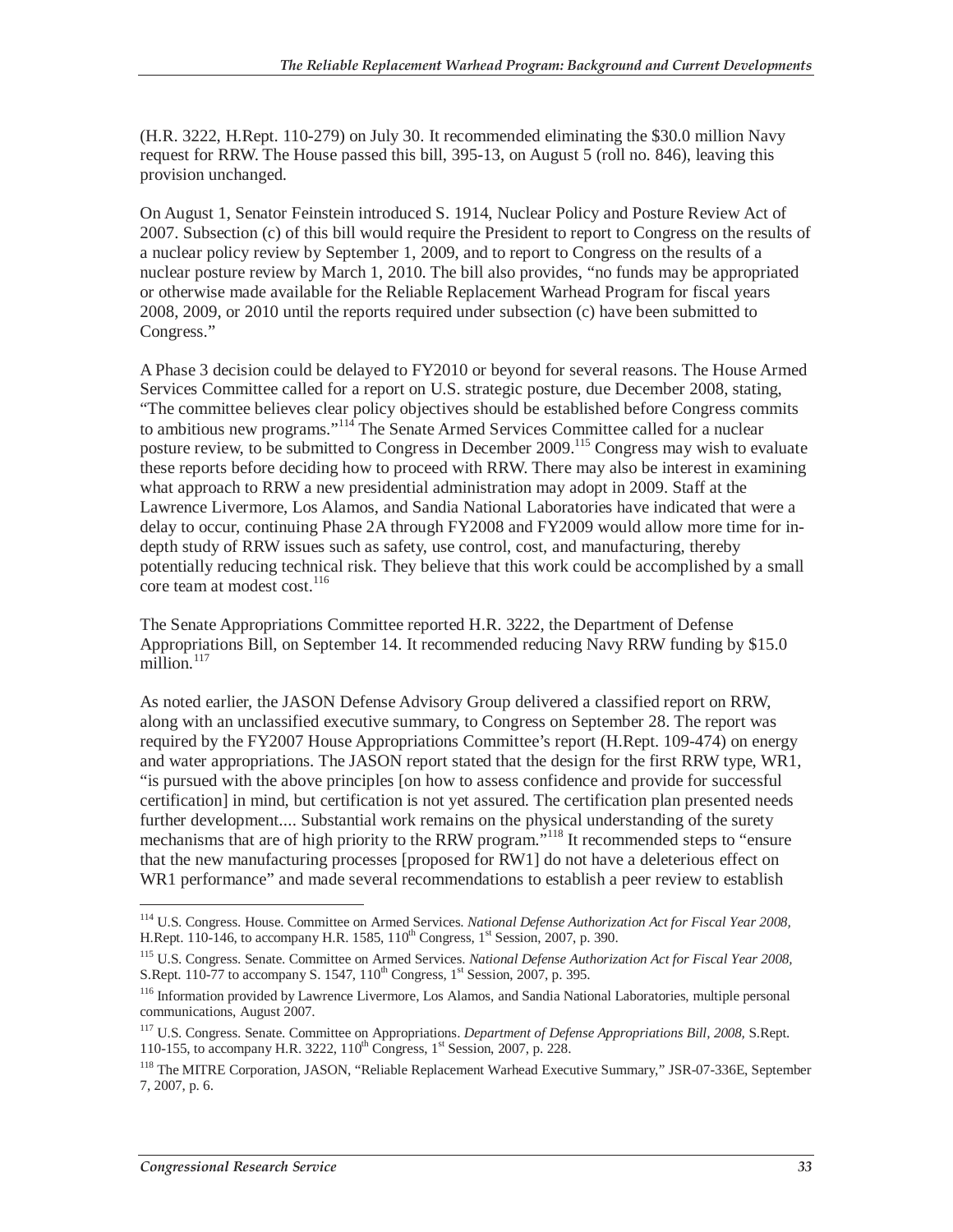confidence in the warhead's design, such as having the effectiveness of the peer review mechanism "examined periodically by an independent organization" and having the review team "broadly constituted" with "authority to pose formal tests of a computational or experimental nature to the design team."<sup>119</sup>

NNSA lauded the report, saying that it confirmed that NNSA's "approach towards developing a Reliable Replacement Warhead (RRW) was proceeding with appropriate scientific principles" and "concluded that NNSA's current approach, with additional technical, experimental and peer review enhancements, could determine that RRW can be certified for the stockpile without the need to conduct an underground nuclear test." Further, NNSA Administrator Thomas D'Agostino said, "I am pleased that the JASON panel feels that we are on the right track."<sup>120</sup> In a subsequent letter, D'Agostino stated, "Resolution of issues raised in the JASON's study can only be achieved if this [RRW] R&D effort is allowed to proceed and is funded along the lines of the request submitted last February....<sup>"121</sup>

Representatives Visclosky and Hobson, in a statement on the JASON report, said, "Once again, independent sources have raised serious questions that must be addressed before proceeding with the RRW.... Only when the Department of Energy has completed the work recommended by the JASON report, can the nation appropriately consider what role an RRW might play as a  $21<sup>st</sup>$ century nuclear deterrent."<sup>122</sup>

In October, DOD appealed items in the FY2008 defense appropriations bill. One such item was RRW. DOD asked that Congress provide the \$15 million that the Senate provided for the Navy's RRW effort rather than the House-passed \$0. It stated that \$15.0 million is "the minimum level of funding needed by the Navy to begin Phase 2A activities in FY2008, and with at least the same level of funding in FY2009, to complete the effort within 2 years, one year later than the date that could have been achieved with the President's original budget request for this item." DOD indicated how the money would be spent: it "is required to begin the Navy portion of Phase 2A and for risk reduction analysis and preliminary development of a follow-on Arming, Fuzing and Firing (AF&F) subsystem for all weapons associated with the Mk5 aeroshell deployed on the TRIDENT II D5 Fleet Ballistic Missile System."123 (These funds would not be used to develop WR1 itself; that task is the responsibility of NNSA.) The nuclear warhead currently associated with the Mk5 is the W88. According to Steve Henry, Deputy Assistant to the Secretary of Defense for Nuclear Matters,

The W88 is housed in a MK5 aeroshell. Because of the MK5 size, it was also the aeroshell for the proposed RRW. In the not too distant future, a W88 LEP will have to be performed

<sup>119</sup> Ibid., pp. 7-8.

<sup>&</sup>lt;sup>120</sup> U.S. Department of Energy. National Nuclear Security Administration. "Independent Scientific Review Confirms Technical Approach to RRW," news release, September 28, 2007, p. 1.

<sup>&</sup>lt;sup>121</sup> Letter from Thomas P. D'Agostino, Administrator, NNSA, to The Honorable Carl Levin, Chairman, Committee on Armed Services, United States Senate, October 5, 2007, p. 2.

<sup>&</sup>lt;sup>122</sup> "Visclosky and Hobson: Work Outlined in JASON Report Must Be Completed before Considering RRW," September 27, 2007.

<sup>123</sup> U.S. Department of Defense. *FY 2008 Defense Appropriation Appeals.* October 2007, p. R&D-52. An aeroshell is the cone-shaped shell that carries an individual warhead on a ballistic missile. It protects the warhead against burnup as it reenters the atmosphere at high speed and minimizes degradation of accuracy.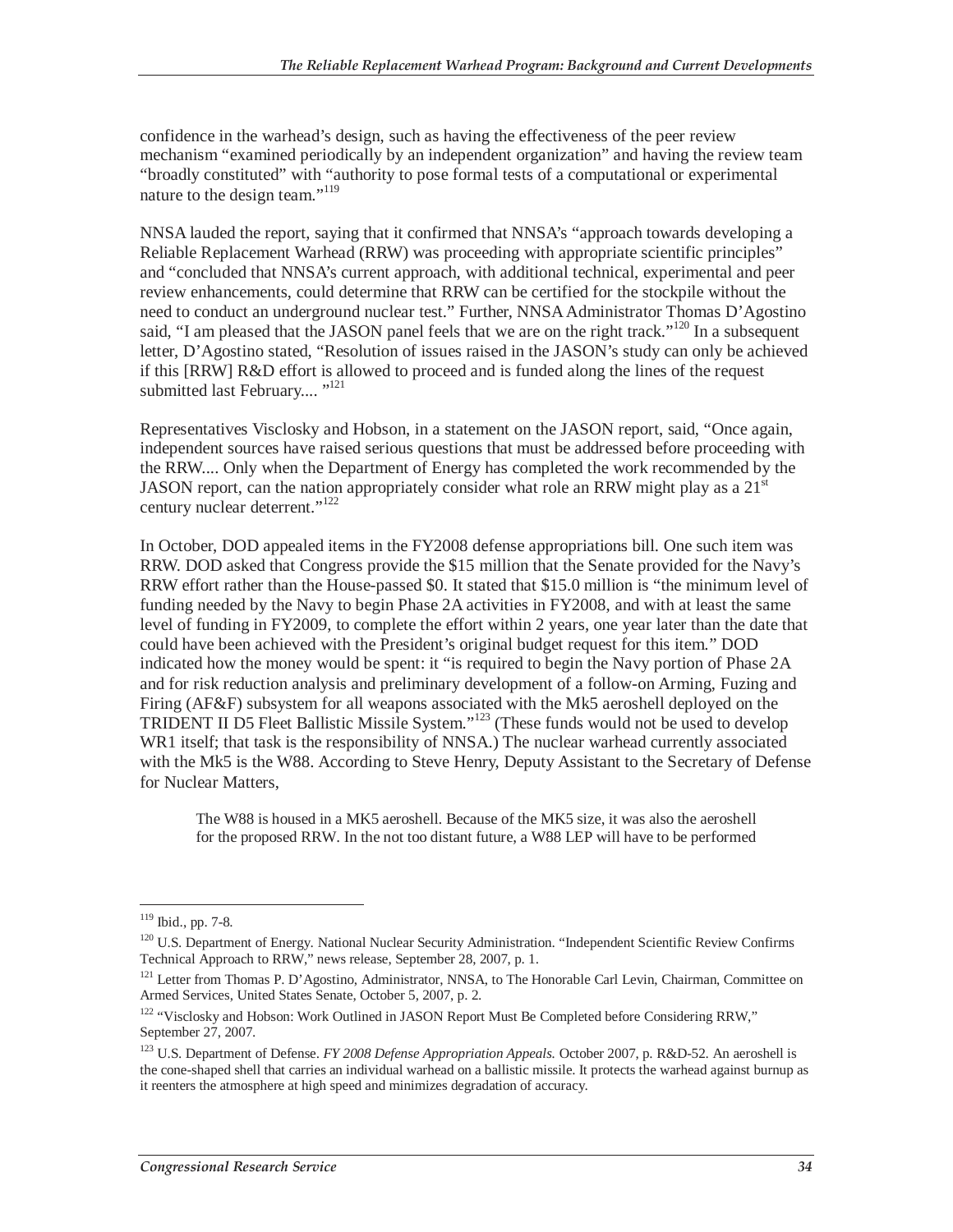and the AF&F will require replacement. The future AF&F for the MK5 aeroshell is the same AF&F regardless of the NEP [nuclear explosive package] (W88 LEP'd or an RRW).<sup>124</sup>

Thus, the new AF&F subsystem could be used with the life-extended W88 and WR1, but if WR1 does not go forward, the AF&F subsystem would still be used with the life-extended W88. In March 2008, the Navy provided further details on how it plans to use RRW funds:

The FY 08 RRW funding is currently on hold, so no work has been performed to date but, SSP has been directed by the Office of Secretary of Defense (OSD) to use the FY 08 and FY 09 RRW funding to support Mk5A life extension efforts. Once the FY 08 funds are released and the FY 09 funds are appropriated, SSP will use the RRW funds for risk reduction analysis and preliminary development of a follow-on Arming, Fusing and Firing (AF&F) subsystem for all weapons associated with the Mk5 aeroshell deployed on the TRIDENT II (D5) Fleet Ballistic Missile System. Specific Mk5A AF&F efforts directed by the Office of Secretary of Defense (OSD) supports a number of tasks needed to address early technology for the life extension program for the MK5/W88 nuclear weapon system. Below is a list of some of the major areas of technology to be pursued:

- define new safety architectures for the AF&F
- design of high density high power radar
- Non-volatile radiation hardened memory
- Radiation hardened application Specific Integrated Circuits (ASICs)
- High density thermal battery development
- Radiation hardened Wide band analog electronics
- Low noise radar receivers utilizing commercial parts
- Fuze modeling and test analysis

In support of this effort, the above technologies will be synthesized into bench top systems for test purposes.<sup>125</sup>

On November 6, conferees on the defense appropriations bill filed their report (H.Rept. 110-434), which included \$15.0 million for the Navy for RRW. (Adjustments reduced this figure to \$14.455 million.<sup>126</sup>) On November 8, the House agreed to the conference report, 400-15, and the Senate did so by voice vote.

An article in November 2007 offered some support for RRW. It reported that a letter to Senators Jon Kyl and Pete Domenici from former Secretary of State Henry Kissinger said, "I believe that research and design of the RRW should continue." The article also cited a letter by former Secretary of State George Shultz and Sidney Drell, professor emeritus of physics at Stanford University, to Kissinger that stated, "research work on new RRW designs should certainly go ahead. Such work would make possible the decision to implement the construction phase of the

 $\overline{a}$ <sup>124</sup> Personal communication, March 7, 2008.

<sup>&</sup>lt;sup>125</sup> Information provided by Strategic Systems Program, U.S. Navy, March 18, 2008. The Mk5A is an upgrade to the Mk5.

<sup>126</sup> U.S. Department of the Navy. *Fiscal Year (FY) 2009 Budget Estimates: Justification of Estimates.* Research, Development, Test & Evaluation, Navy Budget Activity 7, February 2008, Exhibit R-2, page 1 of 2.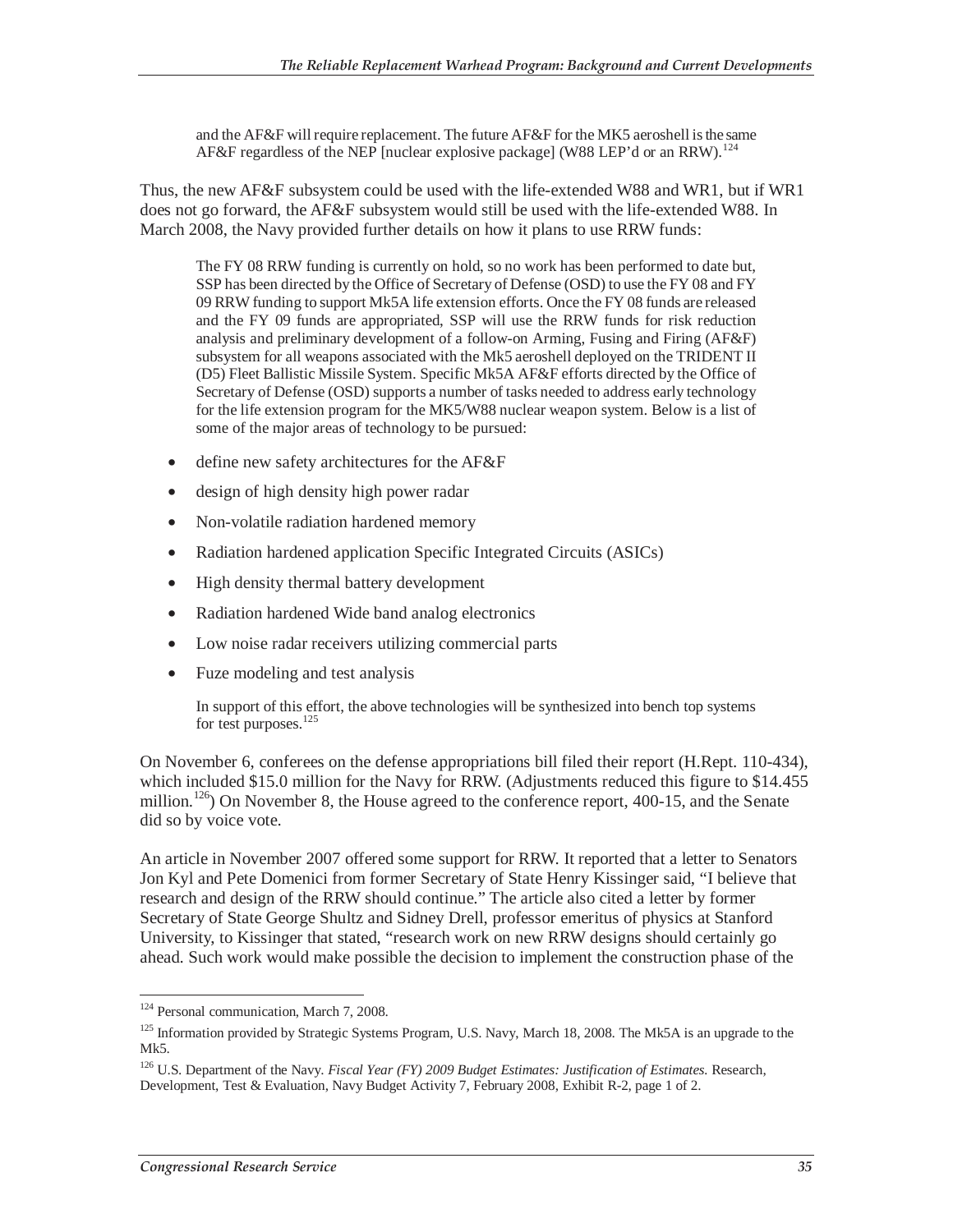program were that to be desired at some future time. The design work itself is relatively small in  $\frac{1}{2}$  cost and need not be viewed in any way as an eventual commitment to go ahead."<sup>127</sup>

The conference version of H.R. 1585, FY2008 National Defense Authorization Act, provided \$66.0 million for RRW. It contained several provisions on RRW.

- It barred moving RRW beyond Phase 2A in FY2008 (section 3111). The conference report stated, "The conferees believe clarification of the United States' long-term nuclear weapons policy is a prerequisite to any major decisions on the size and composition of the nuclear weapons stockpile and the complex that supports it. To that end, the conference agreement includes section 1062 establishing a congressionally appointed bipartisan commission to examine U.S. nuclear policy and strategic posture, and section 1070, requiring that a new Nuclear Posture Review be submitted to Congress in December 2009."128
- It required a study on the use of existing pits in the RRW program (section 3121)
- It included a sense of Congress provision that the United States should make any decisions on RRW in the context of progress made toward several goals related to nuclear nonproliferation and arms reduction (section 3126)
- As an aid to future decisions on nuclear weapons and related matters, it provided for establishing a commission on nuclear policy and strategic posture (section 1062), with a report due December 1, 2008, and required a new nuclear posture review be submitted to Congress by February 1, 2010 (section 1070).<sup>129</sup>

On December 12, the House agreed to the conference report on H.R. 1585, 370-49. On December 14, the Senate agreed to the conference report, 90-3. President Bush vetoed the measure on December 28 for reasons having to do with Iraqi economic issues; he signed a bill revised to accommodate these concerns, H.R. 4986, into law (P.L. 110-181) on January 28, 2008.

On December 16, the House Rules Committee posted the FY2008 consolidated appropriations bill (the House amendments to Senate amendment to H.R. 2764, State, Foreign Operations, and Related Programs Appropriations Act, 2008). The House and Senate agreed to this bill through an exchange of amendments, December 17-19, and the President signed the Consolidated Appropriations Act, FY2008, into law (P.L. 110-161) December 26. P.L. 110-161 eliminated NNSA RRW funds. According to the explanatory statement,

The amended bill provides no funds for the Reliable Replacement Warhead (RRW), as proposed by the House. As stated in both the House and Senate reports, Congress believes a

<sup>-</sup>127 Jon Fox, "Former Secretaries of State Support New Warhead," *Global Security Newswire,* November 15, 2007. The article does not provide the date of the letters.

<sup>128</sup> U.S. Congress. Committee of Conference. *National Defense Authorization Act for Fiscal Year 2008.* H.Rept. 110- 477, conference report to accompany H.R. 1585.  $110^{th}$  Congress,  $1^{st}$  Session, 2007, p. 1290.

<sup>&</sup>lt;sup>129</sup> Regarding the due date for this report, Section 1070 states, "The report shall be submitted concurrently with the quadrennial defense review required to be submitted under section 118 of title 10, United States Code, in 2009." However, 10 U.S.C. 118 requires the Secretary of Defense to conduct a quadrennial defense review every four years in the year following a year divisible by four. Further, "The report [on the quadrennial defense review] shall be submitted in the year following the year in which the review is conducted, but not later than the date on which the President submits the budget for the next fiscal year to Congress under section 1105 (a) of title 31." Since that section requires the President to submit the budget by the first Monday in February, this means that the nuclear posture review, the quadrennial defense review, and the FY2011 budget request are all due to Congress on February 1, 2010.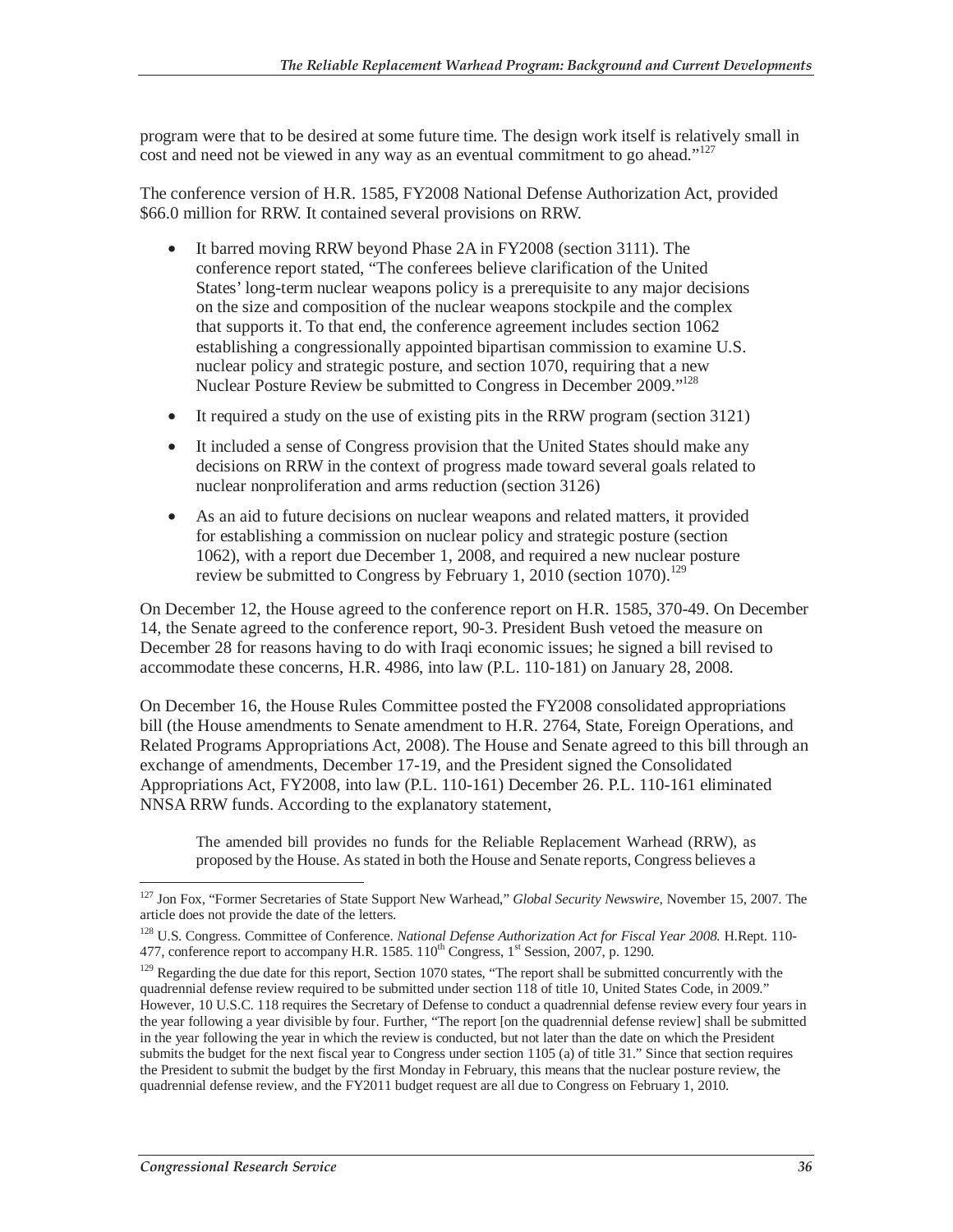new strategic nuclear deterrent mission assessment for the  $21<sup>st</sup>$  century is required to define the associated stockpile requirements and determine the scope of the weapons complex modernization plans. The NNSA is directed to develop a long-term scientific capability roadmap for the national laboratories to be submitted to the Committees on Appropriations.<sup>130</sup>

Commenting on the bill, according to a press report, Representative Peter Visclosky, Chairman of the House Energy and Water Development Appropriations Subcommittee, said, "[m]oving forward on a new nuclear weapon is not something this nation should do without great consideration ... the U.S. needs a comprehensive nuclear defense strategy, and a revised stockpile plan to guide the transformation and downsizing of the [nuclear weapons] complex," while an NNSA spokesman said that eliminating NNSA RRW funding means "we will likely have to go down a path of a full-life extension program for nuclear weapons in our stockpile, which in the long run will be more costly, without introducing modern safety and security measures into our weapons."<sup>131</sup>

## **Congressional Action on the FY2009 RRW Request**

For FY2009, DOE requests \$10.0 million and projects a request the same sum for each year FY2010-FY2013.132 It justified the request as follows:

\$10 million is requested to enable maturation of the RRW design to address questions raised by the JASON review of RRW feasibility study activities. Design refinement is necessary to establish parameters for potential impact on certification. Without further design work, there is insufficient detail available to use this design to resolve certification questions raised by the JASONs review. This funding will also facilitate documenting the Phase 2A RRW work that has been completed through 2007 (prior to the FY 2008 Consolidated Appropriations Act (P.L. 110-161)) to support future administration decisions on options for our nuclear weapons stockpile. The Department of Defense and the Joint DoD-DOE Nuclear Weapons Council fully support continuing efforts to examine how the RRW concept can address issues of safety, security and long-term reliability of the nation's nuclear deterrent.<sup>133</sup>

In February 2008, NNSA Administrator Thomas D'Agostino testified that proceeding with the RRW study will provide information crucial to completing the review of the nuclear posture in a timely manner. Further, it would address concerns about U.S. ability to maintain the stockpile for the long term with LEP, offer the prospect of improving warhead surety, and address the maintenance of nuclear skills.<sup>134</sup> In the same hearing, General Kevin Chilton, USAF, Commander, U.S. Strategic Command, argued for "a warhead that is designed for the  $21<sup>st</sup>$  century," with greater emphasis on reliability, safety, security, and maintainability, rather than on maximizing

<sup>-</sup>130 U.S. House. Committee on Appropriations. *Consolidated Appropriations Act, 2008.* Unnumbered committee print on H.R. 2764/P.L. 110-161,  $110^{th}$  Congress,  $1^{st}$  Session, January 2008, Book 1 of 2, p. 583. Available at http://www.gpoaccess.gov/congress/house/appropriations/08conappro.html.

<sup>131</sup> Walter Pincus, "Nuclear Warhead Cut from Spending Bill," *Washington Post,* December 18, 2007, p. 2.

<sup>132</sup> U.S. Department of Energy. *FY2009 Congressional Budget Request,* vol. 1, National Nuclear Security Administration, pp. 91-92.

<sup>133</sup> Department of Energy, *FY2009 Congressional Budget Request*, vol. 1, p. 25. The JASON study referenced is JSR-07-336E, "Reliable Replacement Warhead Executive Summary," cited earlier.

<sup>&</sup>lt;sup>134</sup> U.S. Congress. House. Committee on Armed Services. Subcommittee on Strategic Forces. Hearing on FY2009 budget for strategic defense programs,  $110^{th}$  Congress,  $2^{nd}$  Session, February 27, 2008, transcript by  $\overline{CQ}$  Transcriptions.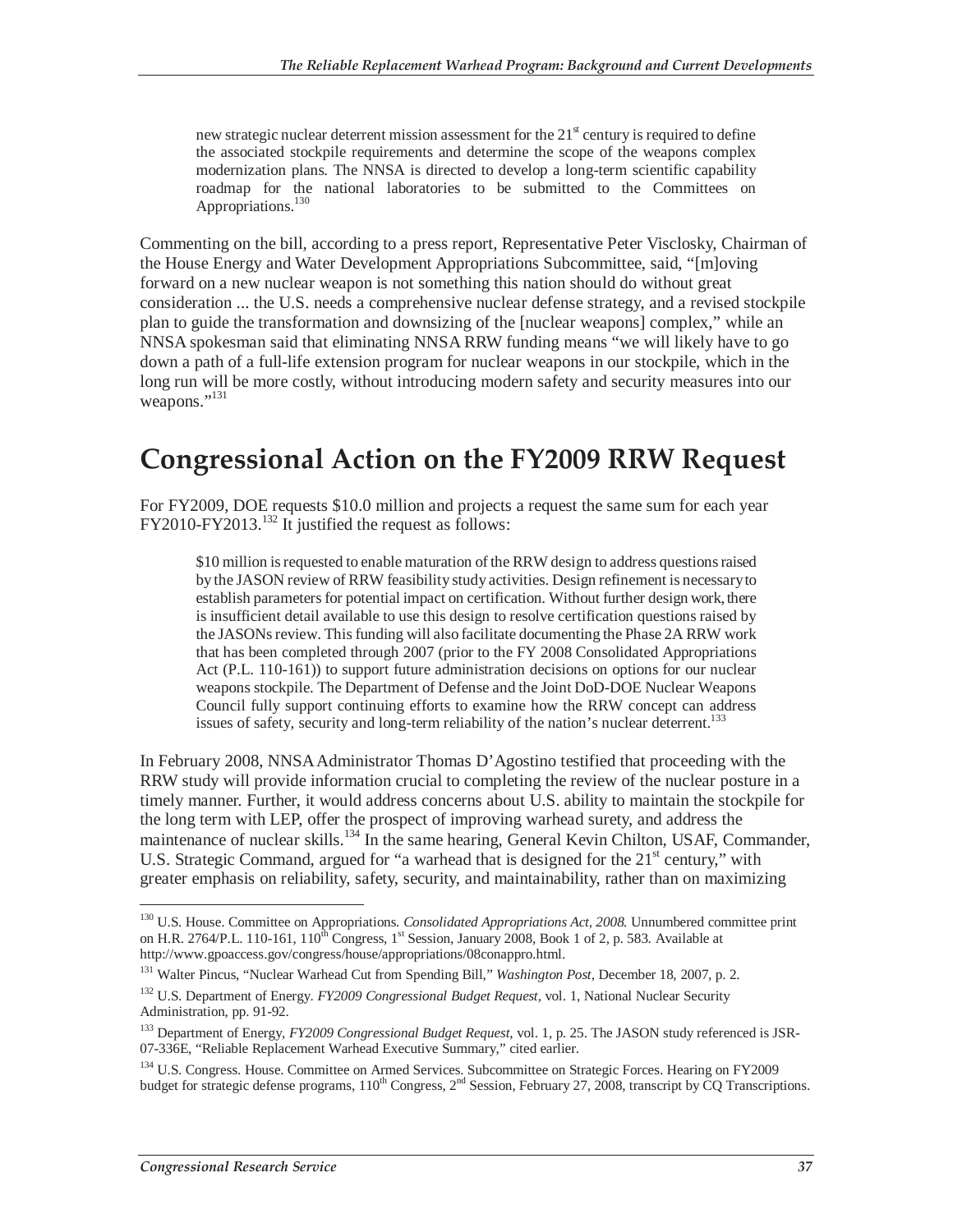yield to weight.<sup>135</sup> According to one report, he also said that without completing the RRW study "he would be ill-prepared to advise the incoming president next year on how best to modernize the atomic arsenal."<sup>136</sup>

Others expressed opposition to RRW. Regarding the need to improve surety, Daryl Kimball, Executive Director of the Arms Control Association, said, "Should we spend billions of dollars to replace existing warhead types in our arsenal to reduce by an infinitesimal amount [the possibility] that al-Qaeda could detonate it?"137 And former Senator Sam Nunn said, "In this world atmosphere, in this climate, for us to build a new warhead now would be a real setback to all of our nonproliferation efforts, so I am opposed to it.... At this moment I think it would be a mistake for America to go forward with that program."<sup>138</sup>

For FY2009, the Navy requests \$23.3 million under "Reliable Replacement Warhead," a reduction from a planned request of \$50.0 million.<sup>139</sup> The previous section details how the Navy plans to use FY2008 and FY2009 RRW funds.

In its markup of the FY2009 defense authorization bill, reported in a press release of May 1, 2008, the Senate Armed Services Committee recommended retaining NNSA's request for RRW but eliminating the Navy's request.<sup>140</sup> The Senate passed the bill on September 17, 88-8, without amending the RRW provisions.

In its May 7 markup of its portion of the defense authorization bill, the Strategic Forces Subcommittee of House Armed Services Committee recommended eliminating NNSA and Navy funds for RRW. Chairwoman Tauscher said in a statement that these funds were "re-directed to higher priority nuclear weapons research."<sup>141</sup> In its May 16 report on the authorization bill, H.R. 5658, the House Armed Services Committee adopted these positions and explained them in some detail. Regarding the Navy's request, the committee "finds that the activities described in the budget request are premature and not executable in fiscal year 2009." Noting that this request was for an AF&F system (described under "Congressional Action on the FY2008 RRW Request," above), the committee eliminated funds for RRW and authorized \$13.3 million for research into integrated AF&F systems.<sup>142</sup> Regarding the NNSA request, the committee stated that the \$10.0 million request was to "address questions raised by the JASON review of RRW feasibility study

<sup>-</sup> $135$  Ibid.

<sup>136</sup> Elaine Grossman, "U.S. General Calls for Faster Action on Reliable Replacement Warhead," *Global Security Newswire,* March 6, 2008.

<sup>&</sup>lt;sup>137</sup> Ibid. Bracketed text in original.

<sup>138</sup> Greg Webb, "Leading U.S. Scientist Criticizes Warhead Effort," *Global Security Newswire,* February 27, 2008.

<sup>139</sup> U.S. Department of the Navy. *Fiscal Year (FY) 2009 Budget Estimates: Justification of Estimates.* Research, Development, Test & Evaluation, Navy Budget Activity 7. February 2008. Exhibit R-2, pages 1 and 2.

<sup>&</sup>lt;sup>140</sup> U.S. Senate. Committee on Armed Services. "Senate Armed Services Committee Completes Markup of National Defense Authorization Bill for Fiscal Year 2009." Press release, May 1, 2008, p. 20, at http://armedservices.senate.gov/press/09mark.pdf. See also U.S. Senate. Committee on Armed Services. *National Defense Authorization Act for Fiscal Year 2009.* S.Rept. 110-335, to accompany S. 3001, 110<sup>th</sup> Congress, 2<sup>nd</sup> Session, 2008, p. 492.

<sup>&</sup>lt;sup>141</sup> U.S. Congress. House. Committee on Armed Services. "Statement of Chairwoman Ellen Tauscher, Strategic Forces Subcommittee Mark-Up, H.R. 5658, National Defense Authorization Act for FY2009," May 7, 2008, available at http://armedservices.house.gov/apps/list/speech/armedsvc\_dem/tauscheros050708.shtml.

<sup>142</sup> U.S. Congress. House. Committee on Armed Services. *Duncan Hunter National Defense Authorization Act for Fiscal Year 2009.* H.Rept. 110-652, on H.R. 5658. 110<sup>th</sup> Congress, 2<sup>nd</sup> Session, 2008, pp. 201-202.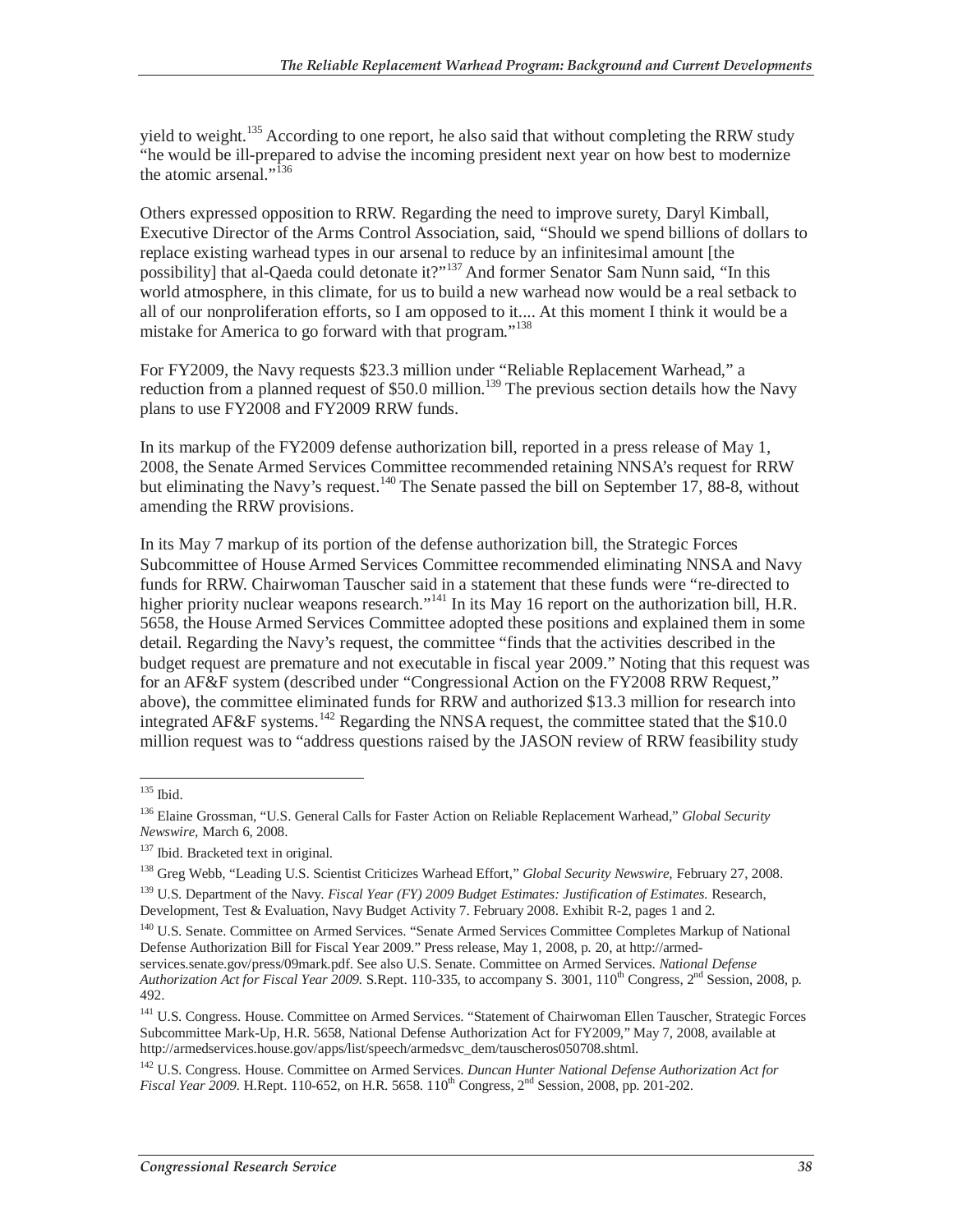activities." However, it noted, other funds requested by NNSA, in Advanced Certification and Enhanced Surety, would also examine these certification issues. The committee stated its support for research on certification and stewardship issues "critical to sustaining and modernizing the Stockpile Stewardship Program (SSP), whether or not the RRW program proceeds." Accordingly, it recommended eliminating the \$10.0 million requested for RRW and adding \$10.0 million within Advanced Certification to address issues raised by the JASON review and for "other high priority SSP challenges."<sup>143</sup> On May 22, Representative Stevan Pearce offered H.Amdt. 1052 to H.R. 5658. The amendment would increase funding for RRW by \$10.0 million in Title XXXI, Department of Energy National Security Programs, while offsetting that amount by a like amount "to be derived from energy conservation on military installations." The amendment failed by a vote of 145 to 271 (roll no. 358). Also on May 22, the House passed the bill, 384-23 (roll no. 365).

The House and Senate had an informal conference on the defense authorization bill. According to the Joint Explanatory Statement, "The result of these negotiations comprised the House amendment to S. 3001, which was considered and passed under suspension of the Rules of the House of Representatives on September 24, 2008, by a vote of 392-39. By unanimous consent, the Senate agreed with the House amendment to S. 3001 on September 27, 2008."<sup>144</sup> The resulting bill had no RRW funds for the Navy or NNSA.<sup>145</sup> It was signed into law, P.L. 110-417, on October 14, 2008.

The House Appropriations Committee marked up the FY2009 energy-water appropriations bill on June 25 and released a committee print version of its report in June.<sup>146</sup> The committee eliminated the \$10.0 million NNSA request for RRW. The committee was highly critical of this request:

The Committee is aware of the advantages of a modern warhead design and strongly supports improved surety. The Committee also understands that high margin provides protection against failure due to compound unknowns. The Committee supports trading off Cold War high yield for improved reliability, in order to move to a smaller stockpile requiring a smaller and cheaper weapons complex with no need for nuclear testing.

That said, the Committee remains to be convinced that a new warhead design will lead to these benefits. The Committee will not spend the taxpayers' money for a new generation of warheads promoted as leading to nuclear reductions absent a specific glide path to a specified, much smaller force of nuclear weapons. Similarly, the Committee finds no logic in spending the taxpayers' money on a new generation of warheads promoted as avoiding the need for nuclear testing, while the Secretary of State insists that "the Administration does not support the Comprehensive Test Ban Treaty." ...

Before the Committee will consider funding for most new programs, substantial changes to the existing nuclear weapons complex, or funding for the RRW, the Committee insists that the following sequence be completed:

 $\overline{a}$ 

<sup>&</sup>lt;sup>143</sup> Ibid., pp. 561-562.

<sup>&</sup>lt;sup>144</sup> U.S. Congress, House Committee on Armed Services, *Duncan Hunter National Defense Authorization Act for Fiscal Year 2009, Joint Explanatory Statement to Accompany S. 3001*, committee print, 110<sup>th</sup> Cong., 2<sup>nd</sup> sess., September 2008, Committee Print HASC No. 10 (Washington: GPO, 2008), "Note from the Director of Legislative Operations," p. iii.

<sup>145</sup> Ibid., pp. 527, 816.

<sup>146</sup> U.S. Congress. House. Committee on Appropriations. *Energy and Water Development Appropriations Bill, 2009.* Unnumbered committee print.  $110^{th}$  Congress,  $2^{nd}$  Session, 2008.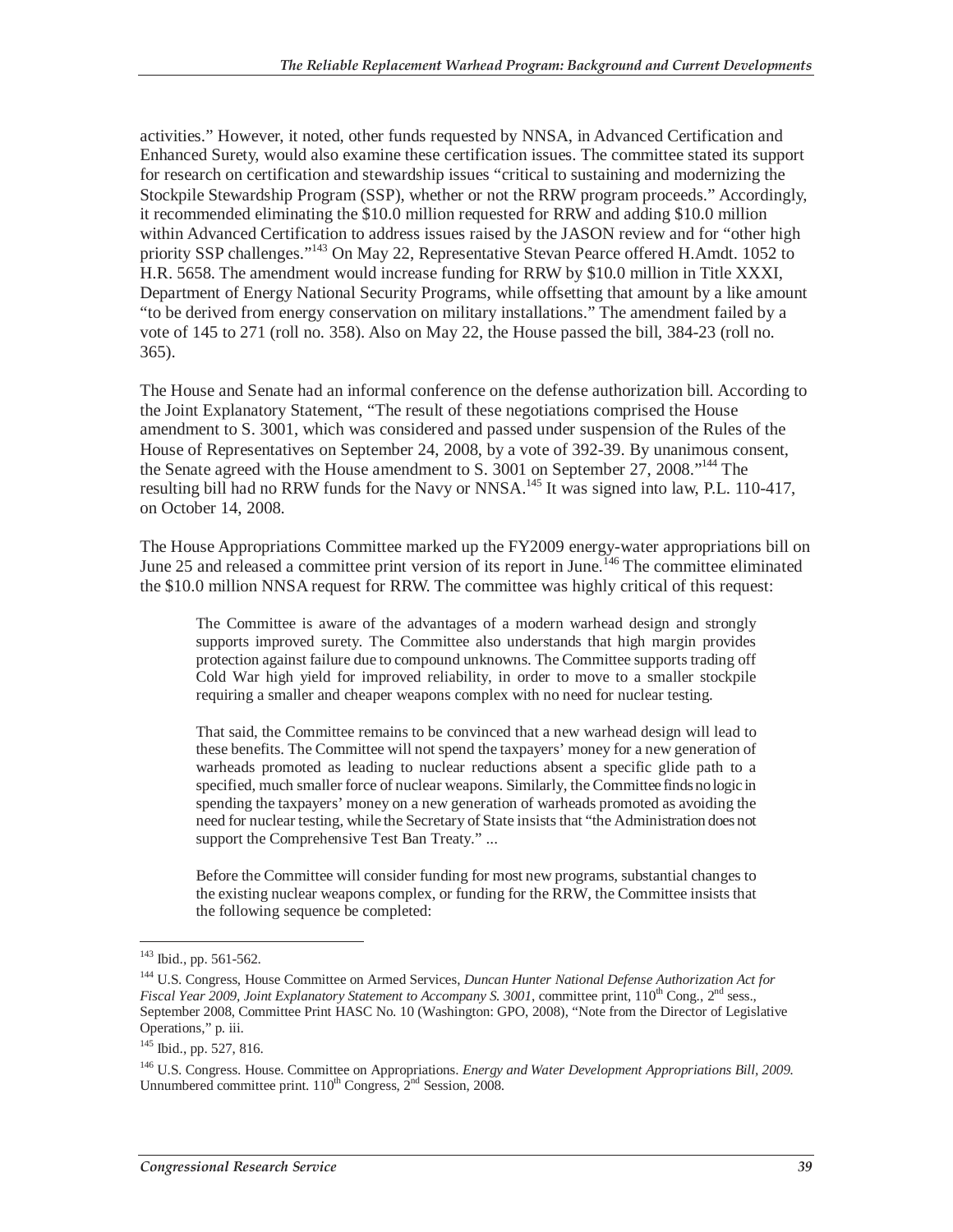(1) replacement of Cold War strategies with a  $21<sup>st</sup>$  Century nuclear deterrent strategy sharply focused on today's and tomorrow's threats, and capable of serving the national security needs of future Administrations and future Congresses without need for nuclear testing;

(2) determination of the size and nature of the nuclear stockpile sufficient to serve that strategy;

(3) determination of the size and nature of the nuclear weapons complex needed to support that future stockpile. $147$ 

The committee stated that while plans to execute these steps were laid out in the FY2008 Omnibus Appropriations Act, "none of the required plans have been submitted."148 The committee approved the bill by voice vote on June 25; the report (H.Rept. 110-921) was released December 10, 2008. The Senate Appropriations Committee reported S. 3258, the FY2009 energywater appropriation bill, on July 14. It recommended no NNSA funds for RRW.<sup>149</sup> The House and Senate versions of this bill were not brought to the floor. Instead, funding for NNSA  $150$  and many other agencies was made available through the continuing resolution component of H.R. 2638, Consolidated Security, Disaster Assistance, and Continuing Appropriations Act, 2009, for the period October 1, 2008-March 6, 2009 or until enactment of the applicable regular appropriations bill. Section 104 provided that "No appropriation or funds made available or authority granted pursuant to section 101 shall be used to initiate or resume any project or activity for which appropriations, funds, or other authority were not available during fiscal year 2008." RRW was one such activity; accordingly, the bill provided no NNSA funds for RRW. H.R. 2638 was signed into law, P.L. 110-329, on September 30, 2008. P.L. 111-6, a one-sentence continuing resolution, extended the expiration of P.L. 110-329 through March 11, 2009. P.L. 111-8, Omnibus Appropriations Act, 2009, provided funds for the balance of FY2009. It provided no NNSA funds for RRW.

The Administration requested \$23.3 million in RRW funds for the Navy in the Department of Defense appropriations bill. These funds were part of an \$80.1 million request for Program Element 11221N, strategic submarine and weapons system support. While the Defense Appropriations Subcommittees marked up the bill, the full committees did not report their respective bills. Instead, the Department of Defense appropriations bill was contained in H.R. 2638, Division C, as a regular appropriations bill. That bill eliminated Navy RRW funds.<sup>151</sup>

<sup>-</sup><sup>147</sup> Ibid., pp. 123-124.

<sup>148</sup> Ibid., p. 124.

<sup>149</sup> U.S. Congress, Senate Committee on Appropriations, *Energy and Water Development Appropriations Bill, 2009*, Report to Accompany S. 3258,  $110^{th}$  Cong.,  $2^{nd}$  sess., July 14, 2008, S.Rept. 110-416 (Washington: GPO, 2008), p. 120.

<sup>&</sup>lt;sup>150</sup> Representative David Obey, "Explanatory Statement Submitted by Mr. Obey, Chairman of the House Committee on Appropriations, Regarding H.R. 1105, Omnibus Appropriations Act, 2009," Remarks in the House, *Congressional Record*, daily edition, February 23, 2009, p. H1962.

<sup>151</sup> U.S. Congress, House Committee on Appropriations, *Consolidated Security, Disaster Assistance, and Continuing Appropriations Act, 2009, Division C, Department of Defense Appropriations Act, 2009*, unnumbered committee print,  $110^{th}$  Cong.,  $2^{nd}$  sess., October 2008, (Washington: GPO, 2008), p. 367.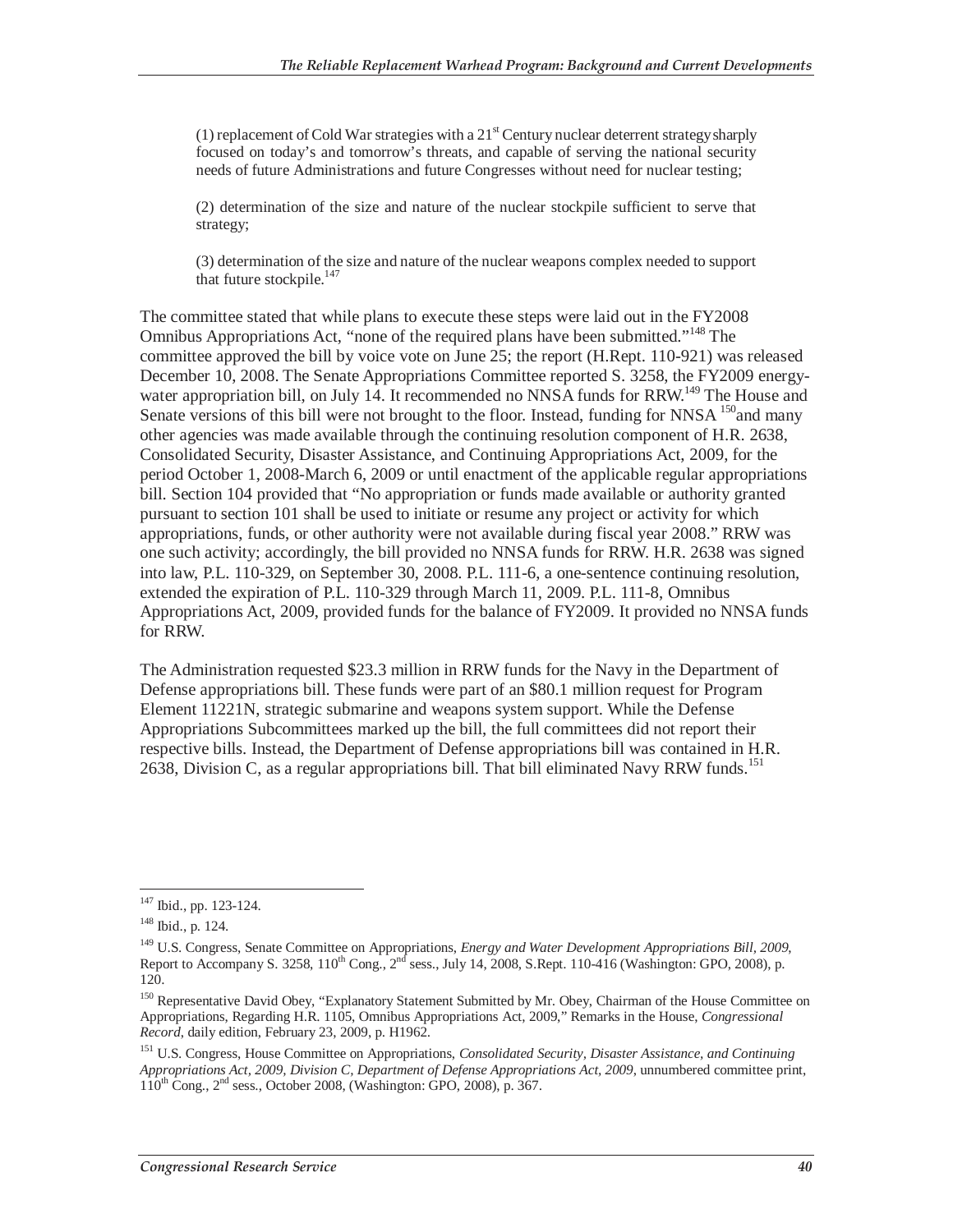## **Congressional Action on RRW for FY2010**

For FY2010, the Administration requested no funds for RRW and included the program in a list of programs to be terminated. An Office of Management and Budget report called RRW "not consistent with Presidential commitments to move towards a nuclear-free world."152 The House Armed Services Committee reported H.R. 2647, the FY2010 defense authorization bill, on June 18, 2009. Section 3112 of the bill would strike Section 4204a of the Atomic Energy Act directing DOE to establish the RRW program.<sup>153</sup> The bill passed the House, 389-22, with 1 present, June 25. The Senate Armed Services Committee reported S. 1390, FY2010 defense authorization bill, on July 2. Section 3113 would strike Section 4204a of the Atomic Energy Act.<sup>154</sup> The bill passed the Senate, 87-7, on July 23. No amendments on RRW were offered to either bill.

The House Appropriations Committee reported H.R. 3183, FY2010 energy and water development appropriations bill, on July 13. It contained no funds for RRW. The House passed the bill, 320-97, on July 17, with no amendments on RRW. The Senate Appropriations Committee reported its energy-water bill on July 9. It contained no funds for RRW.

With the termination of the RRW program, the section on policy options and issues for RRW that appeared in previous updates of this report has become moot and is deleted.

## **Chronology, 2007-**

| $06/25/09$ — | The House passed H.R. 2647, FY2010 National Defense Authorization Act, 389-22, with 1 present.<br>The measure would strike Section 4204a of the Atomic Energy Act directing DOE to establish the<br>RRW program.                                                           |
|--------------|----------------------------------------------------------------------------------------------------------------------------------------------------------------------------------------------------------------------------------------------------------------------------|
| $03/11/09$ — | P.L. 111-8, FY2009 Omnibus Appropriations Act, was signed into law. It provided no NNSA funds<br>for RRW.                                                                                                                                                                  |
| $08/08/08$ — | NNSA delivered to Congress a report on using existing pits for the RRW program, required by P.L.<br>110-181, FY2008 National Defense Authorization Act, section 3121.                                                                                                      |
| $05/22/08$ — | The House defeated, 145-271, H.Amdt. 1052 to H.R. 5658, the FY2009 defense authorization bill, to<br>add \$10.0 million to NNSA's budget for RRW.                                                                                                                          |
| $05/16/08$ — | The House Armed Services Committee reported H.R. 5658, the Duncan Hunter National Defense<br>Authorization Act for FY2009.                                                                                                                                                 |
| $05/05/08$ — | The Secretaries of Defense and Energy transmitted "Report on the Feasibility and Implementation of<br>the Reliable Replacement Warhead Program" to Congress. Congress required the report in the<br>FY2006 National Defense Authorization Act, P.L. 108-163, Section 3111. |
| 12/26/07     | President Bush signed P.L. 110-161, FY2008 Consolidated Appropriations Act, into law. The measure<br>contains no NNSA funds to develop RRW.                                                                                                                                |

<sup>-</sup>152 U.S. Executive Office of the President. Office of Management and Budget, *Terminations, Reductions, and Savings: Budget of the U.S. Government, Fiscal Year 2010*, Washington, DC, 2009, p. 55, http://www.whitehouse.gov/omb/ budget/fy2010/assets/trs.pdf.

<sup>153</sup> U.S. Congress, House Committee on Armed Services, *National Defense Authorization Act for Fiscal Year 2010*, Report on H.R. 2647 Together with Additional and Supplemental Views,  $111^{th}$  Cong.,  $1^{st}$  sess., June 18, 2009, H.Rept. 111-166 (Washington: GPO, 2009), p. 588.

<sup>154</sup> U.S. Congress, Senate Committee on Armed Services, *National Defense Authorization Act for Fiscal Year 2010*, Report to Accompany S. 1390,  $111<sup>th</sup>$  Cong.,  $1<sup>st</sup>$  sess., July 2, 2009, S.Rept. 111-35 (Washington: GPO, 2009), p. 254.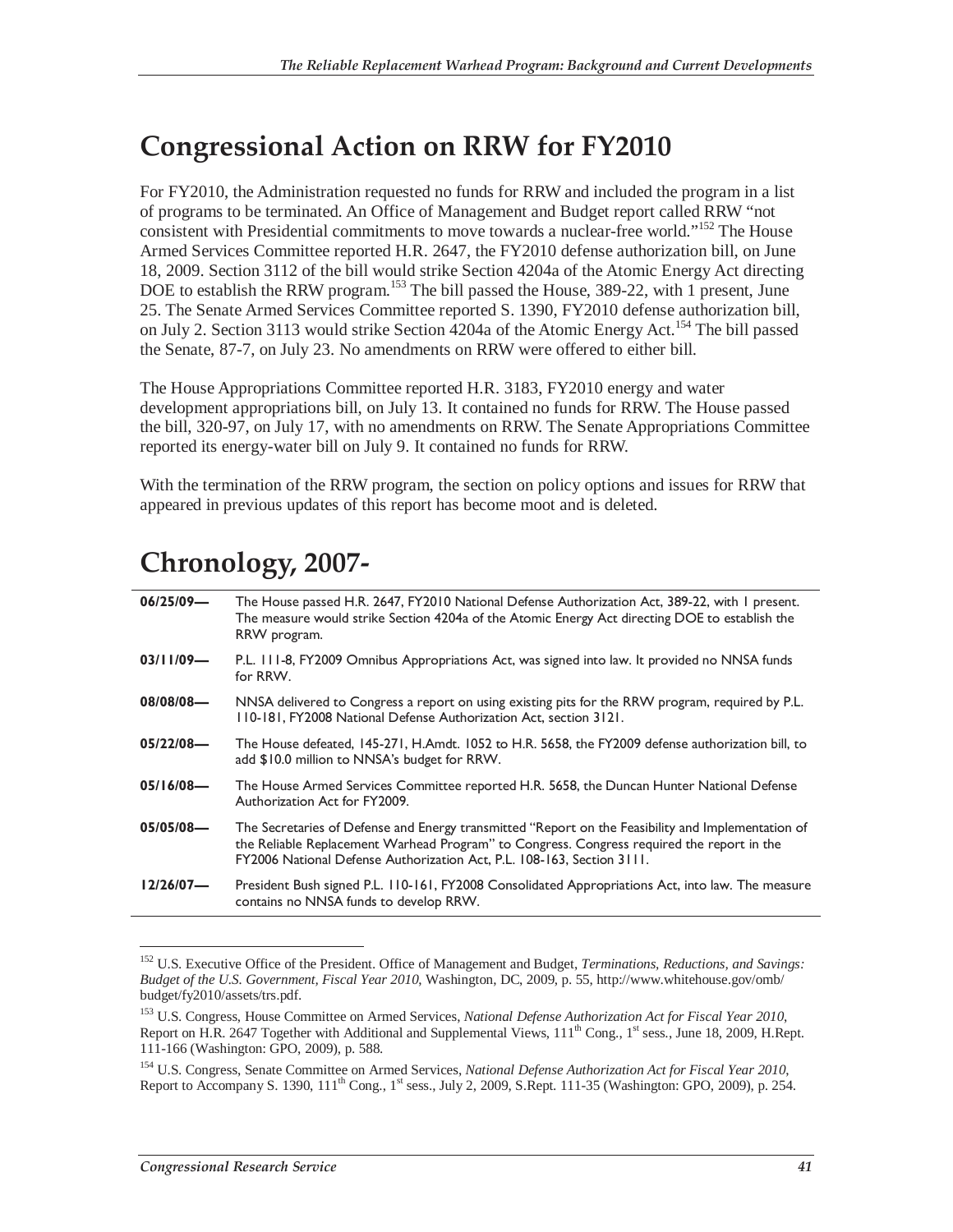| 12/12/07     | The House agreed to the conference report on H.R. 1585, the defense authorization bill, 370-49.                                                                                                                                                                                                                                                                                          |
|--------------|------------------------------------------------------------------------------------------------------------------------------------------------------------------------------------------------------------------------------------------------------------------------------------------------------------------------------------------------------------------------------------------|
| $12/06/07$ — | The conference report on H.R. 1585, the national defense authorization bill, was ordered to be<br>printed. It contains several provisions on RRW, as described above.                                                                                                                                                                                                                    |
| 11/06/07     | Conferees on the Department of Defense appropriations bill filed their report, which included \$15.0<br>million for the Navy for RRW.                                                                                                                                                                                                                                                    |
| 09/28/07-    | NNSA delivered to Congress a JASON report on RRW that was required by the House<br>Appropriations Committee's report on FY2007 energy and water appropriations.                                                                                                                                                                                                                          |
| $09/14/07$ — | The Senate Appropriations Committee reported H.R. 3222, the Department of Defense<br>Appropriations Bill.                                                                                                                                                                                                                                                                                |
| $07/17/07$ — | The House passed the FY2008 Energy and Water Development Appropriations Bill, 312-112, leaving<br>RRW provisions unchanged.                                                                                                                                                                                                                                                              |
| 07/09/07—    | The Senate Appropriations Committee reported S. 1751, the Energy and Water Development Bill.                                                                                                                                                                                                                                                                                             |
| $06/06/07$ — | The House Appropriations Committee marked up the FY2008 Energy and Water Development<br>Appropriations Bill. The committee recommended eliminating NNSA funds for RRW and directed<br>the Administration to prepare a comprehensive nuclear planning assessment, which it views "as a<br>necessary condition before considering additional funding for Complex 2030 and RRW activities." |
| $05/25/07$ — | The Senate Armed Services Committee's mark of S. 567, FY2008 National Defense Authorization<br>Bill, reduced the total RRW request (NNSA and Navy) by \$43 million and limited FY2008 activities<br>for the RRW program to Phase 2A activities.                                                                                                                                          |
| 05/23/07—    | The House Energy and Water Development Appropriations Subcommittee's mark of the FY2008<br>Energy and Water Development Appropriations Bill eliminated NNSA funds for RRW.                                                                                                                                                                                                               |
| $05/17/07$ — | The House passed H.R. 1585, the FY2008 defense authorization bill, 397-27. The bill reduced RRW<br>funding for by \$20.0 million and for the Navy by \$25.0 million, kept the program for the first RRW in<br>Phase 2A for FY2008, and required several studies related to RRW.                                                                                                          |
| 04/24/07-    | The American Association for the Advancement of Science released a report, "The United States<br>Nuclear Weapons Program: The Role of the Reliable Replacement Warhead."                                                                                                                                                                                                                 |
| 03/02/07-    | NNSA announced that the Nuclear Weapons Council selected the design by Livermore and Sandia-<br>California as the winner of the RRW design competition.                                                                                                                                                                                                                                  |
| $03/01/07$ — | The Secretary of Energy and Secretary of Defense are to submit a final report to congressional<br>defense committees on feasibility and implementation of the RRW program, as required by P.L. 109-<br>163, FY2006 National Defense Authorization Act, Section 3111.                                                                                                                     |
| $02/18/07$ — | A committee of the American Association for the Advancement of Science delivered an interim<br>progress report, "The United States Nuclear Weapons Program: The Role of the Reliable<br>Replacement Warhead."                                                                                                                                                                            |
| $01/31/07$ — | NNSA released its "Report on the Plan for Transformation of the National Nuclear Security<br>Administration Nuclear Weapons Complex," as required by P.L. 109-364, the FY2007 National<br>Defense Authorization Act, Section 3111. An objective of the plan is "To prepare to produce<br>replacement warheads under the Reliable Replacement Warhead program                             |

## **For Additional Reading**

American Association for the Advancement of Science, Center for Science, Technology and Security Policy, Nuclear Weapons Complex Assessment Committee, *The United States Nuclear Weapons Program: The Role of the Reliable Replacement Warhead,* April 2007, 34 p.

Brown, Harold, and John Deutch, "The Nuclear Disarmament Fantasy," *Wall Street Journal,* November 19, 2007, p. 19.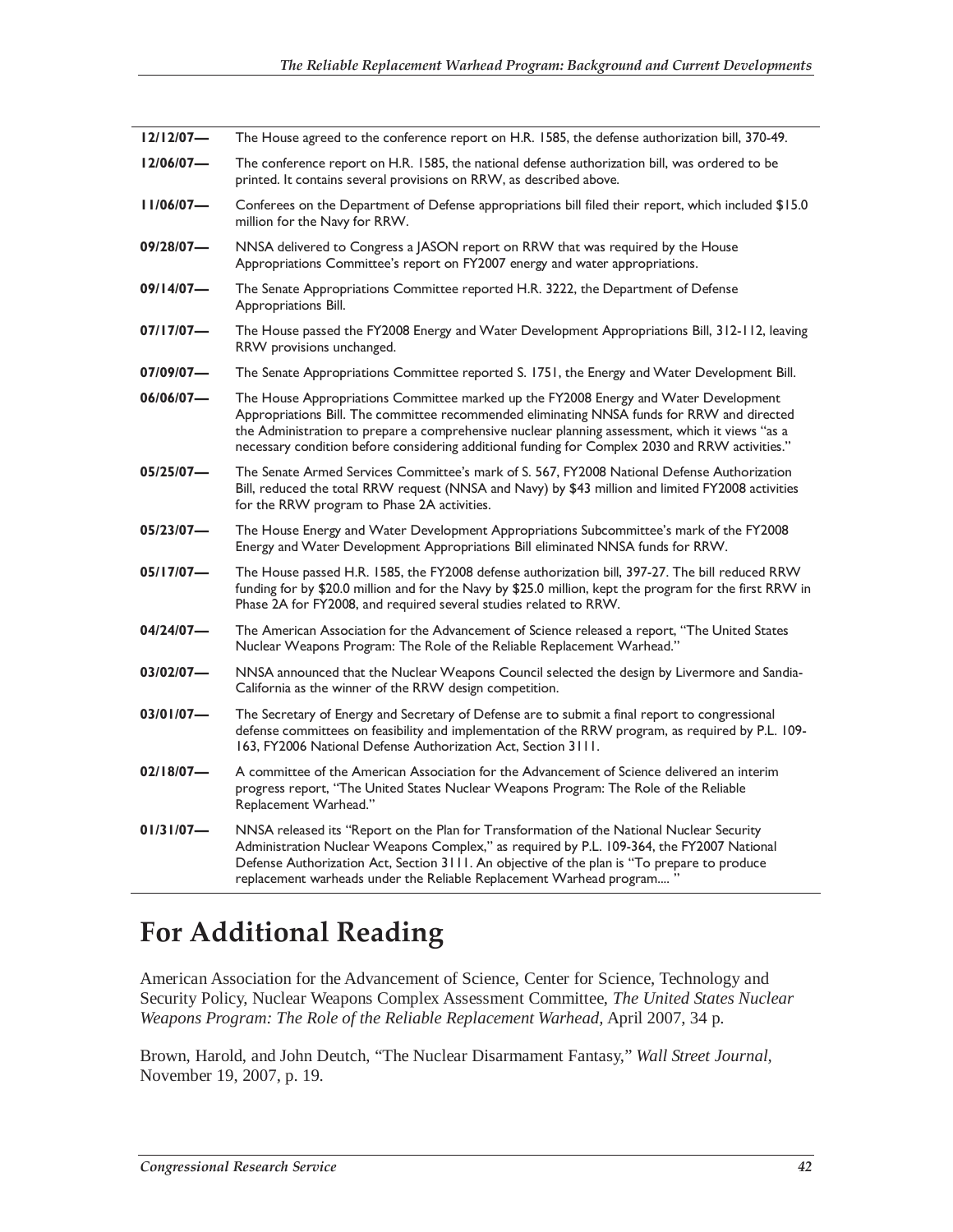Center for Security Policy, "Towards a New Deterrent: Analysis and Recommendations for the Commission on the Strategic Posture of the United States," 5 p., c. May 2008, at http://www.centerforsecuritypolicy.org/modules/newsmanager/center%20publication%20pdfs/ towards%20a%20new%20deterrent%20516.pdf.

D'Agostino, Thomas, "Statement of Thomas P. D'Agostino, Administrator, National Nuclear Security Administration, U.S. Department of Energy, Before the House Committee on Armed Services Subcommittee on Strategic Forces," February 27, 2008, 11 p.

Fox, Jon, "Former Secretaries of State Support New Warhead," *Global Security Newswire,* November 15, 2007.

Gaffney, Frank, Jr., "The Genie-Stuffers," *Washington Times,* June 19, 2007, p. 15.

Grossman, Elaine, "U.S. General Calls for Faster Action on Reliable Replacement Warhead," *Global Security Newswire,* March 6, 2008.

Grossman, Elaine, "Draft House Markup Adds \$9 Million for Fast Strike," *Global Security Newswire,* September 9, 2008

Harvey, John, "Maintaining the  $21<sup>st</sup>$  [Century] Nuclear Deterrent: The Case for RRW," remarks to the Stanley Foundation conference, "U.S. Nuclear Force Posture and Infrastructure," updated February 8, 2008.

Hemley, R.J., et al., *Pit Lifetime,* (JASON report), The MITRE Corporation, McLean, VA, JSR-06-335, January 11, 2007, 20 p.

Hoffman, Ian, "Nuclear Deal May Come with Strings: Democrats Signal Openness to New Arsenal, as Long as It Is Linked with Test Ban Treaty Ratification," *Contra Costa Times,* February 3, 2007, p. F4.

JASON [Defense Advisory Group], The MITRE Corporation, "Reliable Replacement Warhead: Executive Summary," JSR-07-336E, McLean, VA, September 7, 2007, 8 p.

Kimball, Daryl, "Replacement Warheads and the Nuclear Test Ban," *Defense News,* March 5, 2007.

"National Security and Nuclear Weapons: Maintaining Deterrence in the 21<sup>st</sup> Century: A Statement by the Secretary of Energy, Secretary of Defense and Secretary of State," July 2007.

"The Next Generation of Nuclear Weapons," *Bulletin of the Atomic Scientists* (several short articles by multiple authors), July/August 2007, pp. 30-49.

Pincus, Walter, "Congress Skeptical of Warhead Plan," *Washington Post,* April 22, 2007, p. 5.

Pincus, Walter, "Making a Pitch for Nuclear Warhead Program," *Washington Post,* October 6, 2008, p. 13.

Pincus, Walter, "Strategic Command Chief Urges Quick Nuclear Weapons Modernization," *Washington Post,* December 5, 2008, p. 9.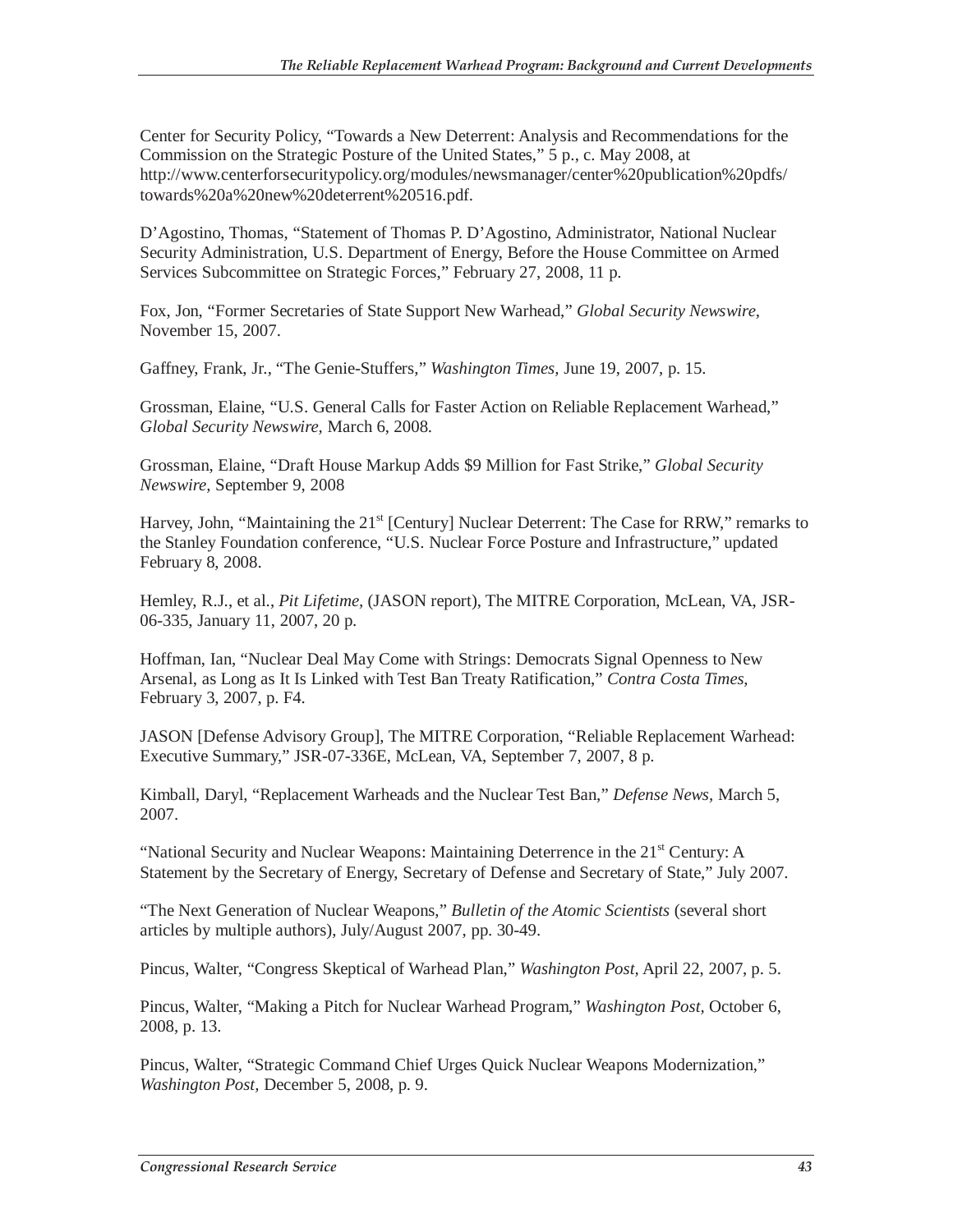Scheber, Thomas, *Reliable Replacement Warheads: Perspectives and Issues,* publication 0005 of the United States Nuclear Strategy Forum, National Institute Press, August 2007, 31 p.

Spring, Baker, "Congress's Critical Role in the Reliable Replacement Warhead (RRW) Program," Heritage Foundation Executive Memorandum 1026, May 11, 2007, 2 p.

U.S. Department of Defense and Department of Energy. Nuclear Weapons Council. "Memorandum for the Nuclear Weapons Council (NWC), Subject: Reliable Replacement Warhead 1 (RRW-1) Path Forward," March 18, 2007, 1 p. + attachment.

U.S. Department of Defense and Department of Energy. "Report on the Feasibility and Implementation of the Reliable Replacement Warhead Program: Submitted to the Congressional Defense Committees Pursuant to Section 3111 of the National Defense Authorization Act for Fiscal Year 2006, P.L. 109-163, by the Secretary of Defense and the Secretary of Energy in Consultation with the Nuclear Weapons Council," April 2008, 14 p.

U.S. Department of Defense and Department of Energy. "National Security and Nuclear Weapons in the  $21<sup>st</sup>$  Century," September 2008.

U.S. Department of Energy. National Nuclear Security Administration. "Design Selected for Reliable Replacement Warhead," news release, March 2, 2007.

U.S. Department of Energy. National Nuclear Security Administration. "Report on the Feasibility of Using Existing Pits for the Reliable Replacement Warhead Program," transmitted to Congress August 8, 2008, 15 p.

U.S. Department of Energy. National Nuclear Security Administration. Office of Defense Programs. *Report on the Plan for Transformation of the National Nuclear Security Administration Nuclear Weapons Complex,* [report to] Congressional Defense Committees as requested by the United States Congress in P.L. 109-364, John Warner National Defense Authorization Act for Fiscal Year 2007, January 31, 2007, 31 p.

U.S. Executive Office of the President. Office of Management and Budget. "Terminations, Reductions, and Savings: Budget of the U.S. Government, Fiscal Year 2010," 2009.

Webb, Greg, "Leading U.S. Scientist Criticizes Warhead Effort," *Global Security Newswire,* February 27, 2008.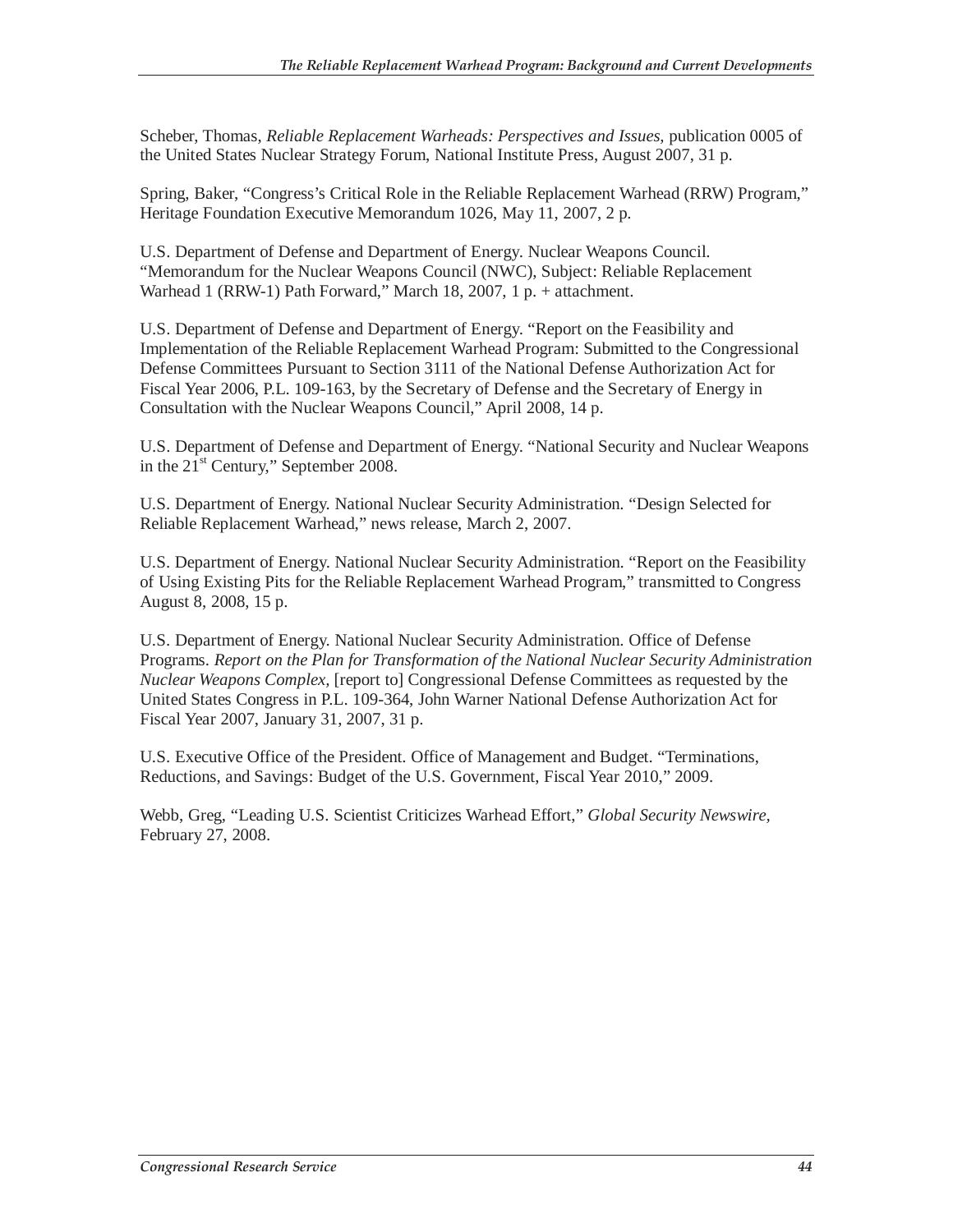## **Appendix. Nuclear Weapons, Nuclear Weapons Complex, and Stockpile Stewardship Program**

This report refers to nuclear weapons design, operation, and production throughout. This Appendix describes key terms, concepts, and facilities as an aid to readers not familiar with them.

Current strategic (long-range) and most tactical nuclear weapons are of a two-stage design.<sup>155</sup> The first stage, the "primary," is an atomic bomb similar in principle to the bomb dropped on Nagasaki. The primary provides the energy needed to trigger the second stage, or "secondary."

The primary has at its center a "pit," a hollow core containing fissile material (typically plutonium) and containment shells of other metals. It is surrounded by chemical explosive shaped to generate a symmetrical inward-moving (implosion) shock front. When the explosive is detonated, the implosion compresses the plutonium, increasing its density so much that it becomes supercritical and can sustain a runaway nuclear chain reaction. A neutron generator injects neutrons into the plutonium. The neutrons drive this reaction by splitting (fissioning) plutonium atoms, repeatedly doubling the number of neutrons released. But the chain reaction can last only the briefest moment before the force of the nuclear explosion drives the plutonium outward so that it becomes subcritical and can no longer support a chain reaction. To increase the fraction of plutonium that is fissioned, boosting the yield of the primary, another system injects "boost gas"—a mixture of deuterium and tritium (isotopes of hydrogen) gases—into the pit before the explosive is detonated. The intense heat and pressure of the fission chain reaction cause this gas to undergo fusion. While the fusion reaction generates energy, its purpose is to generate a great many neutrons and thus "boost" the fission chain reaction to a higher level.

A metal "radiation case" channels the energy of the primary to the secondary, which contains fission and fusion fuel. The energy ignites the secondary, which releases most of the energy of a nuclear explosion. The primary, radiation case, and secondary comprise the "nuclear explosive package." Thousands of "nonnuclear" components are also needed to make the nuclear explosive package into a militarily usable weapon, such as an arming, firing, and fuzing system, an outer case, and electrical and physical connections linking a bomb to an airplane or a warhead to a missile.

Nuclear weapons were designed, tested, and manufactured by the nuclear weapons complex, which is composed of eight government-owned contractor-operated sites: the Los Alamos National Laboratory (NM) and Lawrence Livermore National Laboratory (CA), which design nuclear explosive packages; Sandia National Laboratories (NM and CA), which designs nonnuclear components; Y-12 Plant (TN), which produces uranium components and secondaries; Kansas City Plant (MO), which produces many of the nonnuclear components; Savannah River Site (SC), which processes tritium from stockpiled weapons to remove decay products; Pantex Plant (TX), which assembles and disassembles nuclear weapons; and the Nevada Test Site, which used to conduct nuclear tests but now conducts other weapons-related experiments that do not

<sup>155</sup> U.S. Department of Energy, *Final Programmatic Environmental Impact Statement for Stockpile Stewardship and Management,* DOE/EIS-0236, September 1996, summary volume, p. S-4. That page contains further information on nuclear weapon design and operation.